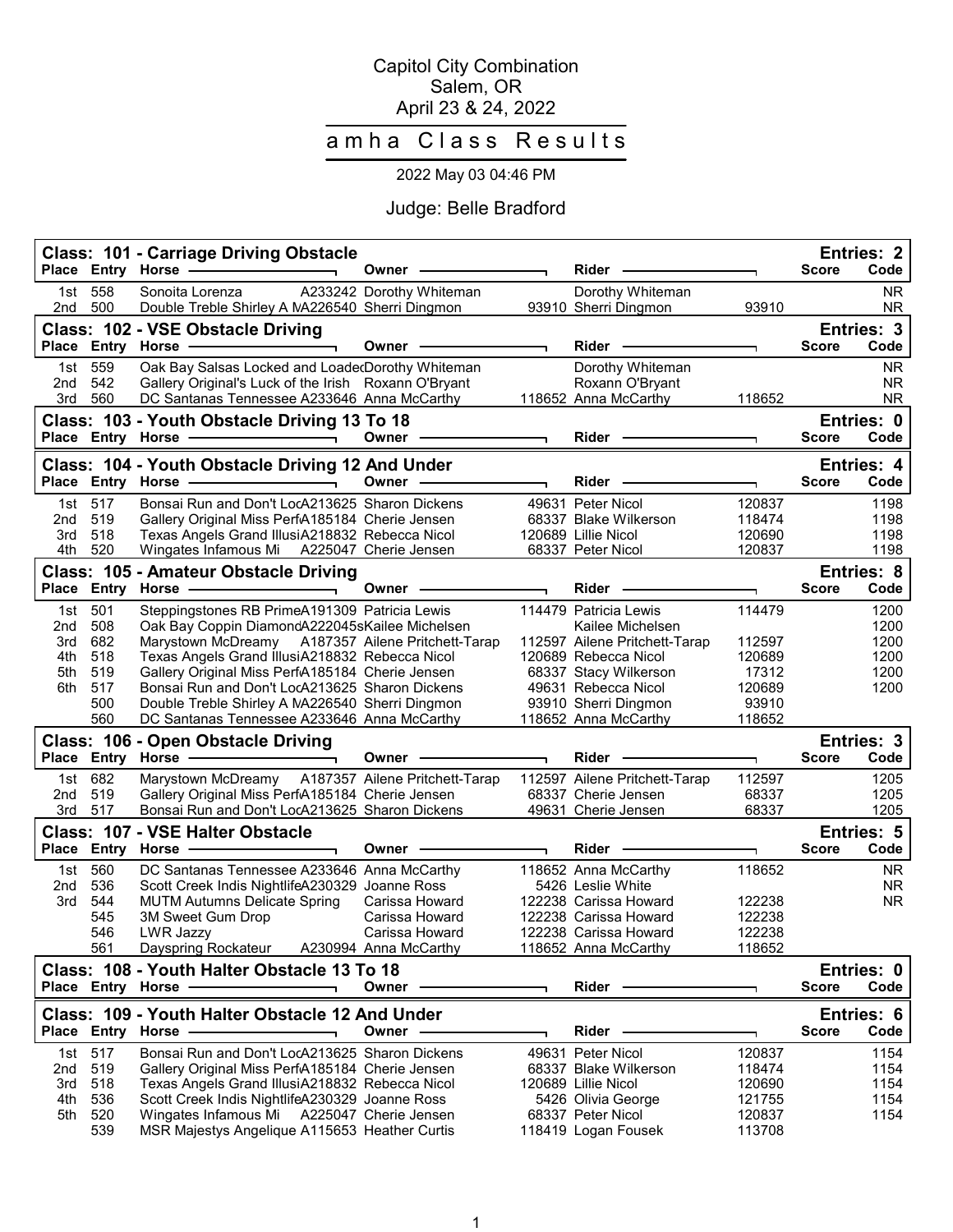| Dayspring First Light A112265 Ailene Pritchett-Tarap<br>112597<br>563<br>112597 Ailene Pritchett-Tarap<br>1180<br>1st<br>548<br>118478<br>2nd<br>Hunterberry Hill Head Over216587 Shawna Hardin<br>118477 Brenna Hardin<br>1180<br>508<br>Oak Bay Coppin DiamondA222045sKailee Michelsen<br>1180<br>3rd<br>Kailee Michelsen<br>519<br>Gallery Original Miss PerfA185184 Cherie Jensen<br>1180<br>4th<br>68337 Stacy Wilkerson<br>17312<br>517<br>Bonsai Run and Don't LocA213625 Sharon Dickens<br>120689<br>1180<br>5th<br>49631 Rebecca Nicol<br>501<br>Steppingstones RB PrimeA191309 Patricia Lewis<br>1180<br>6th<br>114479 Patricia Lewis<br>114479<br>7th<br>518<br>Texas Angels Grand IllusiA218832 Rebecca Nicol<br>120689<br>1180<br>120689 Rebecca Nicol<br>500<br>Double Treble Shirley A NA226540 Sherri Dingmon<br>93910 Sherri Dingmon<br>93910<br>502<br>High Roller Lady Triple LuA128491 Jessica Kimball<br>52970 Jessica Kimball<br>52970<br>509<br>Fionas Red Hot Inferno A237302 Jamie Bethany<br>63681 Jennifer Bethany<br>119412<br>520<br>Wingates Infamous Mi A225047 Cherie Jensen<br>68337 Stacy Wilkerson<br>17312<br>525<br>RH Rolls Royce Silver ClcA223818 Roberta Hardy<br>103366 Roberta Hardy<br>103366<br>529<br>116206 Ami Ericson<br>MSTS Aces Smokey LadyA226543 Ami Ericson<br>116206<br>549<br>Hunterberry Hill Justa ImpA224480 Brenna Hardin<br>118478<br>118478 Brenna Hardin<br>Class: 111 - Open Halter Obstacle<br>Entries: 6<br>Place Entry Horse -<br>Rider<br><b>Score</b><br>Code<br>Owner -<br>563<br>Dayspring First Light A112265 Ailene Pritchett-Tarap<br>112597 Ailene Pritchett-Tarap<br>112597<br>1182<br>1st<br>518<br>1182<br>2nd<br>Texas Angels Grand IllusiA218832 Rebecca Nicol<br>120689 Cherie Jensen<br>68337<br>517<br>Bonsai Run and Don't LocA213625 Sharon Dickens<br>68337<br>3rd<br>49631 Cherie Jensen<br>1182<br>519<br>68337<br>1182<br>4th<br>Gallery Original Miss PerfA185184 Cherie Jensen<br>68337 Cherie Jensen<br>520<br>Wingates Infamous Mi A225047 Cherie Jensen<br>68337 Cherie Jensen<br>68337<br>1182<br>5th<br>Fionas Red Hot Inferno A237302 Jamie Bethany<br>509<br>1182<br>6th<br>63681 Jennifer Bethany<br>119412<br>Class: 112 - Youth Halter Obstacle 7 & Under<br>Entries: 1<br>Code<br>Place Entry Horse ——————————<br>Owner —<br>Rider<br><b>Score</b><br>1st 536<br>5426 Bex Ross<br>121754<br>Scott Creek Indis NightlifeA230329 Joanne Ross<br><b>NR</b><br><b>Entries: 2</b><br><b>Class: 113 - Special Needs Halter Obstacle</b><br>Place Entry Horse - and Discount of the Place Entry Horse<br>Owner -<br>Rider<br><b>Score</b><br>Code<br>$\overline{\phantom{0}}$<br>High Roller Lady Triple LuA128491 Jessica Kimball<br>52970 Jessica Kimball<br>52970<br>502<br><b>NR</b><br>1st<br>540<br>A222092 Charissa Alldredge<br>113707<br>2nd<br>Little Miss BT Swizzle<br>118106 Gabriel Fousek<br>NR.<br>Entries: 3<br>Class: 114 - Adult Showmanship<br>Code<br>Place Entry Rider -<br>Horse -<br>Owner -<br>$\overline{\phantom{0}}$<br>1st 548<br>Brenna Hardin<br>118478 Hunterberry Hill Head Over216587 Shawna Hardin<br>118477<br>1128<br>536<br>Leslie White<br>Scott Creek Indis NightlifeA230329 Joanne Ross<br>5426<br>1128<br>2nd<br>509<br>119412 Fionas Red Hot Inferno A237302 Jamie Bethany<br>63681<br>1128<br>3rd<br>Jennifer Bethany<br><b>Class: 115 - Amateur Showmanship</b><br>Entries: 4<br>Place Entry Rider ---------<br>Code<br>Horse $-$<br>Owner -<br>÷.<br>A112265 Ailene Pritchett-Tarap<br>Ailene Pritchett-Tarap<br>112597 Dayspring First Light<br>112597<br>1125<br>1st 563<br>Oak Bay Coppin DiamondA222045sKailee Michelsen<br>1125<br>508<br>2nd<br>Kailee Michelsen<br>3rd 548<br>118478 Hunterberry Hill Head Over216587 Shawna Hardin<br>118477<br>1125<br>Brenna Hardin<br>119412 Fionas Red Hot Inferno A237302 Jamie Bethany<br>1125<br>4th 509<br>Jennifer Bethany<br>63681<br>Class: 116 - Adult SN Showmanship<br>Entries: 1<br>Place Entry Rider<br>Owner -<br>Code<br>Horse $-$<br>1st 503<br>52970 Shalamara Acres MidnighA211024 Jessica Kimball<br>52970<br>Jessica Kimball<br>1255<br>Class: 117 - Youth Showmanship 13 To 18<br>Entries: 0<br>Code<br>Place Entry Rider -<br>Owner-<br>Horse $-$<br>Class: 118 - Youth Showmanship 8 To 12<br>Entries: 5<br>Place Entry Rider -<br>Code<br>Horse<br>Owner -<br>1st 520<br>Peter Nicol<br>120837 Wingates Infamous Mi A225047 Cherie Jensen<br>1122<br>68337<br>120690 Texas Angels Grand IllusiA218832 Rebecca Nicol<br>120689<br>2nd 518<br>Lillie Nicol<br>1122<br>118474 Gallery Original Miss PerfA185184 Cherie Jensen<br>519<br><b>Blake Wilkerson</b><br>68337<br>1122<br>3rd<br>521<br>113320 Oak Bay Breaking News A233616 Sheryl Peterson<br>Megyn Hall<br>07442<br>1122<br>4th<br>5th 536<br>121755 Scott Creek Indis NightlifeA230329 Joanne Ross<br>5426<br>Olivia George<br>Class: 119 - Youth Showmanship 7 And Under<br>Entries: 0<br>Place Entry Rider .<br>Horse $-$<br>Owner —<br>Code<br>$\overline{\phantom{a}}$ |  | <b>Class: 110 - Amateur Halter Obstacle</b><br>Place Entry Horse - | Owner - | Rider | Entries: 14<br><b>Score</b><br>Code |
|-------------------------------------------------------------------------------------------------------------------------------------------------------------------------------------------------------------------------------------------------------------------------------------------------------------------------------------------------------------------------------------------------------------------------------------------------------------------------------------------------------------------------------------------------------------------------------------------------------------------------------------------------------------------------------------------------------------------------------------------------------------------------------------------------------------------------------------------------------------------------------------------------------------------------------------------------------------------------------------------------------------------------------------------------------------------------------------------------------------------------------------------------------------------------------------------------------------------------------------------------------------------------------------------------------------------------------------------------------------------------------------------------------------------------------------------------------------------------------------------------------------------------------------------------------------------------------------------------------------------------------------------------------------------------------------------------------------------------------------------------------------------------------------------------------------------------------------------------------------------------------------------------------------------------------------------------------------------------------------------------------------------------------------------------------------------------------------------------------------------------------------------------------------------------------------------------------------------------------------------------------------------------------------------------------------------------------------------------------------------------------------------------------------------------------------------------------------------------------------------------------------------------------------------------------------------------------------------------------------------------------------------------------------------------------------------------------------------------------------------------------------------------------------------------------------------------------------------------------------------------------------------------------------------------------------------------------------------------------------------------------------------------------------------------------------------------------------------------------------------------------------------------------------------------------------------------------------------------------------------------------------------------------------------------------------------------------------------------------------------------------------------------------------------------------------------------------------------------------------------------------------------------------------------------------------------------------------------------------------------------------------------------------------------------------------------------------------------------------------------------------------------------------------------------------------------------------------------------------------------------------------------------------------------------------------------------------------------------------------------------------------------------------------------------------------------------------------------------------------------------------------------------------------------------------------------------------------------------------------------------------------------------------------------------------------------------------------------------------------------------------------------------------------------------------------------------------------------------------------------------------------------------------------------------------------------------------------------------------------------------------------------------------------------------------------------------------------------------------------------------------------------------------------------------------------------------------------------------------------------------------------------------------------------------------------------------------------------------------------------------------------------------------------------------------|--|--------------------------------------------------------------------|---------|-------|-------------------------------------|
|                                                                                                                                                                                                                                                                                                                                                                                                                                                                                                                                                                                                                                                                                                                                                                                                                                                                                                                                                                                                                                                                                                                                                                                                                                                                                                                                                                                                                                                                                                                                                                                                                                                                                                                                                                                                                                                                                                                                                                                                                                                                                                                                                                                                                                                                                                                                                                                                                                                                                                                                                                                                                                                                                                                                                                                                                                                                                                                                                                                                                                                                                                                                                                                                                                                                                                                                                                                                                                                                                                                                                                                                                                                                                                                                                                                                                                                                                                                                                                                                                                                                                                                                                                                                                                                                                                                                                                                                                                                                                                                                                                                                                                                                                                                                                                                                                                                                                                                                                                                                                                                       |  |                                                                    |         |       |                                     |
|                                                                                                                                                                                                                                                                                                                                                                                                                                                                                                                                                                                                                                                                                                                                                                                                                                                                                                                                                                                                                                                                                                                                                                                                                                                                                                                                                                                                                                                                                                                                                                                                                                                                                                                                                                                                                                                                                                                                                                                                                                                                                                                                                                                                                                                                                                                                                                                                                                                                                                                                                                                                                                                                                                                                                                                                                                                                                                                                                                                                                                                                                                                                                                                                                                                                                                                                                                                                                                                                                                                                                                                                                                                                                                                                                                                                                                                                                                                                                                                                                                                                                                                                                                                                                                                                                                                                                                                                                                                                                                                                                                                                                                                                                                                                                                                                                                                                                                                                                                                                                                                       |  |                                                                    |         |       |                                     |
|                                                                                                                                                                                                                                                                                                                                                                                                                                                                                                                                                                                                                                                                                                                                                                                                                                                                                                                                                                                                                                                                                                                                                                                                                                                                                                                                                                                                                                                                                                                                                                                                                                                                                                                                                                                                                                                                                                                                                                                                                                                                                                                                                                                                                                                                                                                                                                                                                                                                                                                                                                                                                                                                                                                                                                                                                                                                                                                                                                                                                                                                                                                                                                                                                                                                                                                                                                                                                                                                                                                                                                                                                                                                                                                                                                                                                                                                                                                                                                                                                                                                                                                                                                                                                                                                                                                                                                                                                                                                                                                                                                                                                                                                                                                                                                                                                                                                                                                                                                                                                                                       |  |                                                                    |         |       |                                     |
|                                                                                                                                                                                                                                                                                                                                                                                                                                                                                                                                                                                                                                                                                                                                                                                                                                                                                                                                                                                                                                                                                                                                                                                                                                                                                                                                                                                                                                                                                                                                                                                                                                                                                                                                                                                                                                                                                                                                                                                                                                                                                                                                                                                                                                                                                                                                                                                                                                                                                                                                                                                                                                                                                                                                                                                                                                                                                                                                                                                                                                                                                                                                                                                                                                                                                                                                                                                                                                                                                                                                                                                                                                                                                                                                                                                                                                                                                                                                                                                                                                                                                                                                                                                                                                                                                                                                                                                                                                                                                                                                                                                                                                                                                                                                                                                                                                                                                                                                                                                                                                                       |  |                                                                    |         |       |                                     |
| 1122                                                                                                                                                                                                                                                                                                                                                                                                                                                                                                                                                                                                                                                                                                                                                                                                                                                                                                                                                                                                                                                                                                                                                                                                                                                                                                                                                                                                                                                                                                                                                                                                                                                                                                                                                                                                                                                                                                                                                                                                                                                                                                                                                                                                                                                                                                                                                                                                                                                                                                                                                                                                                                                                                                                                                                                                                                                                                                                                                                                                                                                                                                                                                                                                                                                                                                                                                                                                                                                                                                                                                                                                                                                                                                                                                                                                                                                                                                                                                                                                                                                                                                                                                                                                                                                                                                                                                                                                                                                                                                                                                                                                                                                                                                                                                                                                                                                                                                                                                                                                                                                  |  |                                                                    |         |       |                                     |
|                                                                                                                                                                                                                                                                                                                                                                                                                                                                                                                                                                                                                                                                                                                                                                                                                                                                                                                                                                                                                                                                                                                                                                                                                                                                                                                                                                                                                                                                                                                                                                                                                                                                                                                                                                                                                                                                                                                                                                                                                                                                                                                                                                                                                                                                                                                                                                                                                                                                                                                                                                                                                                                                                                                                                                                                                                                                                                                                                                                                                                                                                                                                                                                                                                                                                                                                                                                                                                                                                                                                                                                                                                                                                                                                                                                                                                                                                                                                                                                                                                                                                                                                                                                                                                                                                                                                                                                                                                                                                                                                                                                                                                                                                                                                                                                                                                                                                                                                                                                                                                                       |  |                                                                    |         |       |                                     |
|                                                                                                                                                                                                                                                                                                                                                                                                                                                                                                                                                                                                                                                                                                                                                                                                                                                                                                                                                                                                                                                                                                                                                                                                                                                                                                                                                                                                                                                                                                                                                                                                                                                                                                                                                                                                                                                                                                                                                                                                                                                                                                                                                                                                                                                                                                                                                                                                                                                                                                                                                                                                                                                                                                                                                                                                                                                                                                                                                                                                                                                                                                                                                                                                                                                                                                                                                                                                                                                                                                                                                                                                                                                                                                                                                                                                                                                                                                                                                                                                                                                                                                                                                                                                                                                                                                                                                                                                                                                                                                                                                                                                                                                                                                                                                                                                                                                                                                                                                                                                                                                       |  |                                                                    |         |       |                                     |
|                                                                                                                                                                                                                                                                                                                                                                                                                                                                                                                                                                                                                                                                                                                                                                                                                                                                                                                                                                                                                                                                                                                                                                                                                                                                                                                                                                                                                                                                                                                                                                                                                                                                                                                                                                                                                                                                                                                                                                                                                                                                                                                                                                                                                                                                                                                                                                                                                                                                                                                                                                                                                                                                                                                                                                                                                                                                                                                                                                                                                                                                                                                                                                                                                                                                                                                                                                                                                                                                                                                                                                                                                                                                                                                                                                                                                                                                                                                                                                                                                                                                                                                                                                                                                                                                                                                                                                                                                                                                                                                                                                                                                                                                                                                                                                                                                                                                                                                                                                                                                                                       |  |                                                                    |         |       |                                     |
|                                                                                                                                                                                                                                                                                                                                                                                                                                                                                                                                                                                                                                                                                                                                                                                                                                                                                                                                                                                                                                                                                                                                                                                                                                                                                                                                                                                                                                                                                                                                                                                                                                                                                                                                                                                                                                                                                                                                                                                                                                                                                                                                                                                                                                                                                                                                                                                                                                                                                                                                                                                                                                                                                                                                                                                                                                                                                                                                                                                                                                                                                                                                                                                                                                                                                                                                                                                                                                                                                                                                                                                                                                                                                                                                                                                                                                                                                                                                                                                                                                                                                                                                                                                                                                                                                                                                                                                                                                                                                                                                                                                                                                                                                                                                                                                                                                                                                                                                                                                                                                                       |  |                                                                    |         |       |                                     |
|                                                                                                                                                                                                                                                                                                                                                                                                                                                                                                                                                                                                                                                                                                                                                                                                                                                                                                                                                                                                                                                                                                                                                                                                                                                                                                                                                                                                                                                                                                                                                                                                                                                                                                                                                                                                                                                                                                                                                                                                                                                                                                                                                                                                                                                                                                                                                                                                                                                                                                                                                                                                                                                                                                                                                                                                                                                                                                                                                                                                                                                                                                                                                                                                                                                                                                                                                                                                                                                                                                                                                                                                                                                                                                                                                                                                                                                                                                                                                                                                                                                                                                                                                                                                                                                                                                                                                                                                                                                                                                                                                                                                                                                                                                                                                                                                                                                                                                                                                                                                                                                       |  |                                                                    |         |       |                                     |
|                                                                                                                                                                                                                                                                                                                                                                                                                                                                                                                                                                                                                                                                                                                                                                                                                                                                                                                                                                                                                                                                                                                                                                                                                                                                                                                                                                                                                                                                                                                                                                                                                                                                                                                                                                                                                                                                                                                                                                                                                                                                                                                                                                                                                                                                                                                                                                                                                                                                                                                                                                                                                                                                                                                                                                                                                                                                                                                                                                                                                                                                                                                                                                                                                                                                                                                                                                                                                                                                                                                                                                                                                                                                                                                                                                                                                                                                                                                                                                                                                                                                                                                                                                                                                                                                                                                                                                                                                                                                                                                                                                                                                                                                                                                                                                                                                                                                                                                                                                                                                                                       |  |                                                                    |         |       |                                     |
|                                                                                                                                                                                                                                                                                                                                                                                                                                                                                                                                                                                                                                                                                                                                                                                                                                                                                                                                                                                                                                                                                                                                                                                                                                                                                                                                                                                                                                                                                                                                                                                                                                                                                                                                                                                                                                                                                                                                                                                                                                                                                                                                                                                                                                                                                                                                                                                                                                                                                                                                                                                                                                                                                                                                                                                                                                                                                                                                                                                                                                                                                                                                                                                                                                                                                                                                                                                                                                                                                                                                                                                                                                                                                                                                                                                                                                                                                                                                                                                                                                                                                                                                                                                                                                                                                                                                                                                                                                                                                                                                                                                                                                                                                                                                                                                                                                                                                                                                                                                                                                                       |  |                                                                    |         |       |                                     |
|                                                                                                                                                                                                                                                                                                                                                                                                                                                                                                                                                                                                                                                                                                                                                                                                                                                                                                                                                                                                                                                                                                                                                                                                                                                                                                                                                                                                                                                                                                                                                                                                                                                                                                                                                                                                                                                                                                                                                                                                                                                                                                                                                                                                                                                                                                                                                                                                                                                                                                                                                                                                                                                                                                                                                                                                                                                                                                                                                                                                                                                                                                                                                                                                                                                                                                                                                                                                                                                                                                                                                                                                                                                                                                                                                                                                                                                                                                                                                                                                                                                                                                                                                                                                                                                                                                                                                                                                                                                                                                                                                                                                                                                                                                                                                                                                                                                                                                                                                                                                                                                       |  |                                                                    |         |       |                                     |
|                                                                                                                                                                                                                                                                                                                                                                                                                                                                                                                                                                                                                                                                                                                                                                                                                                                                                                                                                                                                                                                                                                                                                                                                                                                                                                                                                                                                                                                                                                                                                                                                                                                                                                                                                                                                                                                                                                                                                                                                                                                                                                                                                                                                                                                                                                                                                                                                                                                                                                                                                                                                                                                                                                                                                                                                                                                                                                                                                                                                                                                                                                                                                                                                                                                                                                                                                                                                                                                                                                                                                                                                                                                                                                                                                                                                                                                                                                                                                                                                                                                                                                                                                                                                                                                                                                                                                                                                                                                                                                                                                                                                                                                                                                                                                                                                                                                                                                                                                                                                                                                       |  |                                                                    |         |       |                                     |
|                                                                                                                                                                                                                                                                                                                                                                                                                                                                                                                                                                                                                                                                                                                                                                                                                                                                                                                                                                                                                                                                                                                                                                                                                                                                                                                                                                                                                                                                                                                                                                                                                                                                                                                                                                                                                                                                                                                                                                                                                                                                                                                                                                                                                                                                                                                                                                                                                                                                                                                                                                                                                                                                                                                                                                                                                                                                                                                                                                                                                                                                                                                                                                                                                                                                                                                                                                                                                                                                                                                                                                                                                                                                                                                                                                                                                                                                                                                                                                                                                                                                                                                                                                                                                                                                                                                                                                                                                                                                                                                                                                                                                                                                                                                                                                                                                                                                                                                                                                                                                                                       |  |                                                                    |         |       |                                     |
|                                                                                                                                                                                                                                                                                                                                                                                                                                                                                                                                                                                                                                                                                                                                                                                                                                                                                                                                                                                                                                                                                                                                                                                                                                                                                                                                                                                                                                                                                                                                                                                                                                                                                                                                                                                                                                                                                                                                                                                                                                                                                                                                                                                                                                                                                                                                                                                                                                                                                                                                                                                                                                                                                                                                                                                                                                                                                                                                                                                                                                                                                                                                                                                                                                                                                                                                                                                                                                                                                                                                                                                                                                                                                                                                                                                                                                                                                                                                                                                                                                                                                                                                                                                                                                                                                                                                                                                                                                                                                                                                                                                                                                                                                                                                                                                                                                                                                                                                                                                                                                                       |  |                                                                    |         |       |                                     |
|                                                                                                                                                                                                                                                                                                                                                                                                                                                                                                                                                                                                                                                                                                                                                                                                                                                                                                                                                                                                                                                                                                                                                                                                                                                                                                                                                                                                                                                                                                                                                                                                                                                                                                                                                                                                                                                                                                                                                                                                                                                                                                                                                                                                                                                                                                                                                                                                                                                                                                                                                                                                                                                                                                                                                                                                                                                                                                                                                                                                                                                                                                                                                                                                                                                                                                                                                                                                                                                                                                                                                                                                                                                                                                                                                                                                                                                                                                                                                                                                                                                                                                                                                                                                                                                                                                                                                                                                                                                                                                                                                                                                                                                                                                                                                                                                                                                                                                                                                                                                                                                       |  |                                                                    |         |       |                                     |
|                                                                                                                                                                                                                                                                                                                                                                                                                                                                                                                                                                                                                                                                                                                                                                                                                                                                                                                                                                                                                                                                                                                                                                                                                                                                                                                                                                                                                                                                                                                                                                                                                                                                                                                                                                                                                                                                                                                                                                                                                                                                                                                                                                                                                                                                                                                                                                                                                                                                                                                                                                                                                                                                                                                                                                                                                                                                                                                                                                                                                                                                                                                                                                                                                                                                                                                                                                                                                                                                                                                                                                                                                                                                                                                                                                                                                                                                                                                                                                                                                                                                                                                                                                                                                                                                                                                                                                                                                                                                                                                                                                                                                                                                                                                                                                                                                                                                                                                                                                                                                                                       |  |                                                                    |         |       |                                     |
|                                                                                                                                                                                                                                                                                                                                                                                                                                                                                                                                                                                                                                                                                                                                                                                                                                                                                                                                                                                                                                                                                                                                                                                                                                                                                                                                                                                                                                                                                                                                                                                                                                                                                                                                                                                                                                                                                                                                                                                                                                                                                                                                                                                                                                                                                                                                                                                                                                                                                                                                                                                                                                                                                                                                                                                                                                                                                                                                                                                                                                                                                                                                                                                                                                                                                                                                                                                                                                                                                                                                                                                                                                                                                                                                                                                                                                                                                                                                                                                                                                                                                                                                                                                                                                                                                                                                                                                                                                                                                                                                                                                                                                                                                                                                                                                                                                                                                                                                                                                                                                                       |  |                                                                    |         |       |                                     |
|                                                                                                                                                                                                                                                                                                                                                                                                                                                                                                                                                                                                                                                                                                                                                                                                                                                                                                                                                                                                                                                                                                                                                                                                                                                                                                                                                                                                                                                                                                                                                                                                                                                                                                                                                                                                                                                                                                                                                                                                                                                                                                                                                                                                                                                                                                                                                                                                                                                                                                                                                                                                                                                                                                                                                                                                                                                                                                                                                                                                                                                                                                                                                                                                                                                                                                                                                                                                                                                                                                                                                                                                                                                                                                                                                                                                                                                                                                                                                                                                                                                                                                                                                                                                                                                                                                                                                                                                                                                                                                                                                                                                                                                                                                                                                                                                                                                                                                                                                                                                                                                       |  |                                                                    |         |       |                                     |
|                                                                                                                                                                                                                                                                                                                                                                                                                                                                                                                                                                                                                                                                                                                                                                                                                                                                                                                                                                                                                                                                                                                                                                                                                                                                                                                                                                                                                                                                                                                                                                                                                                                                                                                                                                                                                                                                                                                                                                                                                                                                                                                                                                                                                                                                                                                                                                                                                                                                                                                                                                                                                                                                                                                                                                                                                                                                                                                                                                                                                                                                                                                                                                                                                                                                                                                                                                                                                                                                                                                                                                                                                                                                                                                                                                                                                                                                                                                                                                                                                                                                                                                                                                                                                                                                                                                                                                                                                                                                                                                                                                                                                                                                                                                                                                                                                                                                                                                                                                                                                                                       |  |                                                                    |         |       |                                     |
|                                                                                                                                                                                                                                                                                                                                                                                                                                                                                                                                                                                                                                                                                                                                                                                                                                                                                                                                                                                                                                                                                                                                                                                                                                                                                                                                                                                                                                                                                                                                                                                                                                                                                                                                                                                                                                                                                                                                                                                                                                                                                                                                                                                                                                                                                                                                                                                                                                                                                                                                                                                                                                                                                                                                                                                                                                                                                                                                                                                                                                                                                                                                                                                                                                                                                                                                                                                                                                                                                                                                                                                                                                                                                                                                                                                                                                                                                                                                                                                                                                                                                                                                                                                                                                                                                                                                                                                                                                                                                                                                                                                                                                                                                                                                                                                                                                                                                                                                                                                                                                                       |  |                                                                    |         |       |                                     |
|                                                                                                                                                                                                                                                                                                                                                                                                                                                                                                                                                                                                                                                                                                                                                                                                                                                                                                                                                                                                                                                                                                                                                                                                                                                                                                                                                                                                                                                                                                                                                                                                                                                                                                                                                                                                                                                                                                                                                                                                                                                                                                                                                                                                                                                                                                                                                                                                                                                                                                                                                                                                                                                                                                                                                                                                                                                                                                                                                                                                                                                                                                                                                                                                                                                                                                                                                                                                                                                                                                                                                                                                                                                                                                                                                                                                                                                                                                                                                                                                                                                                                                                                                                                                                                                                                                                                                                                                                                                                                                                                                                                                                                                                                                                                                                                                                                                                                                                                                                                                                                                       |  |                                                                    |         |       |                                     |
|                                                                                                                                                                                                                                                                                                                                                                                                                                                                                                                                                                                                                                                                                                                                                                                                                                                                                                                                                                                                                                                                                                                                                                                                                                                                                                                                                                                                                                                                                                                                                                                                                                                                                                                                                                                                                                                                                                                                                                                                                                                                                                                                                                                                                                                                                                                                                                                                                                                                                                                                                                                                                                                                                                                                                                                                                                                                                                                                                                                                                                                                                                                                                                                                                                                                                                                                                                                                                                                                                                                                                                                                                                                                                                                                                                                                                                                                                                                                                                                                                                                                                                                                                                                                                                                                                                                                                                                                                                                                                                                                                                                                                                                                                                                                                                                                                                                                                                                                                                                                                                                       |  |                                                                    |         |       |                                     |
|                                                                                                                                                                                                                                                                                                                                                                                                                                                                                                                                                                                                                                                                                                                                                                                                                                                                                                                                                                                                                                                                                                                                                                                                                                                                                                                                                                                                                                                                                                                                                                                                                                                                                                                                                                                                                                                                                                                                                                                                                                                                                                                                                                                                                                                                                                                                                                                                                                                                                                                                                                                                                                                                                                                                                                                                                                                                                                                                                                                                                                                                                                                                                                                                                                                                                                                                                                                                                                                                                                                                                                                                                                                                                                                                                                                                                                                                                                                                                                                                                                                                                                                                                                                                                                                                                                                                                                                                                                                                                                                                                                                                                                                                                                                                                                                                                                                                                                                                                                                                                                                       |  |                                                                    |         |       |                                     |
|                                                                                                                                                                                                                                                                                                                                                                                                                                                                                                                                                                                                                                                                                                                                                                                                                                                                                                                                                                                                                                                                                                                                                                                                                                                                                                                                                                                                                                                                                                                                                                                                                                                                                                                                                                                                                                                                                                                                                                                                                                                                                                                                                                                                                                                                                                                                                                                                                                                                                                                                                                                                                                                                                                                                                                                                                                                                                                                                                                                                                                                                                                                                                                                                                                                                                                                                                                                                                                                                                                                                                                                                                                                                                                                                                                                                                                                                                                                                                                                                                                                                                                                                                                                                                                                                                                                                                                                                                                                                                                                                                                                                                                                                                                                                                                                                                                                                                                                                                                                                                                                       |  |                                                                    |         |       |                                     |
|                                                                                                                                                                                                                                                                                                                                                                                                                                                                                                                                                                                                                                                                                                                                                                                                                                                                                                                                                                                                                                                                                                                                                                                                                                                                                                                                                                                                                                                                                                                                                                                                                                                                                                                                                                                                                                                                                                                                                                                                                                                                                                                                                                                                                                                                                                                                                                                                                                                                                                                                                                                                                                                                                                                                                                                                                                                                                                                                                                                                                                                                                                                                                                                                                                                                                                                                                                                                                                                                                                                                                                                                                                                                                                                                                                                                                                                                                                                                                                                                                                                                                                                                                                                                                                                                                                                                                                                                                                                                                                                                                                                                                                                                                                                                                                                                                                                                                                                                                                                                                                                       |  |                                                                    |         |       |                                     |
|                                                                                                                                                                                                                                                                                                                                                                                                                                                                                                                                                                                                                                                                                                                                                                                                                                                                                                                                                                                                                                                                                                                                                                                                                                                                                                                                                                                                                                                                                                                                                                                                                                                                                                                                                                                                                                                                                                                                                                                                                                                                                                                                                                                                                                                                                                                                                                                                                                                                                                                                                                                                                                                                                                                                                                                                                                                                                                                                                                                                                                                                                                                                                                                                                                                                                                                                                                                                                                                                                                                                                                                                                                                                                                                                                                                                                                                                                                                                                                                                                                                                                                                                                                                                                                                                                                                                                                                                                                                                                                                                                                                                                                                                                                                                                                                                                                                                                                                                                                                                                                                       |  |                                                                    |         |       |                                     |
|                                                                                                                                                                                                                                                                                                                                                                                                                                                                                                                                                                                                                                                                                                                                                                                                                                                                                                                                                                                                                                                                                                                                                                                                                                                                                                                                                                                                                                                                                                                                                                                                                                                                                                                                                                                                                                                                                                                                                                                                                                                                                                                                                                                                                                                                                                                                                                                                                                                                                                                                                                                                                                                                                                                                                                                                                                                                                                                                                                                                                                                                                                                                                                                                                                                                                                                                                                                                                                                                                                                                                                                                                                                                                                                                                                                                                                                                                                                                                                                                                                                                                                                                                                                                                                                                                                                                                                                                                                                                                                                                                                                                                                                                                                                                                                                                                                                                                                                                                                                                                                                       |  |                                                                    |         |       |                                     |
|                                                                                                                                                                                                                                                                                                                                                                                                                                                                                                                                                                                                                                                                                                                                                                                                                                                                                                                                                                                                                                                                                                                                                                                                                                                                                                                                                                                                                                                                                                                                                                                                                                                                                                                                                                                                                                                                                                                                                                                                                                                                                                                                                                                                                                                                                                                                                                                                                                                                                                                                                                                                                                                                                                                                                                                                                                                                                                                                                                                                                                                                                                                                                                                                                                                                                                                                                                                                                                                                                                                                                                                                                                                                                                                                                                                                                                                                                                                                                                                                                                                                                                                                                                                                                                                                                                                                                                                                                                                                                                                                                                                                                                                                                                                                                                                                                                                                                                                                                                                                                                                       |  |                                                                    |         |       |                                     |
|                                                                                                                                                                                                                                                                                                                                                                                                                                                                                                                                                                                                                                                                                                                                                                                                                                                                                                                                                                                                                                                                                                                                                                                                                                                                                                                                                                                                                                                                                                                                                                                                                                                                                                                                                                                                                                                                                                                                                                                                                                                                                                                                                                                                                                                                                                                                                                                                                                                                                                                                                                                                                                                                                                                                                                                                                                                                                                                                                                                                                                                                                                                                                                                                                                                                                                                                                                                                                                                                                                                                                                                                                                                                                                                                                                                                                                                                                                                                                                                                                                                                                                                                                                                                                                                                                                                                                                                                                                                                                                                                                                                                                                                                                                                                                                                                                                                                                                                                                                                                                                                       |  |                                                                    |         |       |                                     |
|                                                                                                                                                                                                                                                                                                                                                                                                                                                                                                                                                                                                                                                                                                                                                                                                                                                                                                                                                                                                                                                                                                                                                                                                                                                                                                                                                                                                                                                                                                                                                                                                                                                                                                                                                                                                                                                                                                                                                                                                                                                                                                                                                                                                                                                                                                                                                                                                                                                                                                                                                                                                                                                                                                                                                                                                                                                                                                                                                                                                                                                                                                                                                                                                                                                                                                                                                                                                                                                                                                                                                                                                                                                                                                                                                                                                                                                                                                                                                                                                                                                                                                                                                                                                                                                                                                                                                                                                                                                                                                                                                                                                                                                                                                                                                                                                                                                                                                                                                                                                                                                       |  |                                                                    |         |       |                                     |
|                                                                                                                                                                                                                                                                                                                                                                                                                                                                                                                                                                                                                                                                                                                                                                                                                                                                                                                                                                                                                                                                                                                                                                                                                                                                                                                                                                                                                                                                                                                                                                                                                                                                                                                                                                                                                                                                                                                                                                                                                                                                                                                                                                                                                                                                                                                                                                                                                                                                                                                                                                                                                                                                                                                                                                                                                                                                                                                                                                                                                                                                                                                                                                                                                                                                                                                                                                                                                                                                                                                                                                                                                                                                                                                                                                                                                                                                                                                                                                                                                                                                                                                                                                                                                                                                                                                                                                                                                                                                                                                                                                                                                                                                                                                                                                                                                                                                                                                                                                                                                                                       |  |                                                                    |         |       |                                     |
|                                                                                                                                                                                                                                                                                                                                                                                                                                                                                                                                                                                                                                                                                                                                                                                                                                                                                                                                                                                                                                                                                                                                                                                                                                                                                                                                                                                                                                                                                                                                                                                                                                                                                                                                                                                                                                                                                                                                                                                                                                                                                                                                                                                                                                                                                                                                                                                                                                                                                                                                                                                                                                                                                                                                                                                                                                                                                                                                                                                                                                                                                                                                                                                                                                                                                                                                                                                                                                                                                                                                                                                                                                                                                                                                                                                                                                                                                                                                                                                                                                                                                                                                                                                                                                                                                                                                                                                                                                                                                                                                                                                                                                                                                                                                                                                                                                                                                                                                                                                                                                                       |  |                                                                    |         |       |                                     |
|                                                                                                                                                                                                                                                                                                                                                                                                                                                                                                                                                                                                                                                                                                                                                                                                                                                                                                                                                                                                                                                                                                                                                                                                                                                                                                                                                                                                                                                                                                                                                                                                                                                                                                                                                                                                                                                                                                                                                                                                                                                                                                                                                                                                                                                                                                                                                                                                                                                                                                                                                                                                                                                                                                                                                                                                                                                                                                                                                                                                                                                                                                                                                                                                                                                                                                                                                                                                                                                                                                                                                                                                                                                                                                                                                                                                                                                                                                                                                                                                                                                                                                                                                                                                                                                                                                                                                                                                                                                                                                                                                                                                                                                                                                                                                                                                                                                                                                                                                                                                                                                       |  |                                                                    |         |       |                                     |
|                                                                                                                                                                                                                                                                                                                                                                                                                                                                                                                                                                                                                                                                                                                                                                                                                                                                                                                                                                                                                                                                                                                                                                                                                                                                                                                                                                                                                                                                                                                                                                                                                                                                                                                                                                                                                                                                                                                                                                                                                                                                                                                                                                                                                                                                                                                                                                                                                                                                                                                                                                                                                                                                                                                                                                                                                                                                                                                                                                                                                                                                                                                                                                                                                                                                                                                                                                                                                                                                                                                                                                                                                                                                                                                                                                                                                                                                                                                                                                                                                                                                                                                                                                                                                                                                                                                                                                                                                                                                                                                                                                                                                                                                                                                                                                                                                                                                                                                                                                                                                                                       |  |                                                                    |         |       |                                     |
|                                                                                                                                                                                                                                                                                                                                                                                                                                                                                                                                                                                                                                                                                                                                                                                                                                                                                                                                                                                                                                                                                                                                                                                                                                                                                                                                                                                                                                                                                                                                                                                                                                                                                                                                                                                                                                                                                                                                                                                                                                                                                                                                                                                                                                                                                                                                                                                                                                                                                                                                                                                                                                                                                                                                                                                                                                                                                                                                                                                                                                                                                                                                                                                                                                                                                                                                                                                                                                                                                                                                                                                                                                                                                                                                                                                                                                                                                                                                                                                                                                                                                                                                                                                                                                                                                                                                                                                                                                                                                                                                                                                                                                                                                                                                                                                                                                                                                                                                                                                                                                                       |  |                                                                    |         |       |                                     |
|                                                                                                                                                                                                                                                                                                                                                                                                                                                                                                                                                                                                                                                                                                                                                                                                                                                                                                                                                                                                                                                                                                                                                                                                                                                                                                                                                                                                                                                                                                                                                                                                                                                                                                                                                                                                                                                                                                                                                                                                                                                                                                                                                                                                                                                                                                                                                                                                                                                                                                                                                                                                                                                                                                                                                                                                                                                                                                                                                                                                                                                                                                                                                                                                                                                                                                                                                                                                                                                                                                                                                                                                                                                                                                                                                                                                                                                                                                                                                                                                                                                                                                                                                                                                                                                                                                                                                                                                                                                                                                                                                                                                                                                                                                                                                                                                                                                                                                                                                                                                                                                       |  |                                                                    |         |       |                                     |
|                                                                                                                                                                                                                                                                                                                                                                                                                                                                                                                                                                                                                                                                                                                                                                                                                                                                                                                                                                                                                                                                                                                                                                                                                                                                                                                                                                                                                                                                                                                                                                                                                                                                                                                                                                                                                                                                                                                                                                                                                                                                                                                                                                                                                                                                                                                                                                                                                                                                                                                                                                                                                                                                                                                                                                                                                                                                                                                                                                                                                                                                                                                                                                                                                                                                                                                                                                                                                                                                                                                                                                                                                                                                                                                                                                                                                                                                                                                                                                                                                                                                                                                                                                                                                                                                                                                                                                                                                                                                                                                                                                                                                                                                                                                                                                                                                                                                                                                                                                                                                                                       |  |                                                                    |         |       |                                     |
|                                                                                                                                                                                                                                                                                                                                                                                                                                                                                                                                                                                                                                                                                                                                                                                                                                                                                                                                                                                                                                                                                                                                                                                                                                                                                                                                                                                                                                                                                                                                                                                                                                                                                                                                                                                                                                                                                                                                                                                                                                                                                                                                                                                                                                                                                                                                                                                                                                                                                                                                                                                                                                                                                                                                                                                                                                                                                                                                                                                                                                                                                                                                                                                                                                                                                                                                                                                                                                                                                                                                                                                                                                                                                                                                                                                                                                                                                                                                                                                                                                                                                                                                                                                                                                                                                                                                                                                                                                                                                                                                                                                                                                                                                                                                                                                                                                                                                                                                                                                                                                                       |  |                                                                    |         |       |                                     |
|                                                                                                                                                                                                                                                                                                                                                                                                                                                                                                                                                                                                                                                                                                                                                                                                                                                                                                                                                                                                                                                                                                                                                                                                                                                                                                                                                                                                                                                                                                                                                                                                                                                                                                                                                                                                                                                                                                                                                                                                                                                                                                                                                                                                                                                                                                                                                                                                                                                                                                                                                                                                                                                                                                                                                                                                                                                                                                                                                                                                                                                                                                                                                                                                                                                                                                                                                                                                                                                                                                                                                                                                                                                                                                                                                                                                                                                                                                                                                                                                                                                                                                                                                                                                                                                                                                                                                                                                                                                                                                                                                                                                                                                                                                                                                                                                                                                                                                                                                                                                                                                       |  |                                                                    |         |       |                                     |
|                                                                                                                                                                                                                                                                                                                                                                                                                                                                                                                                                                                                                                                                                                                                                                                                                                                                                                                                                                                                                                                                                                                                                                                                                                                                                                                                                                                                                                                                                                                                                                                                                                                                                                                                                                                                                                                                                                                                                                                                                                                                                                                                                                                                                                                                                                                                                                                                                                                                                                                                                                                                                                                                                                                                                                                                                                                                                                                                                                                                                                                                                                                                                                                                                                                                                                                                                                                                                                                                                                                                                                                                                                                                                                                                                                                                                                                                                                                                                                                                                                                                                                                                                                                                                                                                                                                                                                                                                                                                                                                                                                                                                                                                                                                                                                                                                                                                                                                                                                                                                                                       |  |                                                                    |         |       |                                     |
|                                                                                                                                                                                                                                                                                                                                                                                                                                                                                                                                                                                                                                                                                                                                                                                                                                                                                                                                                                                                                                                                                                                                                                                                                                                                                                                                                                                                                                                                                                                                                                                                                                                                                                                                                                                                                                                                                                                                                                                                                                                                                                                                                                                                                                                                                                                                                                                                                                                                                                                                                                                                                                                                                                                                                                                                                                                                                                                                                                                                                                                                                                                                                                                                                                                                                                                                                                                                                                                                                                                                                                                                                                                                                                                                                                                                                                                                                                                                                                                                                                                                                                                                                                                                                                                                                                                                                                                                                                                                                                                                                                                                                                                                                                                                                                                                                                                                                                                                                                                                                                                       |  |                                                                    |         |       |                                     |
|                                                                                                                                                                                                                                                                                                                                                                                                                                                                                                                                                                                                                                                                                                                                                                                                                                                                                                                                                                                                                                                                                                                                                                                                                                                                                                                                                                                                                                                                                                                                                                                                                                                                                                                                                                                                                                                                                                                                                                                                                                                                                                                                                                                                                                                                                                                                                                                                                                                                                                                                                                                                                                                                                                                                                                                                                                                                                                                                                                                                                                                                                                                                                                                                                                                                                                                                                                                                                                                                                                                                                                                                                                                                                                                                                                                                                                                                                                                                                                                                                                                                                                                                                                                                                                                                                                                                                                                                                                                                                                                                                                                                                                                                                                                                                                                                                                                                                                                                                                                                                                                       |  |                                                                    |         |       |                                     |
|                                                                                                                                                                                                                                                                                                                                                                                                                                                                                                                                                                                                                                                                                                                                                                                                                                                                                                                                                                                                                                                                                                                                                                                                                                                                                                                                                                                                                                                                                                                                                                                                                                                                                                                                                                                                                                                                                                                                                                                                                                                                                                                                                                                                                                                                                                                                                                                                                                                                                                                                                                                                                                                                                                                                                                                                                                                                                                                                                                                                                                                                                                                                                                                                                                                                                                                                                                                                                                                                                                                                                                                                                                                                                                                                                                                                                                                                                                                                                                                                                                                                                                                                                                                                                                                                                                                                                                                                                                                                                                                                                                                                                                                                                                                                                                                                                                                                                                                                                                                                                                                       |  |                                                                    |         |       |                                     |
|                                                                                                                                                                                                                                                                                                                                                                                                                                                                                                                                                                                                                                                                                                                                                                                                                                                                                                                                                                                                                                                                                                                                                                                                                                                                                                                                                                                                                                                                                                                                                                                                                                                                                                                                                                                                                                                                                                                                                                                                                                                                                                                                                                                                                                                                                                                                                                                                                                                                                                                                                                                                                                                                                                                                                                                                                                                                                                                                                                                                                                                                                                                                                                                                                                                                                                                                                                                                                                                                                                                                                                                                                                                                                                                                                                                                                                                                                                                                                                                                                                                                                                                                                                                                                                                                                                                                                                                                                                                                                                                                                                                                                                                                                                                                                                                                                                                                                                                                                                                                                                                       |  |                                                                    |         |       |                                     |
|                                                                                                                                                                                                                                                                                                                                                                                                                                                                                                                                                                                                                                                                                                                                                                                                                                                                                                                                                                                                                                                                                                                                                                                                                                                                                                                                                                                                                                                                                                                                                                                                                                                                                                                                                                                                                                                                                                                                                                                                                                                                                                                                                                                                                                                                                                                                                                                                                                                                                                                                                                                                                                                                                                                                                                                                                                                                                                                                                                                                                                                                                                                                                                                                                                                                                                                                                                                                                                                                                                                                                                                                                                                                                                                                                                                                                                                                                                                                                                                                                                                                                                                                                                                                                                                                                                                                                                                                                                                                                                                                                                                                                                                                                                                                                                                                                                                                                                                                                                                                                                                       |  |                                                                    |         |       |                                     |
|                                                                                                                                                                                                                                                                                                                                                                                                                                                                                                                                                                                                                                                                                                                                                                                                                                                                                                                                                                                                                                                                                                                                                                                                                                                                                                                                                                                                                                                                                                                                                                                                                                                                                                                                                                                                                                                                                                                                                                                                                                                                                                                                                                                                                                                                                                                                                                                                                                                                                                                                                                                                                                                                                                                                                                                                                                                                                                                                                                                                                                                                                                                                                                                                                                                                                                                                                                                                                                                                                                                                                                                                                                                                                                                                                                                                                                                                                                                                                                                                                                                                                                                                                                                                                                                                                                                                                                                                                                                                                                                                                                                                                                                                                                                                                                                                                                                                                                                                                                                                                                                       |  |                                                                    |         |       |                                     |
|                                                                                                                                                                                                                                                                                                                                                                                                                                                                                                                                                                                                                                                                                                                                                                                                                                                                                                                                                                                                                                                                                                                                                                                                                                                                                                                                                                                                                                                                                                                                                                                                                                                                                                                                                                                                                                                                                                                                                                                                                                                                                                                                                                                                                                                                                                                                                                                                                                                                                                                                                                                                                                                                                                                                                                                                                                                                                                                                                                                                                                                                                                                                                                                                                                                                                                                                                                                                                                                                                                                                                                                                                                                                                                                                                                                                                                                                                                                                                                                                                                                                                                                                                                                                                                                                                                                                                                                                                                                                                                                                                                                                                                                                                                                                                                                                                                                                                                                                                                                                                                                       |  |                                                                    |         |       |                                     |
|                                                                                                                                                                                                                                                                                                                                                                                                                                                                                                                                                                                                                                                                                                                                                                                                                                                                                                                                                                                                                                                                                                                                                                                                                                                                                                                                                                                                                                                                                                                                                                                                                                                                                                                                                                                                                                                                                                                                                                                                                                                                                                                                                                                                                                                                                                                                                                                                                                                                                                                                                                                                                                                                                                                                                                                                                                                                                                                                                                                                                                                                                                                                                                                                                                                                                                                                                                                                                                                                                                                                                                                                                                                                                                                                                                                                                                                                                                                                                                                                                                                                                                                                                                                                                                                                                                                                                                                                                                                                                                                                                                                                                                                                                                                                                                                                                                                                                                                                                                                                                                                       |  |                                                                    |         |       |                                     |
|                                                                                                                                                                                                                                                                                                                                                                                                                                                                                                                                                                                                                                                                                                                                                                                                                                                                                                                                                                                                                                                                                                                                                                                                                                                                                                                                                                                                                                                                                                                                                                                                                                                                                                                                                                                                                                                                                                                                                                                                                                                                                                                                                                                                                                                                                                                                                                                                                                                                                                                                                                                                                                                                                                                                                                                                                                                                                                                                                                                                                                                                                                                                                                                                                                                                                                                                                                                                                                                                                                                                                                                                                                                                                                                                                                                                                                                                                                                                                                                                                                                                                                                                                                                                                                                                                                                                                                                                                                                                                                                                                                                                                                                                                                                                                                                                                                                                                                                                                                                                                                                       |  |                                                                    |         |       |                                     |
|                                                                                                                                                                                                                                                                                                                                                                                                                                                                                                                                                                                                                                                                                                                                                                                                                                                                                                                                                                                                                                                                                                                                                                                                                                                                                                                                                                                                                                                                                                                                                                                                                                                                                                                                                                                                                                                                                                                                                                                                                                                                                                                                                                                                                                                                                                                                                                                                                                                                                                                                                                                                                                                                                                                                                                                                                                                                                                                                                                                                                                                                                                                                                                                                                                                                                                                                                                                                                                                                                                                                                                                                                                                                                                                                                                                                                                                                                                                                                                                                                                                                                                                                                                                                                                                                                                                                                                                                                                                                                                                                                                                                                                                                                                                                                                                                                                                                                                                                                                                                                                                       |  |                                                                    |         |       |                                     |
|                                                                                                                                                                                                                                                                                                                                                                                                                                                                                                                                                                                                                                                                                                                                                                                                                                                                                                                                                                                                                                                                                                                                                                                                                                                                                                                                                                                                                                                                                                                                                                                                                                                                                                                                                                                                                                                                                                                                                                                                                                                                                                                                                                                                                                                                                                                                                                                                                                                                                                                                                                                                                                                                                                                                                                                                                                                                                                                                                                                                                                                                                                                                                                                                                                                                                                                                                                                                                                                                                                                                                                                                                                                                                                                                                                                                                                                                                                                                                                                                                                                                                                                                                                                                                                                                                                                                                                                                                                                                                                                                                                                                                                                                                                                                                                                                                                                                                                                                                                                                                                                       |  |                                                                    |         |       |                                     |
|                                                                                                                                                                                                                                                                                                                                                                                                                                                                                                                                                                                                                                                                                                                                                                                                                                                                                                                                                                                                                                                                                                                                                                                                                                                                                                                                                                                                                                                                                                                                                                                                                                                                                                                                                                                                                                                                                                                                                                                                                                                                                                                                                                                                                                                                                                                                                                                                                                                                                                                                                                                                                                                                                                                                                                                                                                                                                                                                                                                                                                                                                                                                                                                                                                                                                                                                                                                                                                                                                                                                                                                                                                                                                                                                                                                                                                                                                                                                                                                                                                                                                                                                                                                                                                                                                                                                                                                                                                                                                                                                                                                                                                                                                                                                                                                                                                                                                                                                                                                                                                                       |  |                                                                    |         |       |                                     |
| Class: 120 - Youth SN Showmanship 18 & Under<br>Entries: 1                                                                                                                                                                                                                                                                                                                                                                                                                                                                                                                                                                                                                                                                                                                                                                                                                                                                                                                                                                                                                                                                                                                                                                                                                                                                                                                                                                                                                                                                                                                                                                                                                                                                                                                                                                                                                                                                                                                                                                                                                                                                                                                                                                                                                                                                                                                                                                                                                                                                                                                                                                                                                                                                                                                                                                                                                                                                                                                                                                                                                                                                                                                                                                                                                                                                                                                                                                                                                                                                                                                                                                                                                                                                                                                                                                                                                                                                                                                                                                                                                                                                                                                                                                                                                                                                                                                                                                                                                                                                                                                                                                                                                                                                                                                                                                                                                                                                                                                                                                                            |  |                                                                    |         |       |                                     |
| Place Entry Rider<br>Horse -<br>$\overline{\phantom{a}}$ . The contract of the contract of $\overline{\phantom{a}}$<br>Owner -<br>┑                                                                                                                                                                                                                                                                                                                                                                                                                                                                                                                                                                                                                                                                                                                                                                                                                                                                                                                                                                                                                                                                                                                                                                                                                                                                                                                                                                                                                                                                                                                                                                                                                                                                                                                                                                                                                                                                                                                                                                                                                                                                                                                                                                                                                                                                                                                                                                                                                                                                                                                                                                                                                                                                                                                                                                                                                                                                                                                                                                                                                                                                                                                                                                                                                                                                                                                                                                                                                                                                                                                                                                                                                                                                                                                                                                                                                                                                                                                                                                                                                                                                                                                                                                                                                                                                                                                                                                                                                                                                                                                                                                                                                                                                                                                                                                                                                                                                                                                   |  |                                                                    |         |       |                                     |
|                                                                                                                                                                                                                                                                                                                                                                                                                                                                                                                                                                                                                                                                                                                                                                                                                                                                                                                                                                                                                                                                                                                                                                                                                                                                                                                                                                                                                                                                                                                                                                                                                                                                                                                                                                                                                                                                                                                                                                                                                                                                                                                                                                                                                                                                                                                                                                                                                                                                                                                                                                                                                                                                                                                                                                                                                                                                                                                                                                                                                                                                                                                                                                                                                                                                                                                                                                                                                                                                                                                                                                                                                                                                                                                                                                                                                                                                                                                                                                                                                                                                                                                                                                                                                                                                                                                                                                                                                                                                                                                                                                                                                                                                                                                                                                                                                                                                                                                                                                                                                                                       |  |                                                                    |         |       | Code                                |
| 1st 540<br><b>Gabriel Fousek</b><br>113707 Little Miss BT Swizzle<br>A222092 Charissa Alldredge<br>118106<br>1252                                                                                                                                                                                                                                                                                                                                                                                                                                                                                                                                                                                                                                                                                                                                                                                                                                                                                                                                                                                                                                                                                                                                                                                                                                                                                                                                                                                                                                                                                                                                                                                                                                                                                                                                                                                                                                                                                                                                                                                                                                                                                                                                                                                                                                                                                                                                                                                                                                                                                                                                                                                                                                                                                                                                                                                                                                                                                                                                                                                                                                                                                                                                                                                                                                                                                                                                                                                                                                                                                                                                                                                                                                                                                                                                                                                                                                                                                                                                                                                                                                                                                                                                                                                                                                                                                                                                                                                                                                                                                                                                                                                                                                                                                                                                                                                                                                                                                                                                     |  |                                                                    |         |       |                                     |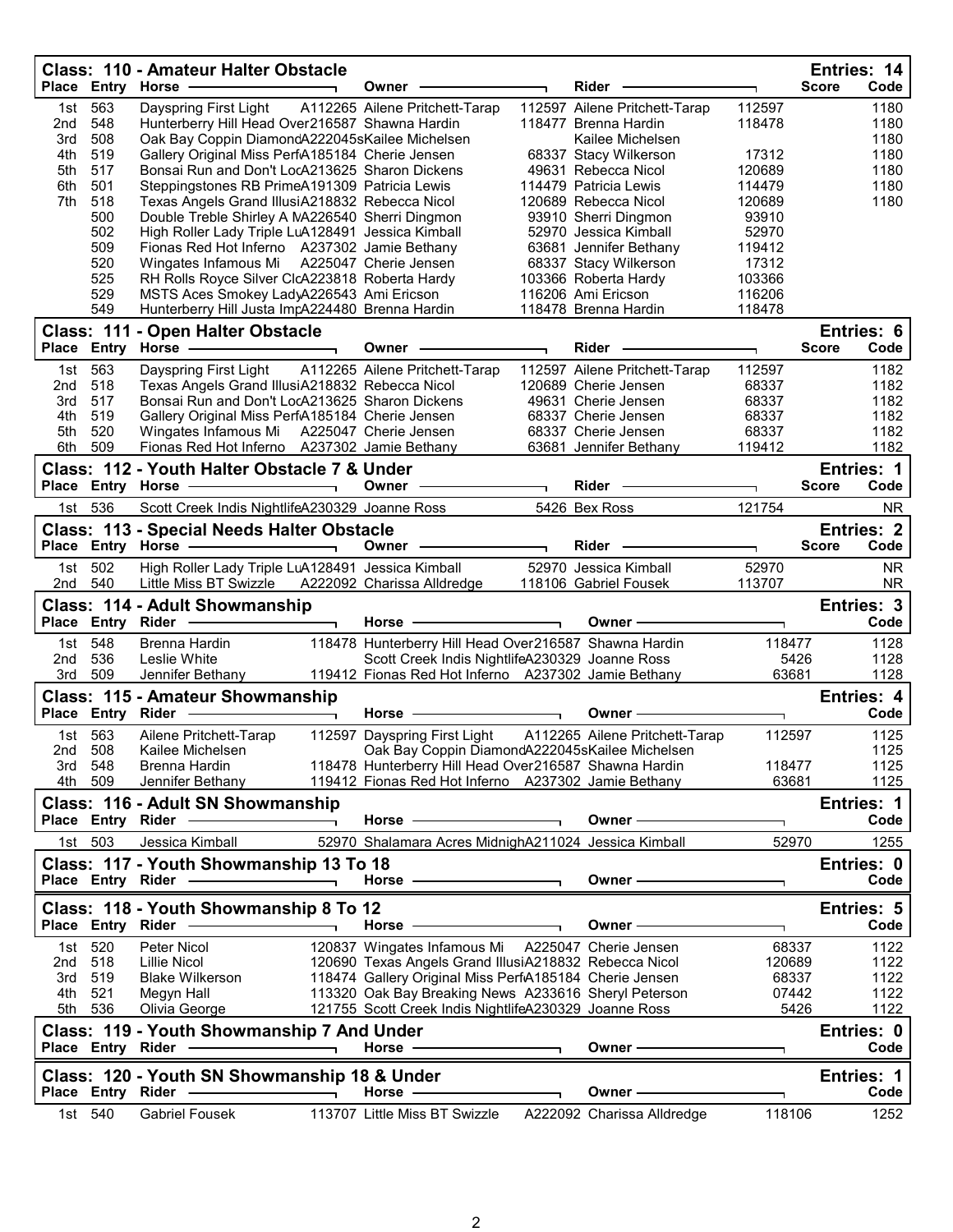|            |                | Class: 121 - Open Roadster<br>Place Entry Horse -                                            | Owner -                                                | Rider                                                  |                  | <b>Entries: 2</b><br>Code |
|------------|----------------|----------------------------------------------------------------------------------------------|--------------------------------------------------------|--------------------------------------------------------|------------------|---------------------------|
| 1st<br>2nd | 520<br>532     | Wingates Infamous Mi<br>Vintage Farms Twighlight A218802 Wendy Wright                        | A225047 Cherie Jensen                                  | 68337 Cherie Jensen<br>120619 Jessie Skerjanec         | 68337<br>105764  | 1215<br>1215              |
|            |                | Class: 122 - AOTE Roadster<br>Place Entry Horse -                                            | Owner-                                                 | Rider                                                  |                  | Entries: 3<br>Code        |
| 1st        | 514            | CD Partners A Silent BlesA214870 Lisa Brostad                                                |                                                        | 54738 Lisa Brostad                                     | 54738            | 1312                      |
| 2nd        | 524            | Oak Bay Salsas Sharper IA218633 Roberta Hardy                                                |                                                        | 103366 Olivia Tucker                                   | 114207           | 1312                      |
| 3rd        | 501            | Steppingstones RB PrimeA191309 Patricia Lewis                                                |                                                        | 114479 Patricia Lewis                                  | 114479           | 1312                      |
|            |                | Class: 123 - Youth Roadster<br>Place Entry Horse -<br>$\blacksquare$                         | Owner-                                                 | Rider                                                  | H,               | Entries: 3<br>Code        |
| 1st        | 520            | Wingates Infamous Mi A225047 Cherie Jensen                                                   |                                                        | 68337 Peter Nicol                                      | 120837           | 1206                      |
| 2nd<br>3rd | 518<br>516     | Texas Angels Grand IllusiA218832 Rebecca Nicol<br>PF In Your Dreams                          | A204209 Mary C. Houts                                  | 120689 Lillie Nicol<br>25905 Blake Wilkerson           | 120690<br>118474 | 1206<br>1206              |
|            |                | Class: 124 - VSE Reinsmanship                                                                |                                                        |                                                        |                  | Entries: 3                |
|            |                | Place Entry Horse                                                                            | Owner-                                                 | Rider -                                                |                  | Code                      |
| 1st        | 556            | Cuervo Gold                                                                                  | Mary Jo Kapust                                         | Mary Jo Kapust                                         |                  | <b>NR</b>                 |
| 2nd        | 559            | Oak Bay Salsas Locked and LoadedDorothy Whiteman                                             |                                                        | Dorothy Whiteman                                       |                  | <b>NR</b>                 |
| 3rd        | 554<br>542     | PPF's Niteys Beams & Dreams<br>Gallery Original's Luck of the Irish                          | Melissa Henthrone<br>Roxann O'Bryant                   | Kathy L. Howard<br>Roxann O'Bryant                     |                  | <b>NR</b>                 |
|            |                | <b>Class: 125 - Amateur Senior Mare</b>                                                      |                                                        |                                                        |                  |                           |
|            |                | Place Entry Horse -                                                                          | Owner -                                                | Rider -                                                |                  | <b>Entries: 2</b><br>Code |
| 1st        | 500            | Double Treble Shirley A NA226540 Sherri Dingmon                                              |                                                        | 93910 Sherri Dingmon                                   | 93910            | 1020                      |
| 2nd        | 521            | Oak Bay Breaking News A233616 Sheryl Peterson                                                |                                                        | 07442 Megyn Hall                                       | 113320           | 1020                      |
|            |                | Class: 126 - AOTE Senior Mare                                                                |                                                        |                                                        |                  | <b>Entries: 1</b>         |
|            |                | Place Entry Horse -                                                                          | Owner-                                                 | Rider -                                                |                  | Code                      |
|            | 1st 500        | Double Treble Shirley A NA226540 Sherri Dingmon                                              |                                                        | 93910 Sherri Dingmon                                   | 93910            | 1284                      |
|            |                | Class: 127 - Amateur Stock-Type Mare                                                         |                                                        |                                                        |                  | Entries: 3                |
|            |                | Place Entry Horse -                                                                          | Owner -                                                | Rider -                                                | L.               | Code                      |
| 1st        | 529            | MSTS Aces Smokey LadyA226543 Ami Ericson                                                     |                                                        | 116206 Ami Ericson                                     | 116206           | 1417                      |
| 2nd<br>3rd | 684<br>523     | DSB Aries Sky Blue<br>Oak Bay Bristol HarlequinA235963 Sheryl Peterson                       | A235934 Ailene Pritchett-Tarap                         | 112597 Ailene Pritchett-Tarap<br>07442 Sheryl Peterson | 112597<br>07442  | 1417<br>1417              |
|            |                | Class: 128 - Youth Country Pleasure Driving 13 & Older                                       |                                                        |                                                        |                  | Entries: 0                |
|            |                | Place Entry Horse -                                                                          | Owner -                                                | Rider ————                                             |                  | Code                      |
|            |                | Class: 129 - Youth Country Pleasure Driving 12 & Under                                       |                                                        |                                                        |                  | Entries: 3                |
|            |                |                                                                                              | Owner-                                                 | Rider                                                  |                  | Code                      |
|            | 1st 516        | PF In Your Dreams                                                                            | A204209 Mary C. Houts                                  | 25905 Blake Wilkerson                                  | 118474           | 1276                      |
| 3rd        | 2nd 522<br>520 | Oak Bay Robbin The Ban A223161sSheryl Peterson<br>Wingates Infamous Mi A225047 Cherie Jensen |                                                        | 07442 Megyn Hall<br>68337 Peter Nicol                  | 113320<br>120837 | 1276<br>1276              |
|            |                | Class: 130 - VSE Mare                                                                        |                                                        |                                                        |                  | Entries: 5                |
|            |                | Place Entry Horse -                                                                          | Owner-                                                 | Rider                                                  |                  | Code                      |
| 1st        | 562            | Scott Creek Signature ChA235861 Tom Soto                                                     |                                                        | 120594 Tom Soto                                        | 120594           | NR.                       |
| 2nd        | 546            | <b>LWR Jazzy</b>                                                                             | Carissa Howard                                         | 122238 Carissa Howard                                  | 122238           | <b>NR</b>                 |
| 3rd<br>4th | 541<br>545     | Alleluia Sapphire's Moonli328072A Roxann O'Bryant<br>3M Sweet Gum Drop                       | Carissa Howard                                         | Roxann O'Bryant<br>122238 Carissa Howard               | 122238           | <b>NR</b><br><b>NR</b>    |
| 5th        | 544            | <b>MUTM Autumns Delicate Spring</b>                                                          | Carissa Howard                                         | 122238 Carissa Howard                                  | 122238           | NR.                       |
|            |                | Class: 131 - Senior Mares 32" & Under                                                        |                                                        |                                                        |                  | Entries: 1                |
|            |                | Place Entry Horse -                                                                          | Owner -                                                | Rider -                                                |                  | Code                      |
|            | 1st 500        | Double Treble Shirley A NA226540 Sherri Dingmon                                              |                                                        | 93910 Sherri Dingmon                                   | 93910            | 1260                      |
|            |                | Class: 132 - Senior Mares Over 32" To 34"                                                    |                                                        |                                                        |                  | Entries: 0                |
|            |                | Place Entry Horse -                                                                          | Owner -                                                | Rider -                                                |                  | Code                      |
|            |                | Class: 133 - Grand Champion & Reserve Senior Mare                                            |                                                        |                                                        |                  | Entries: 1                |
|            |                | Place Entry Horse                                                                            | Owner-                                                 | Rider                                                  |                  | Code                      |
| 1st 500    |                | Double Treble Shirley A NA226540 Sherri Dingmon                                              |                                                        | 93910 Sherri Dingmon                                   | 93910            | 1454                      |
|            |                |                                                                                              |                                                        |                                                        |                  |                           |
|            |                |                                                                                              |                                                        |                                                        |                  | Entries: 4                |
|            |                | Class: 134 - Stock Type Mare<br>Place Entry Horse -                                          | Owner -                                                | Rider                                                  |                  | Code                      |
| 1st        | 529            | MSTS Aces Smokey LadyA226543 Ami Ericson                                                     |                                                        | 116206 Jessie Skerjanec                                | 105764           | 1420                      |
| 2nd<br>3rd | 684<br>688     | <b>DSB Aries Sky Blue</b><br>Pecos East Pelar                                                | A235934 Ailene Pritchett-Tarap<br>A217387 Ailene Tarap | 112597 Paul & Ailene Tarap<br>Ailene Tarap             |                  | 1420<br>1420              |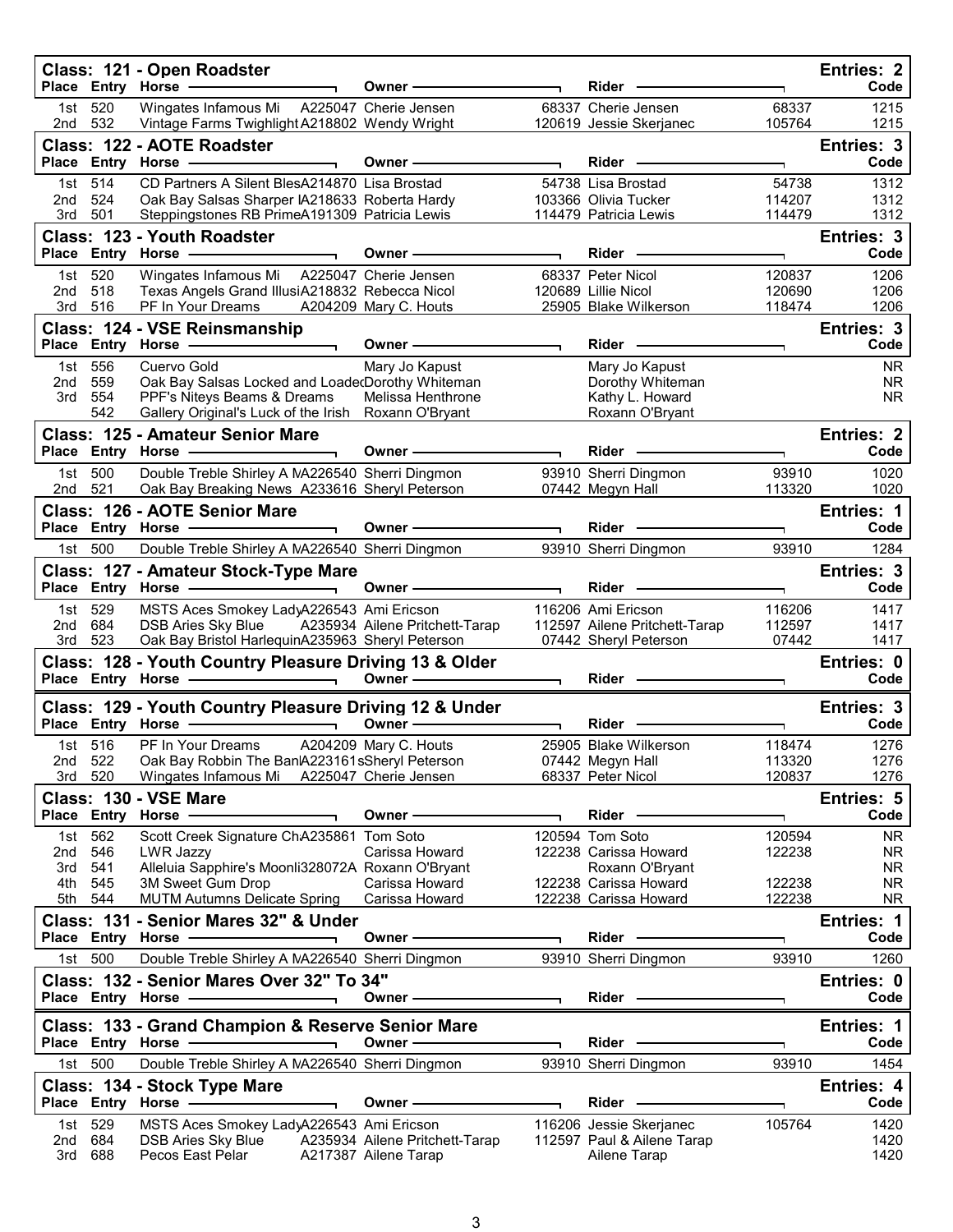|             | 4th 503           | Shalamara Acres MidnighA211024 Jessica Kimball                                                                                                                                                                                 |                                                                                                                                                                                                                               |                          | 52970 Jessica Kimball                                                                                                                                                                                                          | 52970            | 1420                   |
|-------------|-------------------|--------------------------------------------------------------------------------------------------------------------------------------------------------------------------------------------------------------------------------|-------------------------------------------------------------------------------------------------------------------------------------------------------------------------------------------------------------------------------|--------------------------|--------------------------------------------------------------------------------------------------------------------------------------------------------------------------------------------------------------------------------|------------------|------------------------|
|             |                   | Class: 135 - Youth 13 And Over With Senior Mare                                                                                                                                                                                |                                                                                                                                                                                                                               |                          |                                                                                                                                                                                                                                |                  | Entries: 0             |
|             |                   | Place Entry Horse - and the control of the state of the state of the state of the state of the state of the state of the state of the state of the state of the state of the state of the state of the state of the state of t | Owner —————————                                                                                                                                                                                                               |                          |                                                                                                                                                                                                                                | T.               | Code                   |
|             |                   | Class: 136 - Youth 8 To 12 With Senior Mare                                                                                                                                                                                    |                                                                                                                                                                                                                               |                          |                                                                                                                                                                                                                                |                  | Entries: 0             |
|             |                   | Place Entry Horse - Andrew Place Property                                                                                                                                                                                      | Owner ————————                                                                                                                                                                                                                |                          | Rider - The Management of the Management of the Management of the Management of the Management of the Management of the Management of the Management of the Management of the Management of the Management of the Management o |                  | Code                   |
|             |                   |                                                                                                                                                                                                                                |                                                                                                                                                                                                                               |                          |                                                                                                                                                                                                                                |                  |                        |
|             |                   | Class: 137 - Youth 7 And Under With Senior Mare                                                                                                                                                                                |                                                                                                                                                                                                                               |                          |                                                                                                                                                                                                                                |                  | Entries: 0             |
|             |                   |                                                                                                                                                                                                                                | Owner ————————                                                                                                                                                                                                                |                          |                                                                                                                                                                                                                                |                  | Code                   |
|             |                   | Class: 138 - Carriage Driving Reinsmanship                                                                                                                                                                                     |                                                                                                                                                                                                                               |                          |                                                                                                                                                                                                                                |                  | <b>Entries: 2</b>      |
|             |                   | Place Entry Horse                                                                                                                                                                                                              | Owner $\qquad \qquad$                                                                                                                                                                                                         |                          | Rider -                                                                                                                                                                                                                        |                  | Code                   |
|             | 1st 551           | Be Bops Mr Sandman A172182 Janel Blumenfeld                                                                                                                                                                                    |                                                                                                                                                                                                                               |                          | 119700 Janel Blumenfeld                                                                                                                                                                                                        | 119700           | 1460                   |
| 2nd 558     |                   | Sonoita Lorenza A233242 Dorothy Whiteman                                                                                                                                                                                       |                                                                                                                                                                                                                               |                          | Dorothy Whiteman                                                                                                                                                                                                               |                  | 1460                   |
|             |                   | Class: 139 - Amateur Classic Pleasure Driving                                                                                                                                                                                  |                                                                                                                                                                                                                               |                          |                                                                                                                                                                                                                                |                  | Entries: 9             |
|             |                   |                                                                                                                                                                                                                                |                                                                                                                                                                                                                               | $\blacksquare$           |                                                                                                                                                                                                                                | ┑                | Code                   |
|             | 1st 557           | Oak Bay Salsas Crown Jew221724 Tammy Osgood                                                                                                                                                                                    |                                                                                                                                                                                                                               |                          | 49449 Tammy Osgood                                                                                                                                                                                                             | 49449            | 1360                   |
| 2nd         | 525               | RH Rolls Royce Silver ClcA223818 Roberta Hardy                                                                                                                                                                                 |                                                                                                                                                                                                                               |                          | 103366 Roberta Hardy                                                                                                                                                                                                           | 103366           | 1360                   |
| 3rd         | 508               | Oak Bay Coppin DiamondA222045sKailee Michelsen                                                                                                                                                                                 |                                                                                                                                                                                                                               |                          | Kailee Michelsen                                                                                                                                                                                                               |                  | 1360                   |
| 4th.        | 515               | Oak Bay Salsas Bravado A219827 Lisa Brostad                                                                                                                                                                                    |                                                                                                                                                                                                                               |                          | 54738 Lisa Brostad                                                                                                                                                                                                             | 54738            | 1360                   |
| 5th         | 518               | Texas Angels Grand IllusiA218832 Rebecca Nicol                                                                                                                                                                                 |                                                                                                                                                                                                                               |                          | 120689 Rebecca Nicol                                                                                                                                                                                                           | 120689           | 1360                   |
| 6th         | 517               | Bonsai Run and Don't LocA213625 Sharon Dickens                                                                                                                                                                                 |                                                                                                                                                                                                                               |                          | 49631 Sharon Dickens                                                                                                                                                                                                           | 49631            | 1360                   |
| 7th         | 548               | Hunterberry Hill Head Over216587 Shawna Hardin                                                                                                                                                                                 |                                                                                                                                                                                                                               |                          | 118477 Brenna Hardin                                                                                                                                                                                                           | 118478           | 1360                   |
| 8th         | 501               | Steppingstones RB PrimeA191309 Patricia Lewis                                                                                                                                                                                  |                                                                                                                                                                                                                               |                          | 114479 Patricia Lewis                                                                                                                                                                                                          | 114479           | 1360                   |
| 9th         | 552               | Sunnyvale Jess The One A217011 Jean M. Howard                                                                                                                                                                                  |                                                                                                                                                                                                                               |                          | 117053 Jean M. Howard                                                                                                                                                                                                          | 117053           | 1360                   |
|             |                   | Class: 140 - Youth Pleasure Driving 7 & Under                                                                                                                                                                                  |                                                                                                                                                                                                                               |                          |                                                                                                                                                                                                                                |                  | Entries: 0             |
|             |                   |                                                                                                                                                                                                                                | Owner ————————                                                                                                                                                                                                                | $\overline{\phantom{0}}$ |                                                                                                                                                                                                                                |                  | Code                   |
|             |                   | Class: 141 - VSE Ladies Pleasure Driving                                                                                                                                                                                       |                                                                                                                                                                                                                               |                          |                                                                                                                                                                                                                                |                  | <b>Entries: 5</b>      |
|             |                   | Place Entry Horse - and the control of the control of the control of the control of the control of the control of the control of the control of the control of the control of the control of the control of the control of the | Owner - The Communication                                                                                                                                                                                                     |                          |                                                                                                                                                                                                                                |                  | Code                   |
|             | 1st 556           | Cuervo Gold                                                                                                                                                                                                                    | Mary Jo Kapust                                                                                                                                                                                                                |                          | Mary Jo Kapust                                                                                                                                                                                                                 |                  | <b>NR</b>              |
| 2nd         | 535               | Oak Bay Deputized by Josie                                                                                                                                                                                                     | Debbie Bigham                                                                                                                                                                                                                 |                          | Jessie Skerjanec                                                                                                                                                                                                               | 105764           | <b>NR</b>              |
|             |                   |                                                                                                                                                                                                                                |                                                                                                                                                                                                                               |                          |                                                                                                                                                                                                                                |                  |                        |
|             |                   |                                                                                                                                                                                                                                |                                                                                                                                                                                                                               |                          |                                                                                                                                                                                                                                |                  |                        |
| 3rd<br>4th  | 559<br>554        | Oak Bay Salsas Locked and LoadecDorothy Whiteman                                                                                                                                                                               |                                                                                                                                                                                                                               |                          | Dorothy Whiteman                                                                                                                                                                                                               |                  | <b>NR</b><br><b>NR</b> |
| 5th         | 541               | PPF's Niteys Beams & Dreams<br>Alleluia Sapphire's Moonli328072A Roxann O'Bryant                                                                                                                                               | Melissa Henthrone                                                                                                                                                                                                             |                          | Kathy L. Howard<br>Roxann O'Bryant                                                                                                                                                                                             |                  | <b>NR</b>              |
|             |                   |                                                                                                                                                                                                                                |                                                                                                                                                                                                                               |                          |                                                                                                                                                                                                                                |                  |                        |
|             |                   | Class: 142 - AOTE Clasic Pleasure Driving                                                                                                                                                                                      | Owner - The Common Common Common Common Common Common Common Common Common Common Common Common Common Common Common Common Common Common Common Common Common Common Common Common Common Common Common Common Common Common | $\overline{\phantom{0}}$ | Rider -                                                                                                                                                                                                                        |                  | Entries: 5<br>Code     |
|             |                   | Place Entry Horse - and the control of the control of the control of the control of the control of the control o                                                                                                               |                                                                                                                                                                                                                               |                          |                                                                                                                                                                                                                                |                  |                        |
|             | 1st 515           | Oak Bay Salsas Bravado A219827 Lisa Brostad                                                                                                                                                                                    |                                                                                                                                                                                                                               |                          | 54738 Lisa Brostad                                                                                                                                                                                                             | 54738            | 1363                   |
| 2nd<br>3rd. | 508<br>525        | Oak Bay Coppin DiamondA222045sKailee Michelsen                                                                                                                                                                                 |                                                                                                                                                                                                                               |                          | Kailee Michelsen                                                                                                                                                                                                               | 103366           | 1363<br>1363           |
| 4th         | 501               | RH Rolls Royce Silver ClcA223818 Roberta Hardy<br>Steppingstones RB PrimeA191309 Patricia Lewis                                                                                                                                |                                                                                                                                                                                                                               |                          | 103366 Roberta Hardy<br>114479 Patricia Lewis                                                                                                                                                                                  | 114479           | 1363                   |
| 5th         | 524               | Oak Bay Salsas Sharper IA218633 Roberta Hardy                                                                                                                                                                                  |                                                                                                                                                                                                                               |                          | 103366 Olivia Tucker                                                                                                                                                                                                           | 114207           | 1363                   |
|             |                   |                                                                                                                                                                                                                                |                                                                                                                                                                                                                               |                          |                                                                                                                                                                                                                                |                  |                        |
|             | Place Entry Horse | Class: 143 - Special Needs Pleasure Driving                                                                                                                                                                                    | Owner -                                                                                                                                                                                                                       |                          | Rider                                                                                                                                                                                                                          |                  | Entries: 0<br>Code     |
|             |                   |                                                                                                                                                                                                                                |                                                                                                                                                                                                                               |                          |                                                                                                                                                                                                                                |                  |                        |
|             |                   | <b>Class: 144 - Carriage Driving Pleasure</b>                                                                                                                                                                                  |                                                                                                                                                                                                                               |                          |                                                                                                                                                                                                                                |                  | Entries: 3             |
|             | Place Entry Horse |                                                                                                                                                                                                                                | Owner -                                                                                                                                                                                                                       |                          | Rider                                                                                                                                                                                                                          |                  | Code                   |
| 1st         | 500               | Double Treble Shirley A NA226540 Sherri Dingmon                                                                                                                                                                                |                                                                                                                                                                                                                               |                          | 93910 Sherri Dingmon                                                                                                                                                                                                           | 93910            | 1459                   |
| 2nd         | 551               | Be Bops Mr Sandman                                                                                                                                                                                                             | A172182 Janel Blumenfeld                                                                                                                                                                                                      |                          | 119700 Janel Blumenfeld                                                                                                                                                                                                        | 119700           | 1459                   |
| 3rd         | 558               | Sonoita Lorenza                                                                                                                                                                                                                | A233242 Dorothy Whiteman                                                                                                                                                                                                      |                          | Dorothy Whiteman                                                                                                                                                                                                               |                  | 1459                   |
|             |                   | Class: 145 - Ladies' Single Pleasure Driving                                                                                                                                                                                   |                                                                                                                                                                                                                               |                          |                                                                                                                                                                                                                                |                  | <b>Entries: 2</b>      |
|             | Place Entry Horse |                                                                                                                                                                                                                                | Owner -                                                                                                                                                                                                                       |                          | Rider                                                                                                                                                                                                                          |                  | Code                   |
|             | 1st 534           | Vintage Farms Tuscan TaA214550 Olivia Abboud                                                                                                                                                                                   |                                                                                                                                                                                                                               |                          | 95004 Olivia Abboud                                                                                                                                                                                                            | 95004            | 1228                   |
| 2nd         | 532               | Vintage Farms Twighlight A218802 Wendy Wright                                                                                                                                                                                  |                                                                                                                                                                                                                               |                          | 120619 Jessie Skerjanec                                                                                                                                                                                                        | 105764           | 1228                   |
|             |                   | Class: 146 - AOTE Single Pleasure Driving                                                                                                                                                                                      |                                                                                                                                                                                                                               |                          |                                                                                                                                                                                                                                |                  | Entries: 0             |
|             |                   | Place Entry Horse -                                                                                                                                                                                                            | Owner-                                                                                                                                                                                                                        |                          | Rider                                                                                                                                                                                                                          |                  | Code                   |
|             |                   |                                                                                                                                                                                                                                |                                                                                                                                                                                                                               |                          |                                                                                                                                                                                                                                |                  |                        |
|             |                   | Class: 147 - Solid Color Mares                                                                                                                                                                                                 |                                                                                                                                                                                                                               |                          |                                                                                                                                                                                                                                |                  | Entries: 3             |
|             | Place Entry Horse |                                                                                                                                                                                                                                | Owner                                                                                                                                                                                                                         |                          | Rider                                                                                                                                                                                                                          |                  | Code                   |
| 1st         | 684               | <b>DSB Aries Sky Blue</b>                                                                                                                                                                                                      | A235934 Ailene Pritchett-Tarap                                                                                                                                                                                                |                          | 112597 Ailene Pritchett-Tarap                                                                                                                                                                                                  | 112597           | 1130                   |
| 2nd<br>3rd  | 529<br>507        | MSTS Aces Smokey LadyA226543 Ami Ericson<br>Dusty Rose All About AlexA238309 Charles McCoy                                                                                                                                     |                                                                                                                                                                                                                               |                          | 116206 Ami Ericson<br>114172 Charles McCoy                                                                                                                                                                                     | 116206<br>114172 | 1130<br>1130           |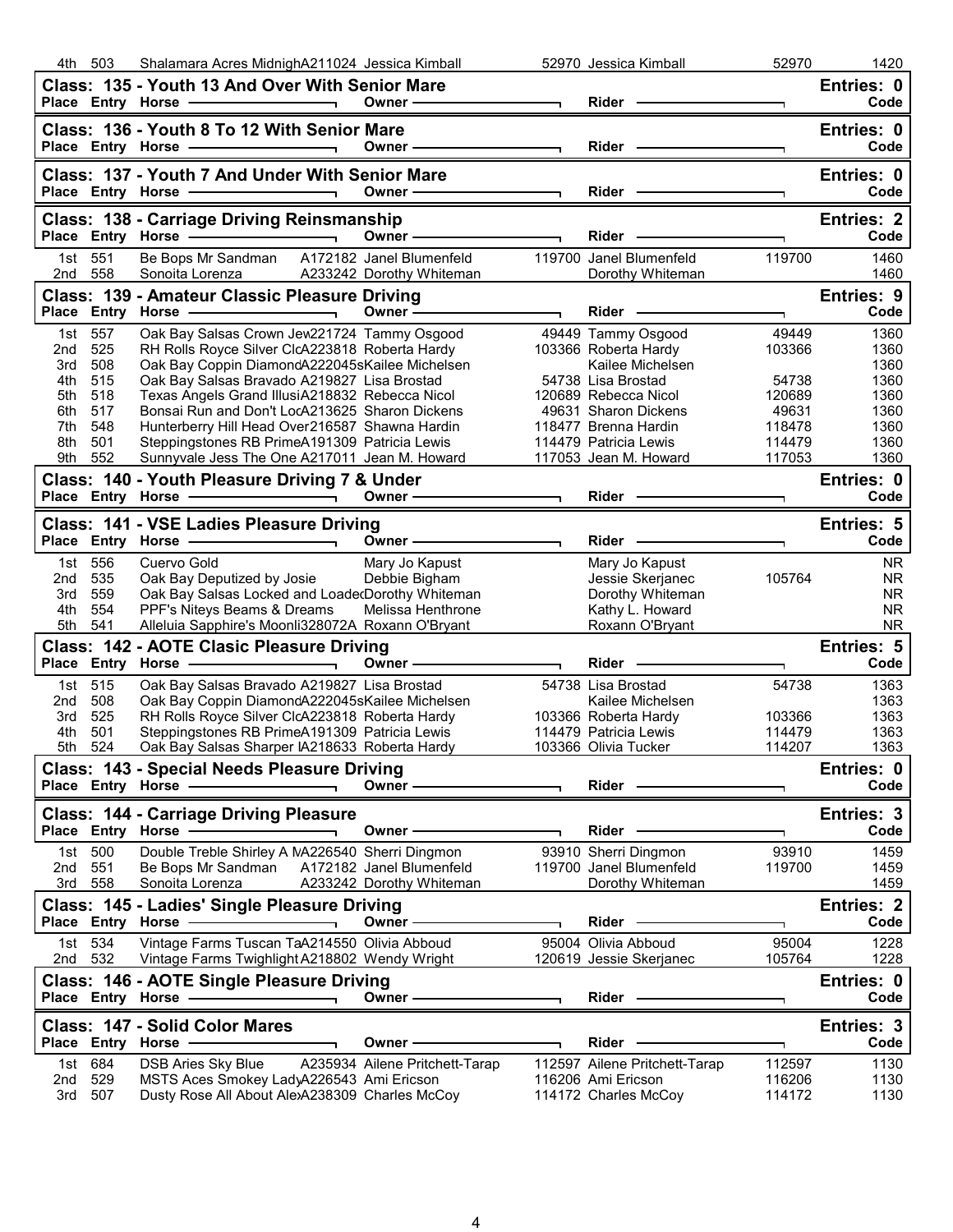|              | Place Entry Horse  | Class: 148 - Multi-color Mares                                                                   | Owner -                  | Rider                                            |                 | <b>Entries: 4</b><br>Code |
|--------------|--------------------|--------------------------------------------------------------------------------------------------|--------------------------|--------------------------------------------------|-----------------|---------------------------|
| 1st          | 526                | GMR Nachos Painted Sage226383 Sheila Thurber                                                     |                          | Jessie Skerjanec                                 | 105764          | 1129                      |
| 2nd          | 519                | Gallery Original Miss PerfA185184 Cherie Jensen                                                  |                          | 68337 Blake Wilkerson                            | 118474          | 1129                      |
| 3rd<br>4th   | 562<br>503         | Scott Creek Signature ChA235861 Tom Soto<br>Shalamara Acres MidnighA211024 Jessica Kimball       |                          | 120594 Tom Soto<br>52970 Jessica Kimball         | 120594<br>52970 | 1129<br>1129              |
|              |                    | Class: 149 - VSE Pleasure Driving                                                                |                          |                                                  |                 | <b>Entries: 5</b>         |
|              | Place Entry Horse  |                                                                                                  | Owner                    | Rider                                            |                 | Code                      |
| 1st          | 556                | Cuervo Gold                                                                                      | Mary Jo Kapust           | Mary Jo Kapust                                   |                 | <b>NR</b>                 |
| 2nd          | 535                | Oak Bay Deputized by Josie                                                                       | Debbie Bigham            | Jessie Skerjanec                                 | 105764          | <b>NR</b>                 |
| 3rd          | 559                | Oak Bay Salsas Locked and LoadedDorothy Whiteman                                                 | Melissa Henthrone        | Dorothy Whiteman                                 |                 | <b>NR</b><br><b>NR</b>    |
| 4th<br>5th   | 554<br>541         | PPF's Niteys Beams & Dreams<br>Alleluia Sapphire's Moonli328072A Roxann O'Bryant                 |                          | Kathy L. Howard<br>Roxann O'Bryant               |                 | <b>NR</b>                 |
|              |                    | Class: 150 - Ladies Classic Pleasure Driving                                                     |                          |                                                  |                 | Entries: 5                |
| <b>Place</b> |                    | Entry Horse -                                                                                    | Owner -                  | Rider                                            |                 | Code                      |
| 1st          | 557                | Oak Bay Salsas Crown Jew221724 Tammy Osgood                                                      |                          | 49449 Tammy Osgood                               | 49449           | 1377                      |
| 2nd<br>3rd   | 517<br>548         | Bonsai Run and Don't LocA213625 Sharon Dickens<br>Hunterberry Hill Head Over216587 Shawna Hardin |                          | 49631 Cherie Jensen<br>118477 Brenna Hardin      | 68337<br>118478 | 1377<br>1377              |
| 4th          | 552                | Sunnyvale Jess The One A217011 Jean M. Howard                                                    |                          | 117053 Jean M. Howard                            | 117053          | 1377                      |
| 5th          | 555                | Oak Grove Tennessee LeA139320 iSummer Ruegger                                                    |                          | Kathy L. Howard                                  |                 | 1377                      |
|              |                    | Class: 151 - Gentlemens Classic Pleasure Driving                                                 |                          |                                                  |                 | Entries: 0                |
|              |                    | Place Entry Horse -                                                                              | Owner-                   | Rider -                                          |                 | Code                      |
|              |                    | Class: 152 - Amateur Junior Mare                                                                 |                          |                                                  |                 | <b>Entries: 5</b>         |
|              |                    | Place Entry Horse                                                                                | <b>Owner</b>             | Rider                                            |                 | Code                      |
| 2nd          | 1st 685<br>513     | Oak Bay Miss Andulusia A235751 Kailee Michelsen<br>Oak Bay KC Crystalline A235965 Jamie Bethany  |                          | 90929 Kailee Michelsen                           | 90929<br>122444 | 1013<br>1013              |
| 3rd          | 562                | Scott Creek Signature ChA235861 Tom Soto                                                         |                          | 63681 Kathleen Bethany<br>120594 Tom Soto        | 120594          | 1013                      |
| 4th          | 686                | Oak Bay Salsas Scarlett HA238105 Debbie Bigham                                                   |                          | Debbie Bigham                                    |                 | 1013                      |
| 5th          | 507                | Dusty Rose All About AlexA238309 Charles McCoy                                                   |                          | 114172 Charles McCoy                             | 114172          | 1013                      |
|              |                    | Class: 153 - AOTE Junior Mare                                                                    |                          |                                                  |                 | <b>Entries: 2</b>         |
|              | Place Entry Horse  |                                                                                                  | Owner -                  | Rider                                            |                 | Code                      |
| 1st<br>2nd   | 685<br>513         | Oak Bay Miss Andulusia A235751 Kailee Michelsen<br>Oak Bay KC Crystalline A235965 Jamie Bethany  |                          | 90929 Kailee Michelsen<br>63681 Jennifer Bethany | 90929<br>119412 | 1283<br>1283              |
|              |                    | Class: 154 - Grand Champion & Res Amateur Mare                                                   |                          |                                                  |                 | <b>Entries: 2</b>         |
| <b>Place</b> | <b>Entry Horse</b> |                                                                                                  | Owner -                  | Rider                                            | ٦               | Code                      |
| 1st l        | 685                | Oak Bay Miss Andulusia A235751 Kailee Michelsen                                                  |                          | 90929 Kailee Michelsen                           | 90929           | 1451                      |
| 2nd          | 513                | Oak Bay KC Crystalline A235965 Jamie Bethany                                                     |                          | 63681 Jamie Bethany                              | 63681           | 1451                      |
|              | Place Entry Horse  | <b>Class: 155 - Ladies Country Pleasure Driving</b>                                              | Owner -                  | Rider                                            |                 | <b>Entries: 2</b><br>Code |
|              | 1st 516            | PF In Your Dreams                                                                                | A204209 Mary C. Houts    | 25905 Sarah Houts                                | 50886           | 1321                      |
| 2nd          | 529                | MSTS Aces Smokey LadyA226543 Ami Ericson                                                         |                          | 116206 Jessie Skerjanec                          | 105764          | 1321                      |
|              |                    | <b>Class: 156 - Gentlemens Country Pleasure Driving</b>                                          |                          |                                                  |                 | Entries: 0                |
|              |                    | Place Entry Horse -                                                                              | Owner-                   | Rider                                            |                 | Code                      |
|              |                    | <b>Class: 157 - Versatility</b>                                                                  |                          |                                                  |                 | Entries: 4                |
|              |                    | Place Entry Horse                                                                                | Owner -                  | Rider                                            | ٦               | Code                      |
| 1st          | 552                | Sunnyvale Jess The One A217011 Jean M. Howard                                                    |                          | 117053 Janel Blumenfeld                          | 119700          | 1331                      |
| 2nd<br>3rd   | 520<br>549         | Wingates Infamous Mi<br>Hunterberry Hill Justa ImpA224480 Brenna Hardin                          | A225047 Cherie Jensen    | 68337 Cherie Jensen<br>118478 Brenna Hardin      | 68337<br>118478 | 1331<br>1331              |
| 4th          | 530                | Le Josies Patented Print A228281 Alicia Hannigan                                                 |                          | 114842 Alicia Hannigan                           | 114842          | 1331                      |
|              |                    | <b>Class: 158 - Carriage Driving Working</b>                                                     |                          |                                                  |                 | Entries: 3                |
|              |                    |                                                                                                  | Owner -                  | Rider                                            |                 | Code                      |
| 1st          | 551                | Be Bops Mr Sandman                                                                               | A172182 Janel Blumenfeld | 119700 Janel Blumenfeld                          | 119700          | 1461                      |
| 2nd<br>3rd   | 500<br>558         | Double Treble Shirley A NA226540 Sherri Dingmon<br>Sonoita Lorenza                               | A233242 Dorothy Whiteman | 93910 Sherri Dingmon<br>Dorothy Whiteman         | 93910           | 1461<br>1461              |
|              |                    | Class: 159 - Youth Classic Pleasure Driving 13 & Over                                            |                          |                                                  |                 | Entries: 0                |
|              |                    | Place Entry Horse .                                                                              | Owner -                  | Rider                                            |                 | Code                      |
|              |                    | Class: 160 - Youth Classic Pleasure Driving 12 & U                                               |                          |                                                  |                 | Entries: 3                |
|              |                    | Place Entry Horse -                                                                              | Owner-                   | Rider -                                          | ٦               | Code                      |
| 1st          | 519                | Gallery Original Miss PerfA185184 Cherie Jensen                                                  |                          | 68337 Blake Wilkerson                            | 118474          | 1368                      |
| 2nd          | 517                | Bonsai Run and Don't LocA213625 Sharon Dickens                                                   |                          | 49631 Peter Nicol                                | 120837          | 1368                      |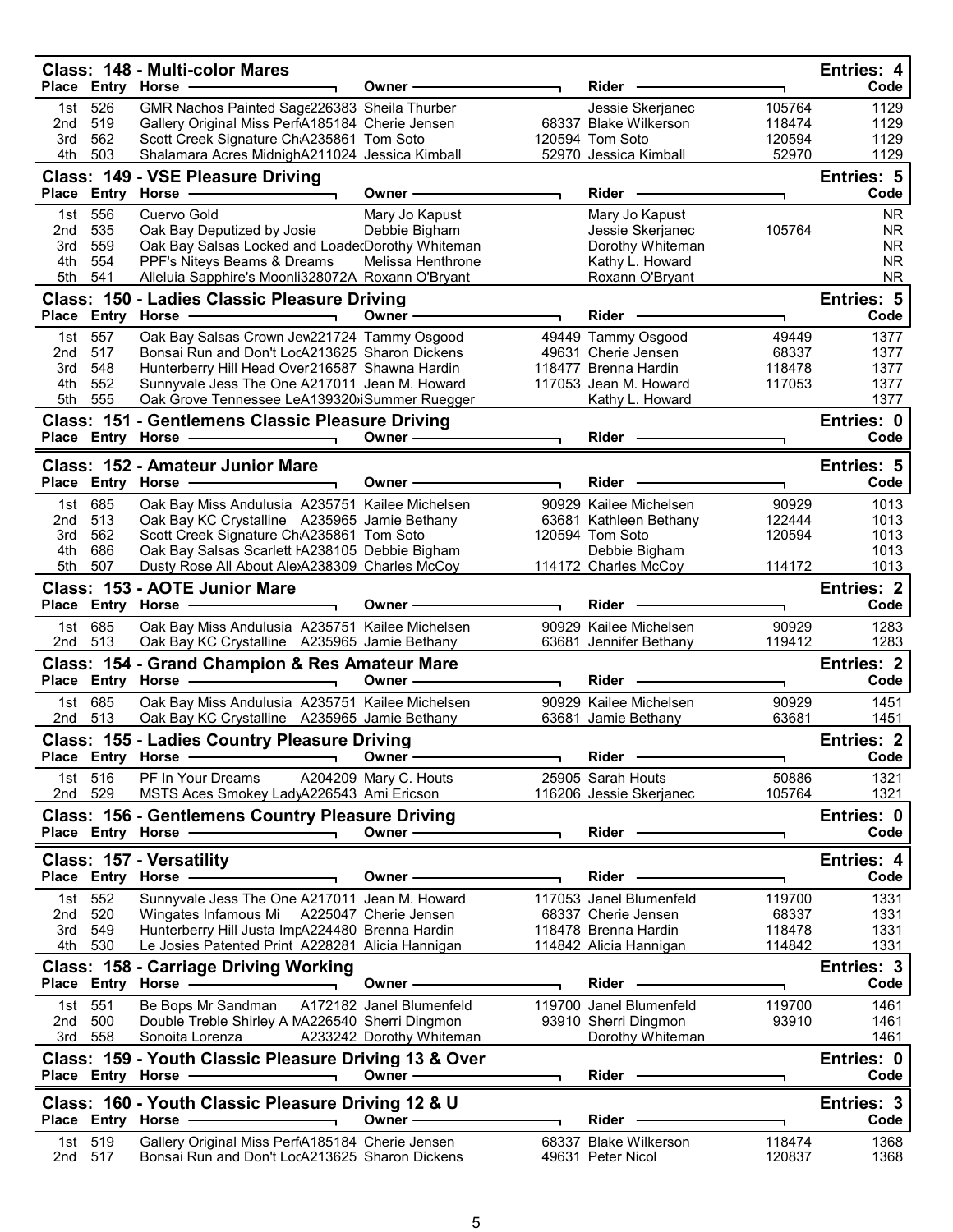|            | 3rd 518                       | Texas Angels Grand IllusiA218832 Rebecca Nicol                                                                                                                                        |                                                                                                                                                                                                                                |                          | 120689 Lillie Nicol                                                                                                                                                                                                            | 120690                   | 1368                                                                                                                                             |
|------------|-------------------------------|---------------------------------------------------------------------------------------------------------------------------------------------------------------------------------------|--------------------------------------------------------------------------------------------------------------------------------------------------------------------------------------------------------------------------------|--------------------------|--------------------------------------------------------------------------------------------------------------------------------------------------------------------------------------------------------------------------------|--------------------------|--------------------------------------------------------------------------------------------------------------------------------------------------|
|            |                               | Class: 161 - YOTE Classic Pleasure Driving<br>Place Entry Horse - and the control of the control of the control of the control of the control of the control o                        | Owner $\qquad \qquad$                                                                                                                                                                                                          |                          | Rider –                                                                                                                                                                                                                        | $\mathbf{L}$             | Entries: 0<br>Code                                                                                                                               |
|            |                               | Class: 162 - Country Pleasure Driving - Stallion<br>Place Entry Horse - 2009                                                                                                          | Owner $\longrightarrow$                                                                                                                                                                                                        |                          | Rider - The Management of the Management of the Management of the Management of the Management of the Management of the Management of the Management of the Management of the Management of the Management of the Management o | T.                       | Entries: 0<br>Code                                                                                                                               |
|            |                               | Class: 163 - Country Pleasure Driv. Over 32-34"<br>Place Entry Horse - 2000                                                                                                           | Owner - The Commission of the Commission of the Commission of the Commission of the Commission of the Commission of the Commission of the Commission of the Commission of the Commission of the Commission of the Commission o | $\overline{\phantom{0}}$ |                                                                                                                                                                                                                                | ┑.                       | <b>Entries: 1</b><br>Code                                                                                                                        |
|            | 1st 549                       | Hunterberry Hill Justa ImpA224480 Brenna Hardin                                                                                                                                       |                                                                                                                                                                                                                                |                          | 118478 Brenna Hardin                                                                                                                                                                                                           | 118478                   | 1249                                                                                                                                             |
|            |                               | Class: 164 - Two Year Old Mare<br>$\overline{\phantom{0}}$                                                                                                                            |                                                                                                                                                                                                                                |                          | Rider - The Management of the Management of the Management of the Management of the Management of the Management of the Management of the Management of the Management of the Management of the Management of the Management o | $\overline{\phantom{0}}$ | Entries: 3<br>Code                                                                                                                               |
|            | 1st 685<br>2nd 513<br>3rd 562 | Oak Bay Miss Andulusia A235751 Kailee Michelsen<br>Oak Bay KC Crystalline A235965 Jamie Bethany<br>Scott Creek Signature ChA235861 Tom Soto                                           |                                                                                                                                                                                                                                | 120594 Tom Soto          | 90929 Kailee Michelsen<br>63681 Jamie Bethany                                                                                                                                                                                  | 90929<br>63681<br>120594 | 1045<br>1045<br>1045                                                                                                                             |
|            |                               | Class: 165 - Yearling Mares                                                                                                                                                           |                                                                                                                                                                                                                                |                          |                                                                                                                                                                                                                                |                          | <b>Entries: 2</b>                                                                                                                                |
|            |                               | Place Entry Horse ————————————————————                                                                                                                                                | Owner $\longrightarrow$                                                                                                                                                                                                        |                          |                                                                                                                                                                                                                                | $\overline{\phantom{0}}$ | Code                                                                                                                                             |
| 2nd 507    | 1st 686                       | Oak Bay Salsas Scarlett HA238105 Debbie Bigham<br>Dak Bay Salsas Scariett PAZ38105 Debble Bigham<br>Dusty Rose All About AlexA238309 Charles McCoy __________________________________ |                                                                                                                                                                                                                                |                          | Jessie Skerjanec                                                                                                                                                                                                               | 105764<br>114172         | 1040<br>1040                                                                                                                                     |
|            |                               | Class: 166 - Weanling Mares<br>Place Entry Horse <u>Communication</u> Owner – Communication Communication                                                                             |                                                                                                                                                                                                                                |                          | Rider - The Management of the Management of the Management of the Management of the Management of the Management of the Management of the Management of the Management of the Management of the Management of the Management o | ┑.                       | Entries: 0<br>Code                                                                                                                               |
|            |                               | Class: 167 - Grand Champion & Res Junior Mare                                                                                                                                         | Owner - The Communication                                                                                                                                                                                                      | $\overline{\phantom{0}}$ | Rider -                                                                                                                                                                                                                        |                          | Entries: 4<br>Code                                                                                                                               |
|            | 1st 685                       | Place Entry Horse - Andrew Place Property<br>Oak Bay Miss Andulusia A235751 Kailee Michelsen                                                                                          |                                                                                                                                                                                                                                |                          | 90929 Kailee Michelsen                                                                                                                                                                                                         | ┑<br>90929               | 1453                                                                                                                                             |
| 2nd 513    |                               | Oak Bay KC Crystalline A235965 Jamie Bethany                                                                                                                                          |                                                                                                                                                                                                                                |                          | 63681 Jamie Bethany                                                                                                                                                                                                            | 63681                    | 1453                                                                                                                                             |
| 3rd        | 686<br>507                    | Oak Bay Salsas Scarlett IA238105 Debbie Bigham<br>Dusty Rose All About AlexA238309 Charles McCoy                                                                                      |                                                                                                                                                                                                                                |                          | Jessie Skerjanec<br>114172 Charles McCoy                                                                                                                                                                                       | 105764<br>114172         | 1453                                                                                                                                             |
|            |                               | Class: 168 - Classic Pleasure Driving - Stallions                                                                                                                                     |                                                                                                                                                                                                                                |                          |                                                                                                                                                                                                                                |                          | Entries: 0                                                                                                                                       |
|            |                               | Place Entry Horse — and Dente Dente Dente Dente Dente Dente Dente Dente Dente Dente Dente Dente Dente Dente D                                                                         |                                                                                                                                                                                                                                |                          | Rider - The Management of the Management of the Management of the Management of the Management of the Management of the Management of the Management of the Management of the Management of the Management of the Management o | T.                       | Code                                                                                                                                             |
|            |                               | Class: 169 - Classic Pleasure Driving Over 32-34<br>Place Entry Horse - The Control of The Control of The Control of The Control of The Control of The Control of                     | Owner $\qquad$                                                                                                                                                                                                                 |                          | Rider - The Management of the Management of the Management of the Management of the Management of the Management of the Management of the Management of the Management of the Management of the Management of the Management o | $\overline{\phantom{a}}$ | Entries: 3<br>Code                                                                                                                               |
|            |                               |                                                                                                                                                                                       |                                                                                                                                                                                                                                |                          |                                                                                                                                                                                                                                |                          |                                                                                                                                                  |
| 2nd 517    | 1st 557                       | Oak Bay Salsas Crown Jew221724 Tammy Osgood<br>Bonsai Run and Don't LocA213625 Sharon Dickens                                                                                         |                                                                                                                                                                                                                                |                          | 49449 Tammy Osgood<br>49631 Cherie Jensen                                                                                                                                                                                      | 49449<br>68337           | 1366<br>1366                                                                                                                                     |
|            | 3rd 555                       | Oak Grove Tennessee LeA139320iSummer Ruegger<br>Class: 170 - Youth 13 And Over With Junior Mare                                                                                       |                                                                                                                                                                                                                                |                          | Kathy L. Howard                                                                                                                                                                                                                |                          | 1366<br>Entries: 0                                                                                                                               |
|            |                               | Place Entry Horse ————————————————————                                                                                                                                                | Owner ——————                                                                                                                                                                                                                   |                          | Rider -                                                                                                                                                                                                                        | T.                       | Code                                                                                                                                             |
|            |                               | Class: 171 - Youth 8 To 12 With Junior Mare<br>Place Entry Horse -                                                                                                                    | ¬ Owner                                                                                                                                                                                                                        |                          | Rider                                                                                                                                                                                                                          |                          | <b>Entries: 1</b><br>Code                                                                                                                        |
|            | 1st 562                       | Scott Creek Signature ChA235861 Tom Soto                                                                                                                                              |                                                                                                                                                                                                                                |                          | 120594 Olivia George                                                                                                                                                                                                           | 121755                   | 1003                                                                                                                                             |
|            |                               | Class: 172 - Youth 7 And Under With Junior Mare                                                                                                                                       |                                                                                                                                                                                                                                |                          |                                                                                                                                                                                                                                |                          |                                                                                                                                                  |
|            |                               | Place Entry Horse - and the manufacturer                                                                                                                                              | Owner —                                                                                                                                                                                                                        |                          | $Rider -$                                                                                                                                                                                                                      | ٦                        |                                                                                                                                                  |
|            |                               | Class: 173 - YOTE Mares<br>Place Entry Horse -                                                                                                                                        | Owner $\text{---}$                                                                                                                                                                                                             |                          | $Rider -$                                                                                                                                                                                                                      |                          |                                                                                                                                                  |
|            |                               | Class: 174 - Youth Stock-Type Mare                                                                                                                                                    | Owner-                                                                                                                                                                                                                         |                          | Rider -                                                                                                                                                                                                                        |                          |                                                                                                                                                  |
|            | 1st 519                       | Place Entry Horse - The Management of the Management of the Management of the Management of the Management of                                                                         |                                                                                                                                                                                                                                |                          | 68337 Blake Wilkerson                                                                                                                                                                                                          | 118474                   | 1415                                                                                                                                             |
| 2nd 539    |                               | Gallery Original Miss PerfA185184 Cherie Jensen<br>MSR Majestys Angelique A115653 Heather Curtis                                                                                      |                                                                                                                                                                                                                                |                          | 118419 Logan Fousek                                                                                                                                                                                                            | 113708                   |                                                                                                                                                  |
|            |                               | Class: 175 - Single Pleasure Driving Over 32-34"                                                                                                                                      | Owner -                                                                                                                                                                                                                        |                          | Rider -                                                                                                                                                                                                                        |                          |                                                                                                                                                  |
|            |                               | Place Entry Horse - 2009<br><b>Class: 176 - Single Pleasure Driving Geldings</b>                                                                                                      |                                                                                                                                                                                                                                |                          |                                                                                                                                                                                                                                |                          |                                                                                                                                                  |
|            | 1st 532                       | Vintage Farms Twighlight A218802 Wendy Wright                                                                                                                                         | Owner —                                                                                                                                                                                                                        |                          | Rider -<br>120619 Jessie Skerjanec                                                                                                                                                                                             | 105764                   |                                                                                                                                                  |
|            |                               | <b>Class: 177 - Amateur Country Pleasure Driving</b><br>Place Entry Horse -<br>$\overline{\phantom{0}}$                                                                               | Owner —                                                                                                                                                                                                                        |                          | $Rider \nightharpoonup$                                                                                                                                                                                                        | ┑                        | Entries: 0<br>Code<br>Entries: 0<br>Code<br>Entries: 2<br>Code<br>1415<br>Entries: 0<br>Code<br>Entries: 1<br>Code<br>1232<br>Entries: 5<br>Code |
| 1st l      | 549                           | Hunterberry Hill Justa ImpA224480 Brenna Hardin                                                                                                                                       |                                                                                                                                                                                                                                |                          | 118478 Brenna Hardin                                                                                                                                                                                                           | 118478                   | 1272                                                                                                                                             |
| 2nd        | 514                           | CD Partners A Silent BlesA214870 Lisa Brostad                                                                                                                                         |                                                                                                                                                                                                                                |                          | 54738 Lisa Brostad                                                                                                                                                                                                             | 54738                    | 1272                                                                                                                                             |
| 3rd<br>4th | 516<br>530                    | PF In Your Dreams<br>Le Josies Patented Print A228281 Alicia Hannigan<br>Wingates Infamous Mi A225047 Cherie Jensen                                                                   | A204209 Mary C. Houts                                                                                                                                                                                                          |                          | 25905 Sarah Houts<br>114842 Alicia Hannigan                                                                                                                                                                                    | 50886<br>114842          | 1272<br>1272                                                                                                                                     |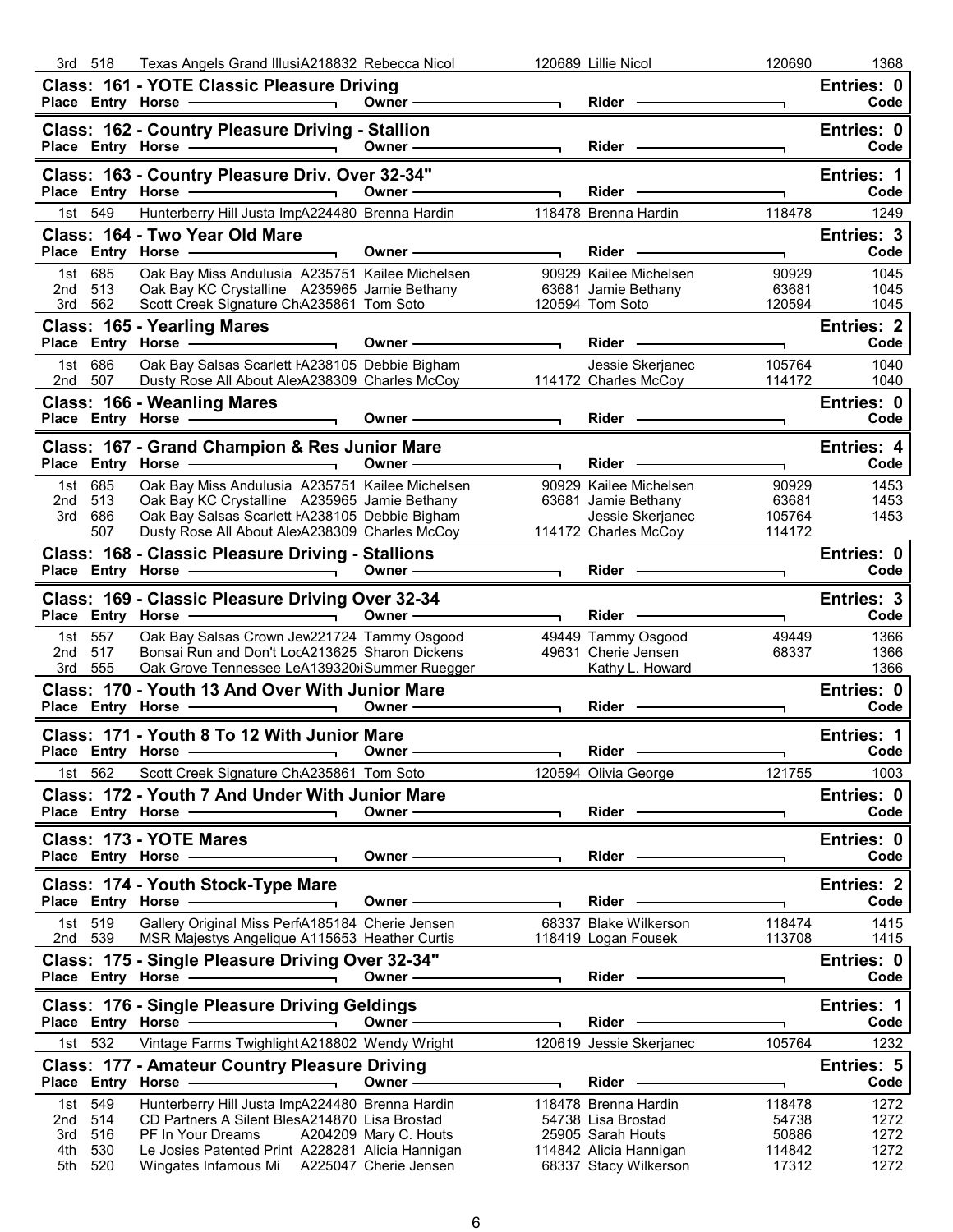|            | 522                | Oak Bay Robbin The BanIA223161sSheryl Peterson                                                                                                                                                                                                                       |                                |                                                                     | 07442 Sheryl Peterson                                                                                                                                                                                                          | 07442                    |                           |
|------------|--------------------|----------------------------------------------------------------------------------------------------------------------------------------------------------------------------------------------------------------------------------------------------------------------|--------------------------------|---------------------------------------------------------------------|--------------------------------------------------------------------------------------------------------------------------------------------------------------------------------------------------------------------------------|--------------------------|---------------------------|
|            |                    | <b>Class: 178 - AOTE Country Pleasure Driving</b>                                                                                                                                                                                                                    | $Owner \longrightarrow$        |                                                                     |                                                                                                                                                                                                                                | $\overline{\phantom{0}}$ | <b>Entries: 1</b><br>Code |
|            | 1st 514            | CD Partners A Silent BlesA214870 Lisa Brostad                                                                                                                                                                                                                        |                                |                                                                     | 54738 Lisa Brostad                                                                                                                                                                                                             | 54738                    | 1314                      |
|            |                    | <b>Class: 179 - YOTE Country Pleasure Driving</b>                                                                                                                                                                                                                    |                                |                                                                     |                                                                                                                                                                                                                                |                          | Entries: 0                |
|            |                    | Place Entry Horse <u>Contract Communication</u> Owner Communication Communication Communication Communication Communication Communication Communication Communication Communication Communication Communication Communication Commu                                  |                                | $\overline{\phantom{a}}$                                            | Rider —                                                                                                                                                                                                                        |                          | Code                      |
|            |                    | Class: 180 - Amateur Single Pleasure Driving                                                                                                                                                                                                                         |                                |                                                                     |                                                                                                                                                                                                                                |                          | Entries: 2                |
|            |                    |                                                                                                                                                                                                                                                                      |                                |                                                                     |                                                                                                                                                                                                                                | $\overline{\phantom{0}}$ | Code                      |
|            | 1st 534            | Vintage Farms Tuscan TaA214550 Olivia Abboud                                                                                                                                                                                                                         |                                |                                                                     | 95004 Olivia Abboud                                                                                                                                                                                                            | 95004                    | 1223                      |
|            |                    | 2nd 532 Vintage Farms Twighlight A218802 Wendy Wright 120619 Wendy Wright                                                                                                                                                                                            |                                |                                                                     |                                                                                                                                                                                                                                | 120619                   | 1223                      |
|            |                    | Class: 181 - Single Pleasure Driving Mares                                                                                                                                                                                                                           |                                |                                                                     |                                                                                                                                                                                                                                | T.                       | Entries: 0<br>Code        |
|            |                    | Class: 182 - Youth Liberty                                                                                                                                                                                                                                           |                                |                                                                     |                                                                                                                                                                                                                                |                          | Entries: 1                |
|            |                    |                                                                                                                                                                                                                                                                      |                                |                                                                     |                                                                                                                                                                                                                                | $\overline{\phantom{0}}$ | Code                      |
|            | 1st 518            | Texas Angels Grand IllusiA218832 Rebecca Nicol 120689 Lillie Nicol                                                                                                                                                                                                   |                                |                                                                     |                                                                                                                                                                                                                                | 120690                   | <b>NR</b>                 |
|            |                    | Class: 183 - Liberty                                                                                                                                                                                                                                                 |                                |                                                                     |                                                                                                                                                                                                                                |                          | Entries: 3                |
|            |                    |                                                                                                                                                                                                                                                                      | Owner $\overline{\phantom{a}}$ |                                                                     | Rider - The Management of the Management of the Management of the Management of the Management of the Management of the Management of the Management of the Management of the Management of the Management of the Management o | $\blacksquare$           | Code                      |
|            | 1st 516            |                                                                                                                                                                                                                                                                      |                                |                                                                     |                                                                                                                                                                                                                                | 50886                    | 1271                      |
|            | 2nd 503<br>3rd 504 |                                                                                                                                                                                                                                                                      |                                |                                                                     | 52970 Jessica Kimball                                                                                                                                                                                                          | 52970<br>52970           | 1271<br>1271              |
|            |                    | Shalamara Acres MidnighA211024 Jessica Kimball<br>Country Rds Hughstons VA235970tiJessica Kimball<br>Salamara Acres MidnighA211024 Jessica Kimball<br>Country Rds Hughstons VA235970tiJessica Kimball<br>S2970 Jessica Kimball<br>SALAMA<br>Class: 184 - VSE Liberty |                                |                                                                     |                                                                                                                                                                                                                                |                          | Entries: 0                |
|            |                    | Place Entry Horse                                                                                                                                                                                                                                                    |                                |                                                                     |                                                                                                                                                                                                                                |                          | Code                      |
|            |                    | Class: 201 - VSE Hunter                                                                                                                                                                                                                                              |                                |                                                                     |                                                                                                                                                                                                                                |                          | Entries: 0                |
|            |                    | Place Entry Horse - and the manufacturer                                                                                                                                                                                                                             | Owner $\qquad$                 |                                                                     |                                                                                                                                                                                                                                |                          | Code                      |
|            |                    | Class: 202 - Youth Hunter 13 To 18                                                                                                                                                                                                                                   |                                |                                                                     |                                                                                                                                                                                                                                |                          | <b>Entries: 2</b>         |
|            |                    | Place Entry Horse - Communication Communication                                                                                                                                                                                                                      |                                | $\overline{\phantom{a}}$ . The contract of $\overline{\phantom{a}}$ | Rider - The Management of the Management of the Management of the Management of the Management of the Management of the Management of the Management of the Management of the Management of the Management of the Management o | ⇁                        | Code                      |
| 1st        | 506                | Oak Bay Salsas HabanerA210880 Courtney Sanders                                                                                                                                                                                                                       |                                |                                                                     | <b>Haley Sanders</b>                                                                                                                                                                                                           | 111292                   | 1185                      |
| 2nd -      | 505                | Abrias Signature Absolut A161089 Mel Sanders                                                                                                                                                                                                                         |                                |                                                                     | Haley Sanders <b>Market</b>                                                                                                                                                                                                    | 111292                   | 1185                      |
|            |                    |                                                                                                                                                                                                                                                                      |                                |                                                                     |                                                                                                                                                                                                                                |                          |                           |
|            |                    | Class: 203 - Youth Hunter 12 And Under                                                                                                                                                                                                                               |                                |                                                                     |                                                                                                                                                                                                                                |                          | Entries: 4                |
|            |                    |                                                                                                                                                                                                                                                                      |                                |                                                                     |                                                                                                                                                                                                                                | $\overline{\phantom{a}}$ | Code                      |
|            | 1st 520            | Wingates Infamous Mi A225047 Cherie Jensen                                                                                                                                                                                                                           |                                |                                                                     | 68337 Peter Nicol                                                                                                                                                                                                              | 120837                   | 1184                      |
| 2nd 517    | 516                | Bonsai Run and Don't LocA213625 Sharon Dickens<br>PF In Your Dreams A204209 Mary C. Houts                                                                                                                                                                            |                                |                                                                     | 49631 Peter Nicol<br>25905 Blake Wilkerson                                                                                                                                                                                     | 120837<br>118474         | 1184                      |
|            | 518                | Texas Angels Grand IllusiA218832 Rebecca Nicol                                                                                                                                                                                                                       |                                | 120689 Lillie Nicol                                                 |                                                                                                                                                                                                                                | 120690                   |                           |
|            |                    | <b>Class: 204 - Amateur Hunter</b>                                                                                                                                                                                                                                   |                                |                                                                     |                                                                                                                                                                                                                                |                          | Entries: 11               |
|            |                    | Place Entry Horse - Communication Communication                                                                                                                                                                                                                      |                                |                                                                     | <b>Rider</b>                                                                                                                                                                                                                   |                          | Code                      |
| 1st l      | 563                | Dayspring First Light                                                                                                                                                                                                                                                | A112265 Ailene Pritchett-Tarap |                                                                     | 112597 Ailene Pritchett-Tarap                                                                                                                                                                                                  | 112597                   | 1186                      |
| 2nd<br>3rd | 549<br>520         | Hunterberry Hill Justa ImpA224480 Brenna Hardin<br>Wingates Infamous Mi A225047 Cherie Jensen                                                                                                                                                                        |                                |                                                                     | 118478 Brenna Hardin                                                                                                                                                                                                           | 118478<br>17312          | 1186<br>1186              |
| 4th        | 530                | Le Josies Patented Print A228281 Alicia Hannigan                                                                                                                                                                                                                     |                                |                                                                     | 68337 Stacy Wilkerson<br>114842 Alicia Hannigan                                                                                                                                                                                | 114842                   | 1186                      |
| 5th        | 516                | PF In Your Dreams                                                                                                                                                                                                                                                    | A204209 Mary C. Houts          |                                                                     | 25905 Sarah Houts                                                                                                                                                                                                              | 50886                    | 1186                      |
| 6th        | 500                | Double Treble Shirley A NA226540 Sherri Dingmon                                                                                                                                                                                                                      |                                |                                                                     | 93910 Sherri Dingmon                                                                                                                                                                                                           | 93910                    | 1186                      |
| 7th        | 525<br>508         | RH Rolls Royce Silver ClcA223818 Roberta Hardy<br>Oak Bay Coppin DiamondA222045sKailee Michelsen                                                                                                                                                                     |                                |                                                                     | 103366 Roberta Hardy<br>Kailee Michelsen                                                                                                                                                                                       | 103366                   | 1186                      |
|            | 517                | Bonsai Run and Don't LocA213625 Sharon Dickens                                                                                                                                                                                                                       |                                |                                                                     | 49631 Rebecca Nicol                                                                                                                                                                                                            | 120689                   |                           |
|            | 518                | Texas Angels Grand IllusiA218832 Rebecca Nicol                                                                                                                                                                                                                       |                                |                                                                     | 120689 Rebecca Nicol                                                                                                                                                                                                           | 120689                   |                           |
|            | 548                | Hunterberry Hill Head Over216587 Shawna Hardin                                                                                                                                                                                                                       |                                |                                                                     | 118477 Brenna Hardin                                                                                                                                                                                                           | 118478                   |                           |
|            |                    | Class: 205 - Open Hunter<br>Place Entry Horse -                                                                                                                                                                                                                      | Owner-                         |                                                                     | Rider ·                                                                                                                                                                                                                        |                          | Entries: 5<br>Code        |
| 1st l      | 563                | Dayspring First Light                                                                                                                                                                                                                                                | A112265 Ailene Pritchett-Tarap |                                                                     | 112597 Ailene Pritchett-Tarap                                                                                                                                                                                                  | 112597                   | 1188                      |
| 2nd        | 500                | Double Treble Shirley A NA226540 Sherri Dingmon                                                                                                                                                                                                                      |                                |                                                                     | 93910 Sherri Dingmon                                                                                                                                                                                                           | 93910                    | 1188                      |
| 3rd        | 520                | Wingates Infamous Mi A225047 Cherie Jensen                                                                                                                                                                                                                           |                                |                                                                     | 68337 Cherie Jensen                                                                                                                                                                                                            | 68337                    | 1188                      |
| 4th<br>5th | 518<br>517         | Texas Angels Grand IllusiA218832 Rebecca Nicol<br>Bonsai Run and Don't LocA213625 Sharon Dickens                                                                                                                                                                     |                                |                                                                     | 120689 Lillie Nicol<br>49631 Peter Nicol                                                                                                                                                                                       | 120690<br>120837         | 1188<br>1188              |
|            |                    | Class: 206 - Youth Hunter 7 & Under                                                                                                                                                                                                                                  |                                |                                                                     |                                                                                                                                                                                                                                |                          | Entries: 0                |
|            |                    | Place Entry Horse -                                                                                                                                                                                                                                                  | Owner -                        |                                                                     | Rider -                                                                                                                                                                                                                        |                          | Code                      |
|            |                    | <b>Class: 207 - Special Needs Hunter</b>                                                                                                                                                                                                                             |                                |                                                                     |                                                                                                                                                                                                                                |                          | <b>Entries: 1</b>         |
|            | 517                | Place Entry Horse -<br>Bonsai Run and Don't LocA213625 Sharon Dickens                                                                                                                                                                                                | Owner -                        |                                                                     | <b>Rider</b><br>49631 Sharon Dickens                                                                                                                                                                                           | 49631                    | Code<br><b>NR</b>         |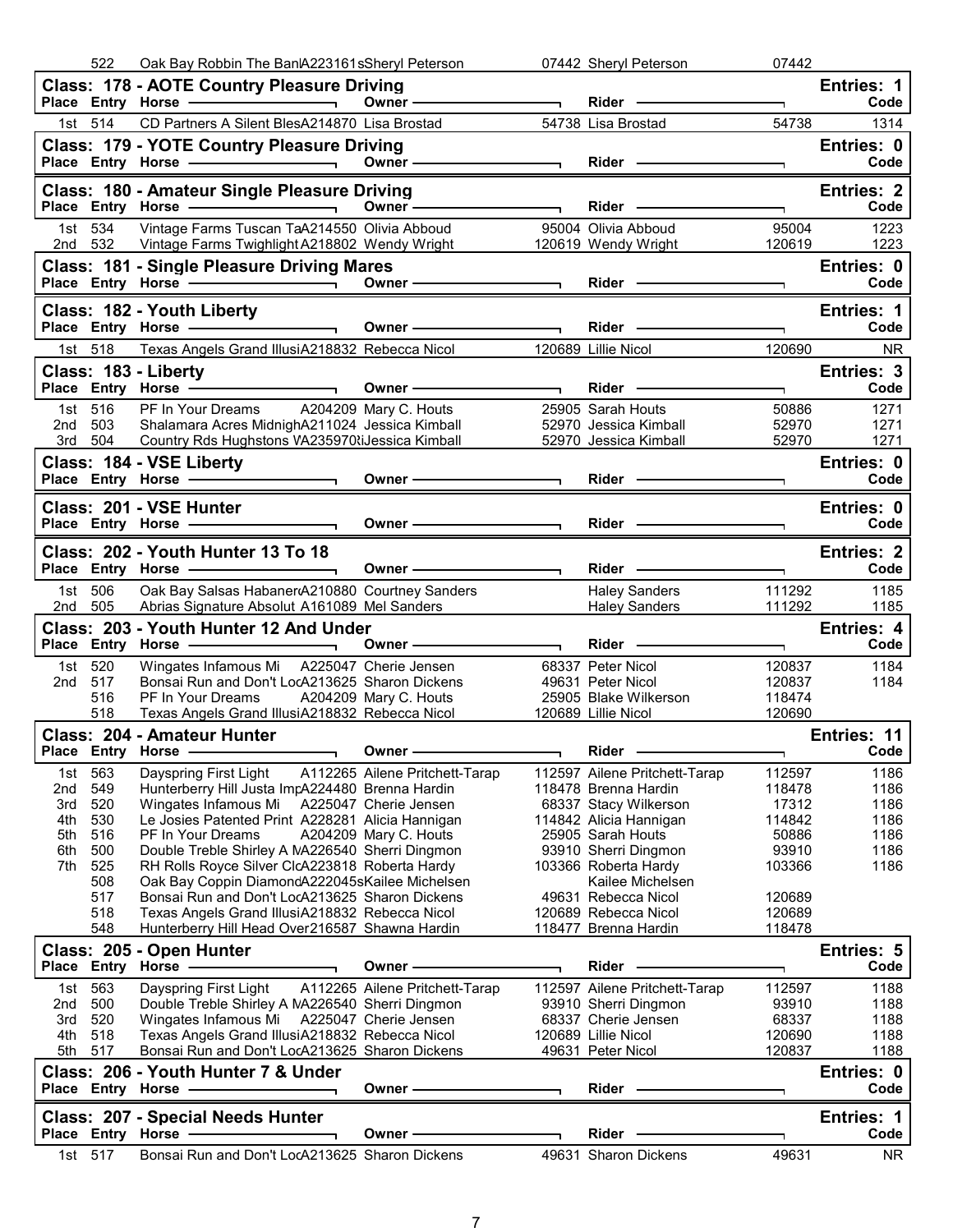|            |                | Class: 208 - Youth Jumper 13 To 18<br>Place Entry Horse - 2000                                                                                                                                                                                                                                                                                                                                                                                                            | Owner —————                                                    |                          | Rider ——                                     |                  | Entries: 0<br>Code        |
|------------|----------------|---------------------------------------------------------------------------------------------------------------------------------------------------------------------------------------------------------------------------------------------------------------------------------------------------------------------------------------------------------------------------------------------------------------------------------------------------------------------------|----------------------------------------------------------------|--------------------------|----------------------------------------------|------------------|---------------------------|
|            |                | Class: 209 - Youth Jumper 12 And Under<br>Place Entry Horse - The Contract of the Contract of the Contract of the Contract of the Contract of the Contract of the Contract of the Contract of the Contract of the Contract of the Contract of the Contract of the Contra                                                                                                                                                                                                  | Owner -                                                        |                          | $Rider -$                                    |                  | Entries: 0<br>Code        |
|            |                |                                                                                                                                                                                                                                                                                                                                                                                                                                                                           |                                                                |                          |                                              |                  | <b>Entries: 2</b>         |
|            |                | Class: 210 - Amateur Jumper<br>$\overline{\phantom{a}}$ and $\overline{\phantom{a}}$ and $\overline{\phantom{a}}$ and $\overline{\phantom{a}}$ and $\overline{\phantom{a}}$ and $\overline{\phantom{a}}$ and $\overline{\phantom{a}}$ and $\overline{\phantom{a}}$ and $\overline{\phantom{a}}$ and $\overline{\phantom{a}}$ and $\overline{\phantom{a}}$ and $\overline{\phantom{a}}$ and $\overline{\phantom{a}}$ and $\overline{\phantom{a}}$ a<br>Place Entry Horse - | <u> 1980 - Johann Barnett, fransk politiker (</u><br>Owner $-$ |                          | Rider -                                      |                  | Code                      |
|            | 1st 508        | Oak Bay Coppin DiamondA222045sKailee Michelsen                                                                                                                                                                                                                                                                                                                                                                                                                            |                                                                |                          | Kailee Michelsen                             |                  | 1192                      |
| 2nd 548    |                | Hunterberry Hill Head Over216587 Shawna Hardin                                                                                                                                                                                                                                                                                                                                                                                                                            |                                                                |                          | 118477 Brenna Hardin                         | 118478           | 1192                      |
|            |                | Class: 211 - Open Jumper                                                                                                                                                                                                                                                                                                                                                                                                                                                  | Owner $\qquad$                                                 |                          |                                              |                  | Entries: 0                |
|            |                | $\overline{\phantom{a}}$ . The contract of $\overline{\phantom{a}}$<br>Place Entry Horse -                                                                                                                                                                                                                                                                                                                                                                                |                                                                |                          | Rider <b>Container Container</b>             | T.               | Code                      |
|            |                | Class: 212 - Youth Reinsmanship                                                                                                                                                                                                                                                                                                                                                                                                                                           | Owner -                                                        |                          | $Rider -$                                    |                  | Entries: 3<br>Code        |
|            | 1st 505        | Abrias Signature Absolut A161089 Mel Sanders                                                                                                                                                                                                                                                                                                                                                                                                                              |                                                                |                          | <b>Haley Sanders</b>                         | 111292           | 1426                      |
| 2nd        | 518            | Texas Angels Grand IllusiA218832 Rebecca Nicol                                                                                                                                                                                                                                                                                                                                                                                                                            |                                                                |                          | 120689 Lillie Nicol                          | 120690           | 1426                      |
|            | 3rd 520        | Wingates Infamous Mi A225047 Cherie Jensen                                                                                                                                                                                                                                                                                                                                                                                                                                |                                                                |                          | 68337 Peter Nicol                            | 120837           | 1426                      |
|            |                | <b>Class: 213 - Single Pleasure Driving Stallions</b>                                                                                                                                                                                                                                                                                                                                                                                                                     |                                                                |                          |                                              |                  | Entries: 1                |
|            | 1st 534        | Vintage Farms Tuscan TaA214550 Olivia Abboud                                                                                                                                                                                                                                                                                                                                                                                                                              |                                                                |                          | $Rider$ —                                    | ┑<br>105764      | Code<br>1230              |
|            |                |                                                                                                                                                                                                                                                                                                                                                                                                                                                                           |                                                                |                          | 95004 Jessie Skerjanec                       |                  | <b>Entries: 2</b>         |
|            |                | Class: 214 - Single Pleasure Driving 32" & Under<br>Place Entry Horse - and Discount of the Contract of the Contract of the Contract of the Contract of the Contract of the Contract of the Contract of the Contract of the Contract of the Contract of the Contract of the Contra                                                                                                                                                                                        | Owner $\qquad$                                                 |                          | Rider -                                      | T.               | Code                      |
|            | 1st 534        | Vintage Farms Tuscan TaA214550 Olivia Abboud                                                                                                                                                                                                                                                                                                                                                                                                                              |                                                                |                          | 95004 Jessie Skerjanec                       | 105764           | 1234                      |
| 2nd 532    |                | Vintage Farms Twighlight A218802 Wendy Wright                                                                                                                                                                                                                                                                                                                                                                                                                             |                                                                |                          | 120619 Wendy Wright                          | 120619           | 1234                      |
|            |                | Class: 215 - Youth Versatility 13 & Older                                                                                                                                                                                                                                                                                                                                                                                                                                 |                                                                |                          |                                              |                  | Entries: 1                |
|            |                | Place Entry Horse - The Control of the Control of The Control of The Control of The Control of The Control of                                                                                                                                                                                                                                                                                                                                                             | Owner-<br>$\overline{\phantom{a}}$                             |                          | Rider -                                      | ┑                | Code                      |
|            | 1st 506        | Oak Bay Salsas HabanerA210880 Courtney Sanders                                                                                                                                                                                                                                                                                                                                                                                                                            |                                                                |                          | Haley Sanders                                | 111292           | 1389                      |
|            |                | Class: 216 - VSE Carriage Pleasure Driving<br>Place Entry Horse -<br><u>the contract of the contract of the contract of the contract of the contract of the contract of the contract of the contract of the contract of the contract of the contract of the contract of the contract of the contract </u>                                                                                                                                                                 | $\overline{\phantom{a}}$<br>Owner -                            |                          | Rider —                                      |                  | Entries: 3<br>Code        |
|            | 1st 559        | Oak Bay Salsas Locked and LoadedDorothy Whiteman                                                                                                                                                                                                                                                                                                                                                                                                                          |                                                                |                          | Dorothy Whiteman                             |                  | <b>NR</b>                 |
| 2nd        | 542            | Gallery Original's Luck of the Irish Roxann O'Bryant                                                                                                                                                                                                                                                                                                                                                                                                                      |                                                                |                          | Roxann O'Bryant                              |                  | <b>NR</b>                 |
| 3rd        | 554<br>556     | PPF's Niteys Beams & Dreams<br>Cuervo Gold                                                                                                                                                                                                                                                                                                                                                                                                                                | Melissa Henthrone<br>Mary Jo Kapust                            |                          | Kathy L. Howard<br>Mary Jo Kapust            |                  | <b>NR</b>                 |
|            |                | Class: 217 - Amateur Roadster                                                                                                                                                                                                                                                                                                                                                                                                                                             |                                                                |                          |                                              |                  | <b>Entries: 5</b>         |
|            |                |                                                                                                                                                                                                                                                                                                                                                                                                                                                                           | Owner -                                                        |                          | Rider -                                      |                  | Code                      |
|            | 1st 532        | Vintage Farms Twighlight A218802 Wendy Wright                                                                                                                                                                                                                                                                                                                                                                                                                             |                                                                |                          | 120619 Wendy Wright                          | 120619           | 1209                      |
| 2nd<br>3rd | 520<br>516     | Wingates Infamous Mi A225047 Cherie Jensen<br>PF In Your Dreams                                                                                                                                                                                                                                                                                                                                                                                                           | A204209 Mary C. Houts                                          |                          | 68337 Stacy Wilkerson<br>25905 Sarah Houts   | 17312<br>50886   | 1209<br>1209              |
|            | 4th 548        | Hunterberry Hill Head Over216587 Shawna Hardin                                                                                                                                                                                                                                                                                                                                                                                                                            |                                                                |                          | 118477 Brenna Hardin                         | 118478           | 1209                      |
|            | 5th 524        | Oak Bay Salsas Sharper IA218633 Roberta Hardy                                                                                                                                                                                                                                                                                                                                                                                                                             |                                                                |                          | 103366 Olivia Tucker                         | 114207           | 1209                      |
|            |                | Class: 218 - YOTE Roadster                                                                                                                                                                                                                                                                                                                                                                                                                                                |                                                                |                          |                                              |                  | Entries: 0                |
|            |                | Place Entry Horse - and Discount of the Place of the Material Place                                                                                                                                                                                                                                                                                                                                                                                                       | Owner-                                                         |                          | $Rider -$                                    | ٦                | Code                      |
|            |                | Class: 219 - Grand Champion & Res Roadster                                                                                                                                                                                                                                                                                                                                                                                                                                |                                                                |                          |                                              |                  | Entries: 4                |
| 1st l      | 520            | Place Entry Horse<br>Wingates Infamous Mi A225047 Cherie Jensen                                                                                                                                                                                                                                                                                                                                                                                                           | Owner-                                                         |                          | Rider -<br>68337 Cherie Jensen               | 68337            | Code                      |
| 2nd 514    |                | CD Partners A Silent BlesA214870 Lisa Brostad                                                                                                                                                                                                                                                                                                                                                                                                                             |                                                                |                          | 54738 Lisa Brostad                           | 54738            | 1333<br>1333              |
| 3rd        | 532            | Vintage Farms Twighlight A218802 Wendy Wright                                                                                                                                                                                                                                                                                                                                                                                                                             |                                                                |                          | 120619 Jessie Skerjanec                      | 105764           | 1333                      |
|            | 4th 516        | PF In Your Dreams A204209 Mary C. Houts                                                                                                                                                                                                                                                                                                                                                                                                                                   |                                                                |                          | 25905 Sarah Houts                            | 50886            | 1333                      |
|            |                | <b>Class: 220 - Amateur Senior Stallion</b><br>Place Entry Horse -                                                                                                                                                                                                                                                                                                                                                                                                        | Owner-                                                         |                          | Rider                                        | ┑                | <b>Entries: 1</b><br>Code |
|            | 1st 534        | Vintage Farms Tuscan TaA214550 Olivia Abboud                                                                                                                                                                                                                                                                                                                                                                                                                              |                                                                |                          | 95004 Olivia Abboud                          | 95004            | 1064                      |
|            |                | Class: 221 - Amateur Stock-Type Stallion                                                                                                                                                                                                                                                                                                                                                                                                                                  |                                                                |                          |                                              |                  | Entries: 1                |
|            |                | Place Entry Horse - The Control of the Control of The Control of The Control of The Control of The Control of                                                                                                                                                                                                                                                                                                                                                             | Owner —                                                        | $\overline{\phantom{0}}$ | $Rider -$                                    |                  | Code                      |
|            | 1st 682        | Marystown McDreamy                                                                                                                                                                                                                                                                                                                                                                                                                                                        | A187357 Ailene Pritchett-Tarap                                 |                          | 112597 Ailene Pritchett-Tarap                | 112597           | 1418                      |
|            |                | <b>Class: 222 - AOTE Senior Stallion</b>                                                                                                                                                                                                                                                                                                                                                                                                                                  |                                                                |                          |                                              |                  | Entries: 0                |
|            |                | Place Entry Horse ————————————————————                                                                                                                                                                                                                                                                                                                                                                                                                                    | Owner $\longrightarrow$                                        |                          |                                              |                  | Code                      |
|            |                | Class: 223 - VSE Costume                                                                                                                                                                                                                                                                                                                                                                                                                                                  |                                                                |                          |                                              |                  | Entries: 2                |
|            |                | Place Entry Horse -                                                                                                                                                                                                                                                                                                                                                                                                                                                       | Owner-                                                         |                          | Rider -                                      | ٦                | Code                      |
| 2nd        | 1st 540<br>539 | Little Miss BT Swizzle<br>MSR Majestys Angelique A115653 Heather Curtis                                                                                                                                                                                                                                                                                                                                                                                                   | A222092 Charissa Alldredge                                     |                          | 118106 Gabriel Fousek<br>118419 Logan Fousek | 113707<br>113708 |                           |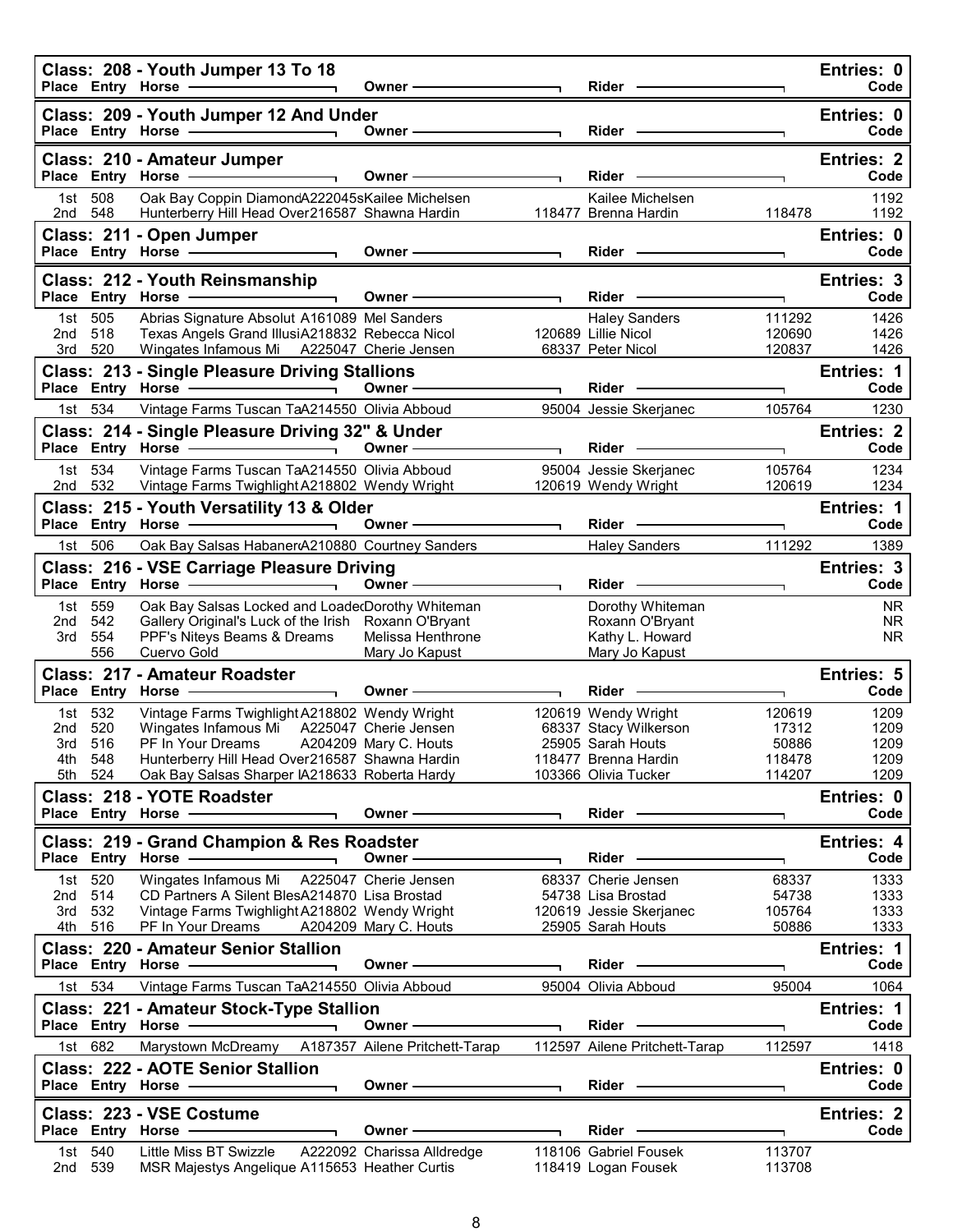|            |                   | Class: 224 - Senior Stallions 32" & Under<br>Place Entry Horse -                                                                          | Owner-                         |                | Rider                                                          |                  | <b>Entries: 1</b><br>Code |
|------------|-------------------|-------------------------------------------------------------------------------------------------------------------------------------------|--------------------------------|----------------|----------------------------------------------------------------|------------------|---------------------------|
|            | 534               | Vintage Farms Tuscan TaA214550 Olivia Abboud                                                                                              |                                |                | 95004 Olivia Abboud                                            | 95004            | 1261                      |
| 1st l      |                   |                                                                                                                                           |                                |                |                                                                |                  |                           |
|            |                   | Class: 225 - Senior Stallions Over 32" To 34"<br>Place Entry Horse - The Manager                                                          | Owner-                         |                | $Rider -$                                                      |                  | Entries: 0<br>Code        |
|            |                   |                                                                                                                                           |                                |                |                                                                |                  |                           |
|            |                   | Class: 226 - Grand Champion & Reserve Senior Stallion<br>Place Entry Horse -<br><u> 1989 - Johann Stoff, Amerikaansk politiker (</u>      | Owner-                         |                | <b>Rider</b>                                                   |                  | Entries: 1<br>Code        |
|            | 1st 534           | Vintage Farms Tuscan TaA214550 Olivia Abboud                                                                                              |                                |                | 95004 Jessie Skerjanec                                         | 105764           |                           |
|            |                   |                                                                                                                                           |                                |                |                                                                |                  | 1458                      |
|            |                   | Class: 227 - Stock Type Stallion<br>Place Entry Horse -                                                                                   | Owner-                         |                | Rider -                                                        | E.               | Entries: 1<br>Code        |
| 1st        | 682               | Marystown McDreamy A187357 Ailene Pritchett-Tarap                                                                                         |                                |                | 112597 Ailene Pritchett-Tarap                                  | 112597           | 1421                      |
|            |                   | Class: 228 - Amateur Senior Gelding                                                                                                       |                                |                |                                                                |                  | <b>Entries: 8</b>         |
|            |                   | Place Entry Horse - The Management of the Management of the Management of the Management of the Management of<br>$\overline{\phantom{0}}$ | Owner-                         |                | $Rider -$                                                      | ٦                | Code                      |
| 1st        | 520               | Wingates Infamous Mi A225047 Cherie Jensen                                                                                                |                                |                | 68337 Stacy Wilkerson                                          | 17312            | 1161                      |
| 2nd        | 549               | Hunterberry Hill Justa ImpA224480 Brenna Hardin                                                                                           |                                |                | 118478 Brenna Hardin                                           | 118478           | 1161                      |
| 3rd        | 552               | Sunnyvale Jess The One A217011 Jean M. Howard                                                                                             |                                |                | 117053 Jean M. Howard                                          | 117053           | 1161                      |
| 4th        | 508               | Oak Bay Coppin DiamondA222045sKailee Michelsen                                                                                            |                                |                | Kailee Michelsen                                               |                  | 1161                      |
| 5th        | 518               | Texas Angels Grand IllusiA218832 Rebecca Nicol                                                                                            |                                |                | 120689 Rebecca Nicol                                           | 120689           | 1161                      |
| 6th        | 525               | RH Rolls Royce Silver ClcA223818 Roberta Hardy                                                                                            |                                |                | 103366 Roberta Hardy                                           | 103366           | 1161                      |
| 7th<br>8th | 509<br>532        | Fionas Red Hot Inferno A237302 Jamie Bethany<br>Vintage Farms Twighlight A218802 Wendy Wright                                             |                                |                | 63681 Jennifer Bethany                                         | 119412<br>120619 | 1161<br>1161              |
|            |                   |                                                                                                                                           |                                |                | 120619 Wendy Wright                                            |                  |                           |
|            |                   | Class: 229 - AOTE Senior Gelding<br>Place Entry Horse - and the manufacturer                                                              | Owner-                         |                | Rider -                                                        |                  | Entries: 3<br>Code        |
|            |                   |                                                                                                                                           |                                |                |                                                                |                  |                           |
| 2nd        | 1st 509<br>508    | Fionas Red Hot Inferno A237302 Jamie Bethany<br>Oak Bay Coppin DiamondA222045sKailee Michelsen                                            |                                |                | 63681 Jennifer Bethany<br>Kailee Michelsen                     | 119412           | 1302<br>1302              |
| 3rd        | 524               | Oak Bay Salsas Sharper IA218633 Roberta Hardy                                                                                             |                                |                | 103366 Olivia Tucker                                           | 114207           | 1302                      |
|            |                   | Class: 230 - Grand Champion & Res Amateur Gelding                                                                                         |                                |                |                                                                |                  | Entries: 5                |
|            |                   | Place Entry Horse - and the manufacturer                                                                                                  | Owner —                        |                | $Rider -$                                                      |                  | Code                      |
| 1st l      | 520               | Wingates Infamous Mi A225047 Cherie Jensen                                                                                                |                                |                | 68337 Stacy Wilkerson                                          | 17312            | 1450                      |
| 2nd        | 547               | Fiona's Silver Star                                                                                                                       | A240000 Jamie Bethany          |                | 63681 Jamie Bethany                                            | 63681            | 1450                      |
| 3rd        | 509               | Fionas Red Hot Inferno A237302 Jamie Bethany                                                                                              |                                |                | 63681 Jennifer Bethany                                         | 119412           | 1450                      |
|            | 508               | Oak Bay Coppin DiamondA222045sKailee Michelsen                                                                                            |                                |                | Kailee Michelsen                                               |                  |                           |
|            | 552               | Sunnyvale Jess The One A217011 Jean M. Howard                                                                                             |                                |                | 117053 Jean M. Howard                                          | 117053           |                           |
|            |                   | Class: 231 - Amateur Stock-Type Gelding<br>Place Entry Horse -                                                                            | Owner -                        |                | Rider ·                                                        |                  | <b>Entries: 8</b><br>Code |
|            |                   |                                                                                                                                           |                                | $\blacksquare$ |                                                                | ٦                |                           |
| 1st l      | 514               | CD Partners A Silent BlesA214870 Lisa Brostad                                                                                             |                                |                | 54738 Lisa Brostad                                             | 54738            | 1419                      |
| 2nd<br>3rd | 548<br>683        | Hunterberry Hill Head Over216587 Shawna Hardin                                                                                            |                                |                | 118477 Brenna Hardin                                           | 118478<br>112597 | 1419<br>1419              |
| 4th        | 516               | EE Steamy McDreamy A231002 Ailene Pritchett-Tarap<br>PF In Your Dreams                                                                    | A204209 Mary C. Houts          |                | 112597 Ailene Pritchett-Tarap<br>25905 Sarah Houts             | 50886            | 1419                      |
| 5th        | 551               | Be Bops Mr Sandman                                                                                                                        | A172182 Janel Blumenfeld       |                | 119700 Janel Blumenfeld                                        | 119700           | 1419                      |
| 6th.       | 550               | Scott Creek Monarch TanA222430 Judy A. Howard                                                                                             |                                |                | Jean M. Howard                                                 | 117053           | 1419                      |
| 7th.       | 504               | Country Rds Hughstons VA235970 iJessica Kimball                                                                                           |                                |                | 52970 Jessica Kimball                                          | 52970            | 1419                      |
|            | 501               | Steppingstones RB PrimeA191309 Patricia Lewis                                                                                             |                                |                | 114479 Patricia Lewis                                          | 114479           |                           |
|            |                   | Class: 232 - Grand Champion & Res Amateur Stock-Type Halter                                                                               |                                |                |                                                                |                  | Entries: 6                |
|            |                   | Place Entry Horse -                                                                                                                       | Owner -                        |                | <b>Rider</b>                                                   |                  | Code                      |
| 1st l      | 514               | CD Partners A Silent BlesA214870 Lisa Brostad                                                                                             |                                |                | 54738 Lisa Brostad                                             | 54738            | NR.                       |
| 2nd        | 682               | Marystown McDreamy A187357 Ailene Pritchett-Tarap                                                                                         |                                |                | 112597 Ailene Pritchett-Tarap                                  | 112597           | NR.                       |
| 3rd        | 529               | MSTS Aces Smokey LadyA226543 Ami Ericson                                                                                                  |                                |                | 116206 Ami Ericson                                             | 116206           | NR.                       |
|            | 548               | Hunterberry Hill Head Over216587 Shawna Hardin                                                                                            |                                |                | 118477 Brenna Hardin                                           | 118478           |                           |
|            | 683<br>684        | EE Steamy McDreamy A231002 Ailene Pritchett-Tarap<br><b>DSB Aries Sky Blue</b>                                                            | A235934 Ailene Pritchett-Tarap |                | 112597 Ailene Pritchett-Tarap<br>112597 Ailene Pritchett-Tarap | 112597<br>112597 |                           |
|            |                   | Class: 233 - VSE Stallion/Gelding                                                                                                         |                                |                |                                                                |                  |                           |
|            | Place Entry Horse |                                                                                                                                           | Owner                          |                | Rider                                                          |                  | <b>Entries: 4</b><br>Code |
| 1st l      | 554               | PPF's Niteys Beams & Dreams                                                                                                               | Melissa Henthrone              |                | Kathy L. Howard                                                |                  | NR.                       |
| 2nd        | 535               | Oak Bay Deputized by Josie                                                                                                                | Debbie Bigham                  |                | Jessie Skerjanec                                               | 105764           | <b>NR</b>                 |
| 3rd        | 559               | Oak Bay Salsas Locked and LoadedDorothy Whiteman                                                                                          |                                |                | Dorothy Whiteman                                               |                  | <b>NR</b>                 |
| 4th        | 524               | Oak Bay Salsas Sharper IA218633 Roberta Hardy                                                                                             |                                |                | 103366 Olivia Tucker                                           | 114207           | NR.                       |
|            |                   | Class: 234 - Senior Geldings 32" & Under                                                                                                  |                                |                |                                                                |                  | <b>Entries: 2</b>         |
|            |                   | Place Entry Horse .                                                                                                                       | Owner                          |                | Rider                                                          |                  | Code                      |
| 1st        | 509               | Fionas Red Hot Inferno A237302 Jamie Bethany                                                                                              |                                |                | 63681 Jennifer Bethany                                         | 119412           | 1120                      |
| 2nd        | 518               | Texas Angels Grand IllusiA218832 Rebecca Nicol                                                                                            |                                |                | 120689 Cherie Jensen                                           | 68337            | 1120                      |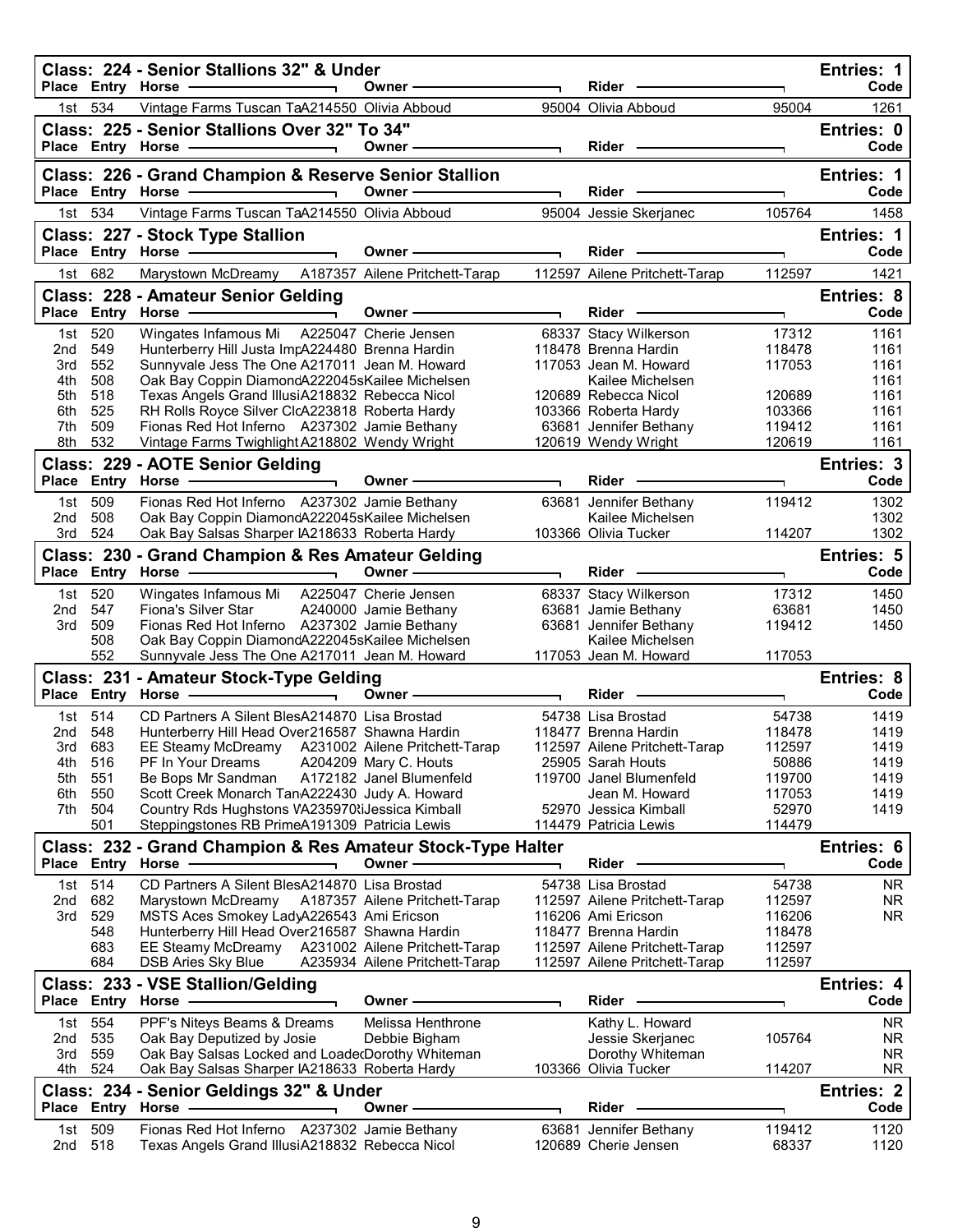|                 |                   | Class: 235 - Senior Geldings Over 32" To 34"<br>Place Entry Horse -                                                                                                                                                            | Owner -                                                                                                                                                                                                                       | Rider                                       |                  | Entries: 5<br>Code        |
|-----------------|-------------------|--------------------------------------------------------------------------------------------------------------------------------------------------------------------------------------------------------------------------------|-------------------------------------------------------------------------------------------------------------------------------------------------------------------------------------------------------------------------------|---------------------------------------------|------------------|---------------------------|
|                 |                   |                                                                                                                                                                                                                                |                                                                                                                                                                                                                               |                                             |                  |                           |
| 1st<br>2nd      | 520<br>549        | Wingates Infamous Mi A225047 Cherie Jensen<br>Hunterberry Hill Justa ImpA224480 Brenna Hardin                                                                                                                                  |                                                                                                                                                                                                                               | 68337 Cherie Jensen<br>118478 Brenna Hardin | 68337<br>118478  | 1117<br>1117              |
| 3rd             | 552               | Sunnyvale Jess The One A217011 Jean M. Howard                                                                                                                                                                                  |                                                                                                                                                                                                                               | 117053 Jean M. Howard                       | 117053           | 1117                      |
| 4th             | 533               | Vintage Farms Jazzed WiA236446 Wendy Wright                                                                                                                                                                                    |                                                                                                                                                                                                                               | 120619 Jessie Skerjanec                     | 105764           | 1117                      |
| 5th             | 536               | Scott Creek Indis NightlifeA230329 Joanne Ross                                                                                                                                                                                 |                                                                                                                                                                                                                               | 5426 Olivia George                          | 121755           | 1117                      |
|                 |                   | Class: 236 - Grand Champion & Reserve Senior Gelding                                                                                                                                                                           |                                                                                                                                                                                                                               |                                             |                  | Entries: 5                |
|                 |                   | Place Entry Horse - The Management of the Management of the Management of the Management of the Management of                                                                                                                  | Owner -                                                                                                                                                                                                                       | <b>Rider</b>                                |                  | Code                      |
| 1st l           | 520               | Wingates Infamous Mi                                                                                                                                                                                                           | A225047 Cherie Jensen                                                                                                                                                                                                         | 68337 Cherie Jensen                         | 68337            | 1456                      |
| 2nd             | 549               | Hunterberry Hill Justa ImpA224480 Brenna Hardin                                                                                                                                                                                |                                                                                                                                                                                                                               | 118478 Brenna Hardin                        | 118478           | 1456                      |
| 3rd             | 509               | Fionas Red Hot Inferno A237302 Jamie Bethany                                                                                                                                                                                   |                                                                                                                                                                                                                               | 63681 Jennifer Bethany                      | 119412           | 1456                      |
|                 | 518               | Texas Angels Grand IllusiA218832 Rebecca Nicol                                                                                                                                                                                 |                                                                                                                                                                                                                               | 120689 Lillie Nicol                         | 120690           |                           |
|                 | 552               | Sunnyvale Jess The One A217011 Jean M. Howard                                                                                                                                                                                  |                                                                                                                                                                                                                               | 117053 Jean M. Howard                       | 117053           |                           |
|                 |                   | Class: 237 - Stock Type Gelding                                                                                                                                                                                                |                                                                                                                                                                                                                               |                                             |                  | Entries: 8                |
|                 |                   | Place Entry Horse -                                                                                                                                                                                                            | Owner-                                                                                                                                                                                                                        | <b>Rider</b>                                |                  | Code                      |
| 1st             | 683               | EE Steamy McDreamy A231002 Ailene Pritchett-Tarap                                                                                                                                                                              |                                                                                                                                                                                                                               | 112597 Ailene Pritchett-Tarap               | 112597           | 1422                      |
| 2nd             | 548               | Hunterberry Hill Head Over216587 Shawna Hardin                                                                                                                                                                                 |                                                                                                                                                                                                                               | 118477 Brenna Hardin                        | 118478           | 1422                      |
| 3rd<br>4th      | 527<br>551        | Pacific Perfect Storm<br>Be Bops Mr Sandman                                                                                                                                                                                    | 226808 Sheila Thurber<br>A172182 Janel Blumenfeld                                                                                                                                                                             | Jessie Skerjanec<br>119700 Janel Blumenfeld | 105764<br>119700 | 1422<br>1422              |
| 5th             | 550               | Scott Creek Monarch TanA222430 Judy A. Howard                                                                                                                                                                                  |                                                                                                                                                                                                                               | Jean M. Howard                              | 117053           | 1422                      |
| 6th             | 501               | Steppingstones RB PrimeA191309 Patricia Lewis                                                                                                                                                                                  |                                                                                                                                                                                                                               | 114479 Patricia Lewis                       | 114479           | 1422                      |
| 7th             | 505               | Abrias Signature Absolut A161089 Mel Sanders                                                                                                                                                                                   |                                                                                                                                                                                                                               | <b>Haley Sanders</b>                        | 111292           | 1422                      |
|                 | 504               | Country Rds Hughstons VA235970 iJessica Kimball                                                                                                                                                                                |                                                                                                                                                                                                                               | 52970 Jessica Kimball                       | 52970            |                           |
|                 |                   | Class: 238 - Grand Champion & Res Stock-Type Halter                                                                                                                                                                            |                                                                                                                                                                                                                               |                                             |                  | Entries: 5                |
|                 |                   | Place Entry Horse - The Management of the Management of the Management of the Management of the Management of<br>$\overline{\phantom{0}}$                                                                                      | Owner-                                                                                                                                                                                                                        | Rider                                       |                  | Code                      |
|                 | 1st 529           | MSTS Aces Smokey LadyA226543 Ami Ericson                                                                                                                                                                                       |                                                                                                                                                                                                                               | 116206 Jessie Skerjanec                     | 105764           | 1462                      |
| 2 <sub>nd</sub> | 682               | Marystown McDreamy A187357 Ailene Pritchett-Tarap                                                                                                                                                                              |                                                                                                                                                                                                                               | 112597 Ailene Pritchett-Tarap               | 112597           | 1462                      |
| 3rd             | 683               | EE Steamy McDreamy A231002 Ailene Pritchett-Tarap                                                                                                                                                                              |                                                                                                                                                                                                                               | 112597 Ailene Pritchett-Tarap               | 112597           | 1462                      |
| 4th             | 548               | Hunterberry Hill Head Over216587 Shawna Hardin                                                                                                                                                                                 |                                                                                                                                                                                                                               | 118477 Brenna Hardin                        | 118478           | 1462                      |
|                 | 684               | <b>DSB Aries Sky Blue</b>                                                                                                                                                                                                      | A235934 Ailene Pritchett-Tarap                                                                                                                                                                                                | 112597 Paul & Ailene Tarap                  |                  |                           |
|                 |                   | Class: 239 - Youth 13 & Over With Senior Gelding                                                                                                                                                                               |                                                                                                                                                                                                                               |                                             |                  | Entries: 0                |
|                 |                   | Place Entry Horse                                                                                                                                                                                                              | Owner-                                                                                                                                                                                                                        | Rider -                                     |                  | Code                      |
|                 |                   | Class: 240 - Youth 8 To 12 With Senior Gelding                                                                                                                                                                                 |                                                                                                                                                                                                                               |                                             |                  | Entries: 3                |
|                 |                   | Place Entry Horse -                                                                                                                                                                                                            | Owner -                                                                                                                                                                                                                       | Rider                                       |                  | Code                      |
|                 | 1st 520           | Wingates Infamous Mi A225047 Cherie Jensen                                                                                                                                                                                     |                                                                                                                                                                                                                               | 68337 Peter Nicol                           | 120837           | 1004                      |
| 2nd             | 518               | Texas Angels Grand IllusiA218832 Rebecca Nicol                                                                                                                                                                                 |                                                                                                                                                                                                                               | 120689 Lillie Nicol                         |                  | 1004                      |
|                 | 3rd 536           |                                                                                                                                                                                                                                |                                                                                                                                                                                                                               |                                             |                  |                           |
|                 |                   |                                                                                                                                                                                                                                |                                                                                                                                                                                                                               |                                             | 120690<br>121755 | 1004                      |
|                 |                   | Scott Creek Indis NightlifeA230329 Joanne Ross                                                                                                                                                                                 |                                                                                                                                                                                                                               | 5426 Olivia George                          |                  |                           |
|                 |                   | Class: 241 - Youth 7 & Under With Senior Gelding<br>Place Entry Horse -                                                                                                                                                        | Owner -                                                                                                                                                                                                                       | Rider —                                     |                  | Entries: 1<br>Code        |
|                 |                   |                                                                                                                                                                                                                                |                                                                                                                                                                                                                               |                                             |                  |                           |
|                 | 1st 536           | Scott Creek Indis NightlifeA230329 Joanne Ross                                                                                                                                                                                 |                                                                                                                                                                                                                               | 5426 Alexis Ross                            | 122578           | 1103                      |
|                 |                   | Class: 242 - YOTE Geldings                                                                                                                                                                                                     |                                                                                                                                                                                                                               |                                             |                  | Entries: 0                |
|                 | Place Entry Horse |                                                                                                                                                                                                                                | Owner - The Common Common Common Common Common Common Common Common Common Common Common Common Common Common Common Common Common Common Common Common Common Common Common Common Common Common Common Common Common Common | Rider <b>Container Container</b>            |                  | Code                      |
|                 |                   | Class: 243 - Youth Stock-Type Gelding                                                                                                                                                                                          |                                                                                                                                                                                                                               |                                             |                  | <b>Entries: 2</b>         |
|                 |                   | Place Entry Horse - The Management of the Management of the Management of the Management of the Management of<br>$\overline{\phantom{a}}$                                                                                      | Owner $\overline{\phantom{a}}$                                                                                                                                                                                                |                                             |                  | Code                      |
|                 | 1st 516           | PF In Your Dreams A204209 Mary C. Houts                                                                                                                                                                                        |                                                                                                                                                                                                                               | 25905 Blake Wilkerson                       | 118474           | 1416                      |
|                 | 2nd 550           | Scott Creek Monarch TanA222430 Judy A. Howard                                                                                                                                                                                  |                                                                                                                                                                                                                               | Olivia George                               | 121755           | 1416                      |
|                 |                   | Class: 244 - Youth SN With Gelding Or Mare                                                                                                                                                                                     |                                                                                                                                                                                                                               |                                             |                  | <b>Entries: 2</b>         |
|                 |                   | Place Entry Rider - and the control of the state of the state of the state of the state of the state of the state of the state of the state of the state of the state of the state of the state of the state of the state of t | Horse $-\$                                                                                                                                                                                                                    | Owner - The Common Section 2014             | ┑.               | Code                      |
|                 | 1st 509           | Fiona Lavigne                                                                                                                                                                                                                  | Fionas Red Hot Inferno A237302 Jamie Bethany                                                                                                                                                                                  |                                             | 63681            | 1256                      |
|                 | 2nd 540           | <b>Gabriel Fousek</b>                                                                                                                                                                                                          | 113707 Little Miss BT Swizzle                                                                                                                                                                                                 | A222092 Charissa Alldredge                  | 118106           | 1256                      |
|                 |                   | Class: 245 - Adult SN With Gelding Or Mare                                                                                                                                                                                     |                                                                                                                                                                                                                               |                                             |                  | <b>Entries: 1</b>         |
|                 |                   | Place Entry Rider <b>Constant Constructs</b>                                                                                                                                                                                   | Horse $\longrightarrow$                                                                                                                                                                                                       | Owner $\longrightarrow$                     |                  | Code                      |
|                 | 1st 504           | Jessica Kimball                                                                                                                                                                                                                | 52970 Country Rds Hughstons VA235970 iJessica Kimball                                                                                                                                                                         |                                             | 52970            | 1257                      |
|                 |                   |                                                                                                                                                                                                                                |                                                                                                                                                                                                                               |                                             |                  |                           |
|                 |                   | <b>Class: 246 - Country Pleasure Driving - Mares</b>                                                                                                                                                                           | <u> 1980 - Johann Barn, mars an t-Amerikaansk kommunister (</u><br>Owner —                                                                                                                                                    | Rider -                                     | L.               | <b>Entries: 1</b><br>Code |
|                 |                   | Place Entry Horse - and the control of the state of the state of the state of the state of the state of the state of the state of the state of the state of the state of the state of the state of the state of the state of t |                                                                                                                                                                                                                               |                                             |                  |                           |
|                 | 1st 529           | MSTS Aces Smokey LadyA226543 Ami Ericson                                                                                                                                                                                       |                                                                                                                                                                                                                               | 116206 Jessie Skerjanec                     | 105764           | 1325                      |
|                 |                   | Class: 247 - Country Pleasure Driv. 32" & Under                                                                                                                                                                                |                                                                                                                                                                                                                               |                                             |                  | Entries: 1                |
|                 | 1st 530           | Le Josies Patented Print A228281 Alicia Hannigan                                                                                                                                                                               | Owner $\overline{\phantom{a}}$                                                                                                                                                                                                | Rider —<br>114842  Alicia Hannigan          | ┑<br>114842      | Code<br>1248              |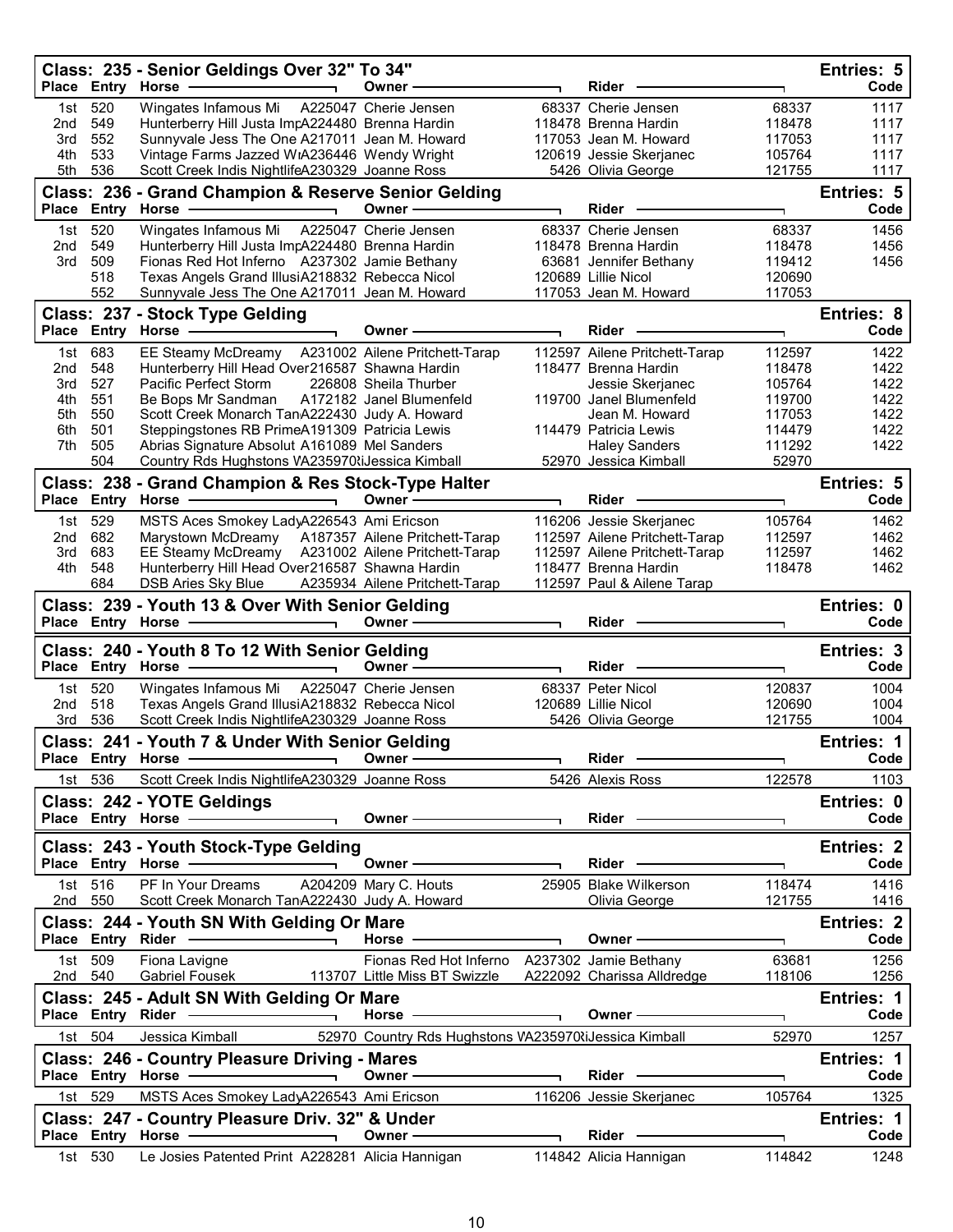|              |                   | Class: 248 - Country Pleasure Driving - Geldings<br>Place Entry Horse -                        | Owner-                | <b>Rider</b>                                |                  | Entries: 1<br>Code        |
|--------------|-------------------|------------------------------------------------------------------------------------------------|-----------------------|---------------------------------------------|------------------|---------------------------|
| 1st l        | 520               | Wingates Infamous Mi   A225047 Cherie Jensen                                                   |                       | 68337 Cherie Jensen                         | 68337            | 1326                      |
|              |                   | Class: 249 - Grand Champion & Res Country Pleas Driving<br>Place Entry Horse -                 | Owner-                | Rider                                       |                  | <b>Entries: 5</b><br>Code |
| 1st          | 530               | Le Josies Patented Print A228281 Alicia Hannigan                                               |                       | 114842 Alicia Hannigan                      | 114842           | 1334                      |
| 2nd          | 549               | Hunterberry Hill Justa ImpA224480 Brenna Hardin                                                |                       | 118478 Brenna Hardin                        | 118478           | 1334                      |
| 3rd          | 514               | CD Partners A Silent BlesA214870 Lisa Brostad                                                  |                       | 54738 Lisa Brostad                          | 54738            | 1334                      |
| 4th<br>5th   | 516<br>520        | <b>PF In Your Dreams</b><br>Wingates Infamous Mi A225047 Cherie Jensen                         | A204209 Mary C. Houts | 25905 Sarah Houts<br>68337 Cherie Jensen    | 50886<br>68337   | 1334<br>1334              |
|              |                   | <b>Class: 250 - Amateur Versatility</b>                                                        |                       |                                             |                  | Entries: 5                |
|              |                   | Place Entry Horse -                                                                            | Owner -               | Rider -                                     | ٦                | Code                      |
| 1st          | 516               | PF In Your Dreams                                                                              | A204209 Mary C. Houts | 25905 Sarah Houts                           | 50886            | 1391                      |
| 2nd          | 520               | Wingates Infamous Mi                                                                           | A225047 Cherie Jensen | 68337 Stacy Wilkerson                       | 17312            | 1391                      |
| 3rd          | 549               | Hunterberry Hill Justa ImpA224480 Brenna Hardin                                                |                       | 118478 Brenna Hardin                        | 118478           | 1391                      |
| 4th          | 508               | Oak Bay Coppin DiamondA222045sKailee Michelsen                                                 |                       | Kailee Michelsen                            |                  | 1391                      |
| 5th          | 534               | Vintage Farms Tuscan TaA214550 Olivia Abboud                                                   |                       | 95004 Olivia Abboud                         | 95004            | 1391                      |
|              |                   | Class: 251 - Solid Color Stallions/Geldings                                                    |                       |                                             |                  | Entries: 6                |
| <b>Place</b> | Entry             | Horse -                                                                                        | Owner-                | Rider                                       | ٦                | Code                      |
| 1st          | 555               | Oak Grove Tennessee LeA139320; Summer Ruegger                                                  |                       | Olivia George                               | 121755           | 1132                      |
| 2nd          | 547               | <b>Fiona's Silver Star</b>                                                                     | A240000 Jamie Bethany | 63681 Jamie Bethany                         | 63681            | 1132                      |
| 3rd          | 520<br>533        | Wingates Infamous Mi A225047 Cherie Jensen                                                     |                       | 68337 Cherie Jensen                         | 68337            | 1132<br>1132              |
| 4th<br>5th   | 531               | Vintage Farms Jazzed WiA236446 Wendy Wright<br><b>Wingates Pheonix</b>                         | 240102 Cindy DiBrino  | 120619 Jessie Skerjanec<br>Jessie Skerjanec | 105764<br>105764 | 1132                      |
| 6th          | 509               | Fionas Red Hot Inferno A237302 Jamie Bethany                                                   |                       | 63681 Jennifer Bethany                      | 119412           | 1132                      |
|              |                   |                                                                                                |                       |                                             |                  | Entries: 5                |
|              |                   | Class: 252 - Multi-Color Stallions And Geldings<br>Place Entry Horse                           | Owner-                | Rider                                       |                  | Code                      |
|              |                   |                                                                                                |                       |                                             |                  |                           |
| 1st<br>2nd   | 538<br>543        | Scott Creek Dares PhantcA238734 Joanne Ross<br>Little Hooves Smoky HaztA239734 Carissa Howard  |                       | 5426 Joanne Ross<br>122238 Carissa Howard   | 5426<br>122238   | 1131<br>1131              |
| 3rd          | 534               | Vintage Farms Tuscan TaA214550 Olivia Abboud                                                   |                       | 95004 Lisa Abboud                           |                  | 1131                      |
| 4th          | 537               | Scott Creek Monarch RedA238729 Joanne Ross                                                     |                       | 5426 Linda Soto                             | 120595           | 1131                      |
| 5th          | 536               | Scott Creek Indis NightlifeA230329 Joanne Ross                                                 |                       | 5426 Alexis Ross                            | 122578           | 1131                      |
|              |                   | <b>Class: 253 - Amateur Junior Stallion</b>                                                    |                       |                                             |                  | <b>Entries: 3</b>         |
| <b>Place</b> |                   | Entry Horse                                                                                    | Owner-                | <b>Rider</b>                                |                  | Code                      |
| 1st l        | 687               | Scott Creek Calypso ComA237869 Debbie Bigham                                                   |                       | Debbie Bigham                               |                  | 1057                      |
| 2nd          | 537               | Scott Creek Monarch RedA238729 Joanne Ross                                                     |                       | 5426 Joanne Ross                            | 5426             | 1057                      |
| 3rd          | 543               | Little Hooves Smoky HaztA239734 Carissa Howard                                                 |                       | 122238 Carissa Howard                       | 122238           | 1057                      |
|              |                   | Class: 254 - AOTE Jr. Stallion                                                                 |                       |                                             |                  | <b>Entries: 2</b>         |
|              |                   | Place Entry Horse -                                                                            | Owner-                | <b>Rider</b>                                |                  | Code                      |
|              | 1st 538           | Scott Creek Dares PhantcA238734 Joanne Ross                                                    |                       |                                             |                  |                           |
| 2nd          | 543               |                                                                                                |                       | 5426 Joanne Ross                            | 5426             | 1292                      |
|              |                   | Little Hooves Smoky HaztA239734 Carissa Howard                                                 |                       | 122238 Carissa Howard                       | 122238           | 1292                      |
|              |                   | Class: 255 - Grand Champion & Res Amateur Stallion                                             |                       |                                             |                  | Entries: 4                |
|              | Place Entry Horse |                                                                                                | Owner ·               | Rider                                       |                  | Code                      |
| 1st          | 534               | Vintage Farms Tuscan TaA214550 Olivia Abboud                                                   |                       | 95004 Jessie Skerjanec                      | 105764           | 1452                      |
| 2nd          | 538               | Scott Creek Dares PhantcA238734 Joanne Ross                                                    |                       | 5426 Joanne Ross                            | 5426             | 1452                      |
| 3rd          | 687               | Scott Creek Calypso ComA237869 Debbie Bigham                                                   |                       | Debbie Bigham                               |                  | 1452                      |
|              | 537               | Scott Creek Monarch RedA238729 Joanne Ross                                                     |                       | 5426 Joanne Ross                            | 5426             |                           |
|              |                   | Class: 256 - Classic Pleasure Driving - Geldings                                               |                       |                                             |                  | <b>Entries: 5</b>         |
|              | Place Entry Horse |                                                                                                | Owner-                | Rider                                       |                  | Code                      |
| 1st.         | 552               | Sunnyvale Jess The One A217011 Jean M. Howard                                                  |                       | 117053 Jean M. Howard                       | 117053           | 1375                      |
| 2nd          | 517               | Bonsai Run and Don't LocA213625 Sharon Dickens                                                 |                       | 49631 Cherie Jensen                         | 68337            | 1375                      |
| 3rd          | 505               | Abrias Signature Absolut A161089 Mel Sanders                                                   |                       | <b>Haley Sanders</b>                        | 111292           | 1375                      |
| 4th          | 555               | Oak Grove Tennessee LeA139320ijSummer Ruegger                                                  |                       | Kathy L. Howard                             |                  | 1375                      |
| 5th          | 501               | Steppingstones RB PrimeA191309 Patricia Lewis                                                  |                       | 114479 Patricia Lewis                       | 114479           | 1375                      |
|              | Place Entry Horse | Class: 257 - Classic Pleasure Driving 32" & Under                                              | Owner -               | Rider                                       |                  | Entries: 1<br>Code        |
| 1st.         |                   |                                                                                                |                       |                                             |                  |                           |
|              | 518               | Texas Angels Grand IllusiA218832 Rebecca Nicol                                                 |                       | 120689 Cherie Jensen                        | 68337            | 1365                      |
|              |                   | Class: 258 - Classic Pleasure Driving - Mares                                                  | Owner ·               | Rider                                       |                  | <b>Entries: 2</b><br>Code |
|              | Place Entry Horse |                                                                                                |                       |                                             |                  |                           |
| 1st<br>2nd   | 519<br>557        | Gallery Original Miss PerfA185184 Cherie Jensen<br>Oak Bay Salsas Crown Jew221724 Tammy Osgood |                       | 68337 Cherie Jensen<br>49449 Tammy Osgood   | 68337<br>49449   | 1374<br>1374              |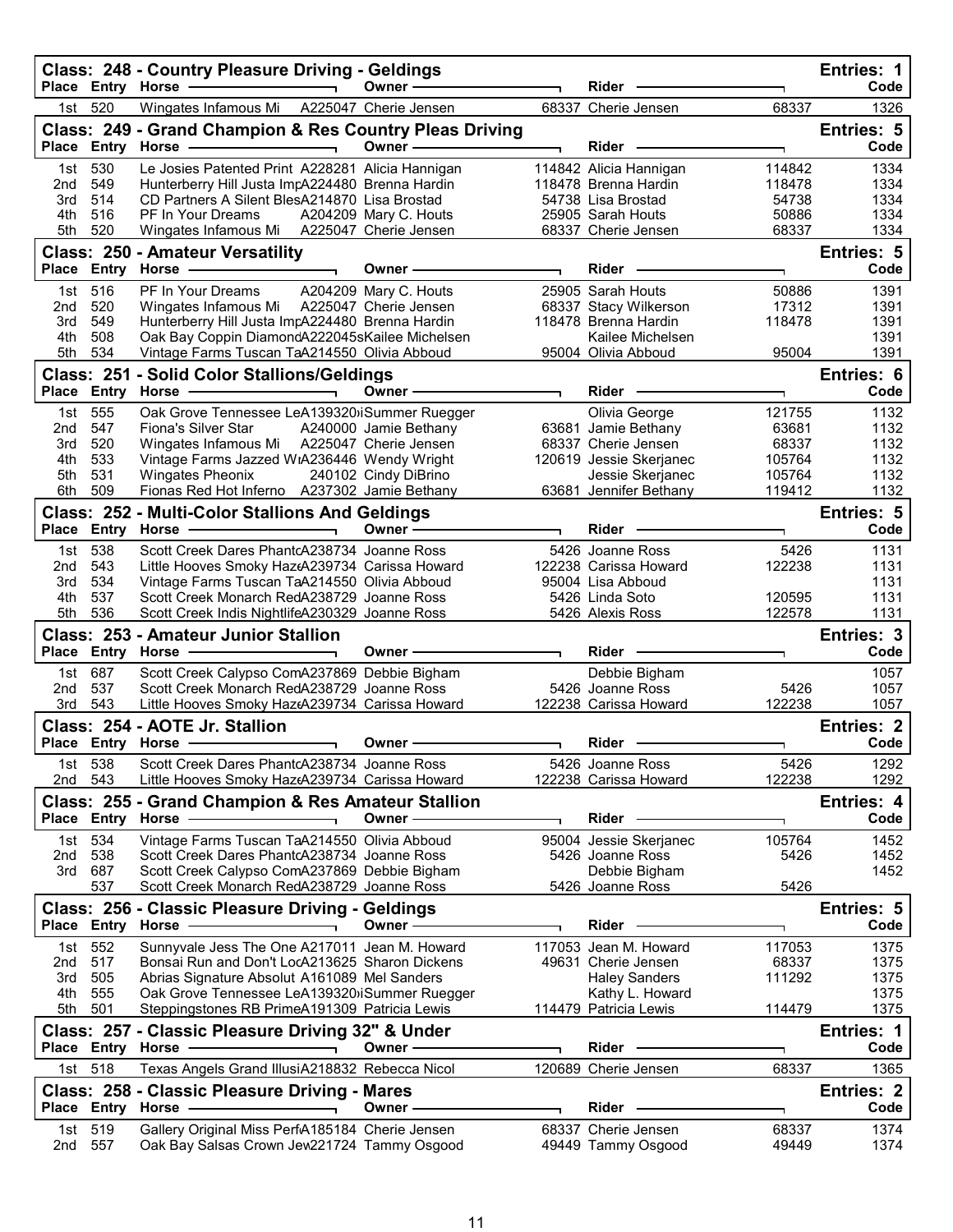|                               |                          | Class: 259 - Grand Champion & Res Classic Pleas Driving<br>Place Entry Horse -<br>$\overline{\phantom{0}}$                                                                                                                                                                       | Owner -                                                                                                                                                                                                                       | Rider                                                                                                                                                                                                                          |                            | <b>Entries: 4</b><br>Code    |
|-------------------------------|--------------------------|----------------------------------------------------------------------------------------------------------------------------------------------------------------------------------------------------------------------------------------------------------------------------------|-------------------------------------------------------------------------------------------------------------------------------------------------------------------------------------------------------------------------------|--------------------------------------------------------------------------------------------------------------------------------------------------------------------------------------------------------------------------------|----------------------------|------------------------------|
| 1st<br>2nd<br>3rd             | 508<br>517<br>552<br>557 | Oak Bay Coppin DiamondA222045sKailee Michelsen<br>Bonsai Run and Don't LocA213625 Sharon Dickens<br>Sunnyvale Jess The One A217011 Jean M. Howard<br>Oak Bay Salsas Crown Jew221724 Tammy Osgood                                                                                 |                                                                                                                                                                                                                               | Kailee Michelsen<br>49631 Cherie Jensen<br>117053 Jean M. Howard<br>49449 Tammy Osgood                                                                                                                                         | 68337<br>117053<br>49449   | 1336<br>1336<br>1336         |
|                               | Place Entry Horse        | Class: 260 - Youth Versatility 12 & Under                                                                                                                                                                                                                                        | Owner -                                                                                                                                                                                                                       | Rider -                                                                                                                                                                                                                        | ٦                          | Entries: 3<br>Code           |
| 1st<br>2 <sub>nd</sub><br>3rd | 520<br>516<br>518        | Wingates Infamous Mi<br>PF In Your Dreams<br>Texas Angels Grand IllusiA218832 Rebecca Nicol                                                                                                                                                                                      | A225047 Cherie Jensen<br>A204209 Mary C. Houts                                                                                                                                                                                | 68337 Peter Nicol<br>25905 Blake Wilkerson<br>120689 Lillie Nicol                                                                                                                                                              | 120837<br>118474<br>120690 | 1388<br>1388<br>1388         |
|                               |                          | <b>Class: 261 - Two Year Old Stallions</b><br>Place Entry Horse - The Management of the Management of the Management of the Management of the Management of                                                                                                                      | Owner —                                                                                                                                                                                                                       | Rider -                                                                                                                                                                                                                        |                            | Entries: 0<br>Code           |
|                               |                          | <b>Class: 262 - Yearling Stallions</b><br>Place Entry Horse -<br>$\blacksquare$                                                                                                                                                                                                  | Owner -                                                                                                                                                                                                                       | Rider                                                                                                                                                                                                                          |                            | <b>Entries: 5</b><br>Code    |
| 1st<br>2nd<br>3rd<br>4th      | 531<br>538<br>687<br>537 | Wingates Pheonix<br>Scott Creek Dares PhantcA238734 Joanne Ross<br>Scott Creek Calypso ComA237869 Debbie Bigham<br>Scott Creek Monarch RedA238729 Joanne Ross                                                                                                                    | 240102 Cindy DiBrino                                                                                                                                                                                                          | Jessie Skerjanec<br>5426 Joanne Ross<br>Debbie Bigham<br>5426 Linda Soto                                                                                                                                                       | 105764<br>5426<br>120595   | 1081<br>1081<br>1081<br>1081 |
| 5th                           | 543                      | Little Hooves Smoky HaztA239734 Carissa Howard<br><b>Class: 263 - Weanling Stallions</b>                                                                                                                                                                                         |                                                                                                                                                                                                                               | 122238 Carissa Howard<br>Rider -                                                                                                                                                                                               | 122238                     | 1081<br>Entries: 0<br>Code   |
|                               |                          | Class: 264 - Grand Champion & Res Junior Stallion                                                                                                                                                                                                                                | Owner-                                                                                                                                                                                                                        | Rider                                                                                                                                                                                                                          |                            | Entries: 4<br>Code           |
|                               | 1st 531                  | Place Entry Horse - and the manufacturer<br>Wingates Pheonix                                                                                                                                                                                                                     | 240102 Cindy DiBrino                                                                                                                                                                                                          | Jessie Skerjanec                                                                                                                                                                                                               | 105764                     | 1457                         |
| 2nd<br>3rd                    | 538<br>687<br>537        | Scott Creek Dares PhantcA238734 Joanne Ross<br>Scott Creek Calypso ComA237869 Debbie Bigham<br>Scott Creek Monarch RedA238729 Joanne Ross                                                                                                                                        |                                                                                                                                                                                                                               | 5426 Joanne Ross<br>Debbie Bigham<br>5426 Joanne Ross                                                                                                                                                                          | 5426<br>5426               | 1457<br>1457                 |
|                               |                          | <b>Class: 265 - Carriage Driving Turnout</b><br>Place Entry Horse -                                                                                                                                                                                                              | Owner –                                                                                                                                                                                                                       | Rider -                                                                                                                                                                                                                        |                            | <b>Entries: 2</b><br>Code    |
| 1st<br>2nd                    | 551<br>558               | Be Bops Mr Sandman<br>Sonoita Lorenza                                                                                                                                                                                                                                            | A172182 Janel Blumenfeld<br>A233242 Dorothy Whiteman                                                                                                                                                                          | 119700 Janel Blumenfeld<br>Dorothy Whiteman                                                                                                                                                                                    | 119700                     | <b>NR</b><br><b>NR</b>       |
|                               |                          | Class: 266 - Amateur Junior Gelding<br>Place Entry Horse -                                                                                                                                                                                                                       | Owner —                                                                                                                                                                                                                       | $Rider -$                                                                                                                                                                                                                      | ٦                          | Entries: 1<br>Code           |
|                               | 1st 547                  | Fiona's Silver Star<br>Class: 267 - AOTE Junior Gelding                                                                                                                                                                                                                          | A240000 Jamie Bethany                                                                                                                                                                                                         | 63681 Jamie Bethany                                                                                                                                                                                                            | 63681                      | 1158<br>Entries: 0           |
|                               |                          | Place Entry Horse -<br>$\overline{\phantom{a}}$                                                                                                                                                                                                                                  | Owner -                                                                                                                                                                                                                       | Rider                                                                                                                                                                                                                          |                            | Code                         |
|                               |                          | Class: 268 - Weanling And Yearling Geldings<br>Place Entry Horse - and the place of the state of the state of the state of the state of the state of the state of the state of the state of the state of the state of the state of the state of the state of the state of the    | $0$ wner $\longrightarrow$                                                                                                                                                                                                    |                                                                                                                                                                                                                                |                            | Entries: 1<br>Code           |
|                               | 1st 547                  | Fiona's Silver Star A240000 Jamie Bethany<br>Class: 269 - Two-Year-Old Geldings                                                                                                                                                                                                  |                                                                                                                                                                                                                               | 63681 Jamie Bethany                                                                                                                                                                                                            | 63681                      | 1113<br>Entries: 0           |
|                               |                          | Place Entry Horse - and the control of the state of the state of the state of the state of the state of the state of the state of the state of the state of the state of the state of the state of the state of the state of t                                                   | Owner - The Communication of the Communication of the Communication of the Communication of the Communication of the Communication of the Communication of the Communication of the Communication of the Communication of the | Rider —                                                                                                                                                                                                                        |                            | Code                         |
|                               |                          | Class: 270 - Grand Champion & Res Junior Gelding<br>Place Entry Horse - and the manufacturer                                                                                                                                                                                     |                                                                                                                                                                                                                               | $Rider -$                                                                                                                                                                                                                      |                            | Entries: 1<br>Code           |
|                               | 1st 547                  | Fiona's Silver Star A240000 Jamie Bethany<br>Class: 271 - Youth 13 & Over With Junior Gelding                                                                                                                                                                                    |                                                                                                                                                                                                                               | 63681 Jamie Bethany                                                                                                                                                                                                            | 63681                      | 1455<br>Entries: 0           |
|                               |                          | Place Entry Horse - and the control of the state of the state of the state of the state of the state of the state of the state of the state of the state of the state of the state of the state of the state of the state of t                                                   | Owner $\frac{3}{2}$                                                                                                                                                                                                           | Rider - The Management of the Management of the Management of the Management of the Management of the Management of the Management of the Management of the Management of the Management of the Management of the Management o |                            | Code                         |
|                               |                          | Class: 272 - Youth 8 To 12 With Junior Gelding<br>Place Entry Horse - and the manufacturer of the manufacturer of the manufacturer of the manufacturer of the manufacturer of the manufacturer of the manufacturer of the manufacturer of the manufacturer of the manufacturer o | Owner —                                                                                                                                                                                                                       | Rider ——                                                                                                                                                                                                                       |                            | Entries: 0<br>Code           |
|                               |                          | Class: 273 - Youth 7 & Under With Junior Gelding                                                                                                                                                                                                                                 |                                                                                                                                                                                                                               | Rider ———                                                                                                                                                                                                                      |                            | Entries: 0<br>Code           |
|                               |                          | Class: 274 - Youth Single Pleasure Driving 13-18<br>Place Entry Horse — Cwner Company Company                                                                                                                                                                                    |                                                                                                                                                                                                                               | Rider —                                                                                                                                                                                                                        |                            | Entries: 0<br>Code           |
|                               |                          | Class: 275 - Youth Single Pleasure Driving 12 & Under                                                                                                                                                                                                                            | Owner $\overline{\phantom{a}}$                                                                                                                                                                                                |                                                                                                                                                                                                                                |                            | Entries: 0<br>Code           |
|                               |                          | Class: 276 - YOTE Single Pleasure Driving                                                                                                                                                                                                                                        | Owner ——————                                                                                                                                                                                                                  | Rider ————                                                                                                                                                                                                                     |                            | Entries: 0<br>Code           |
|                               |                          |                                                                                                                                                                                                                                                                                  |                                                                                                                                                                                                                               |                                                                                                                                                                                                                                |                            |                              |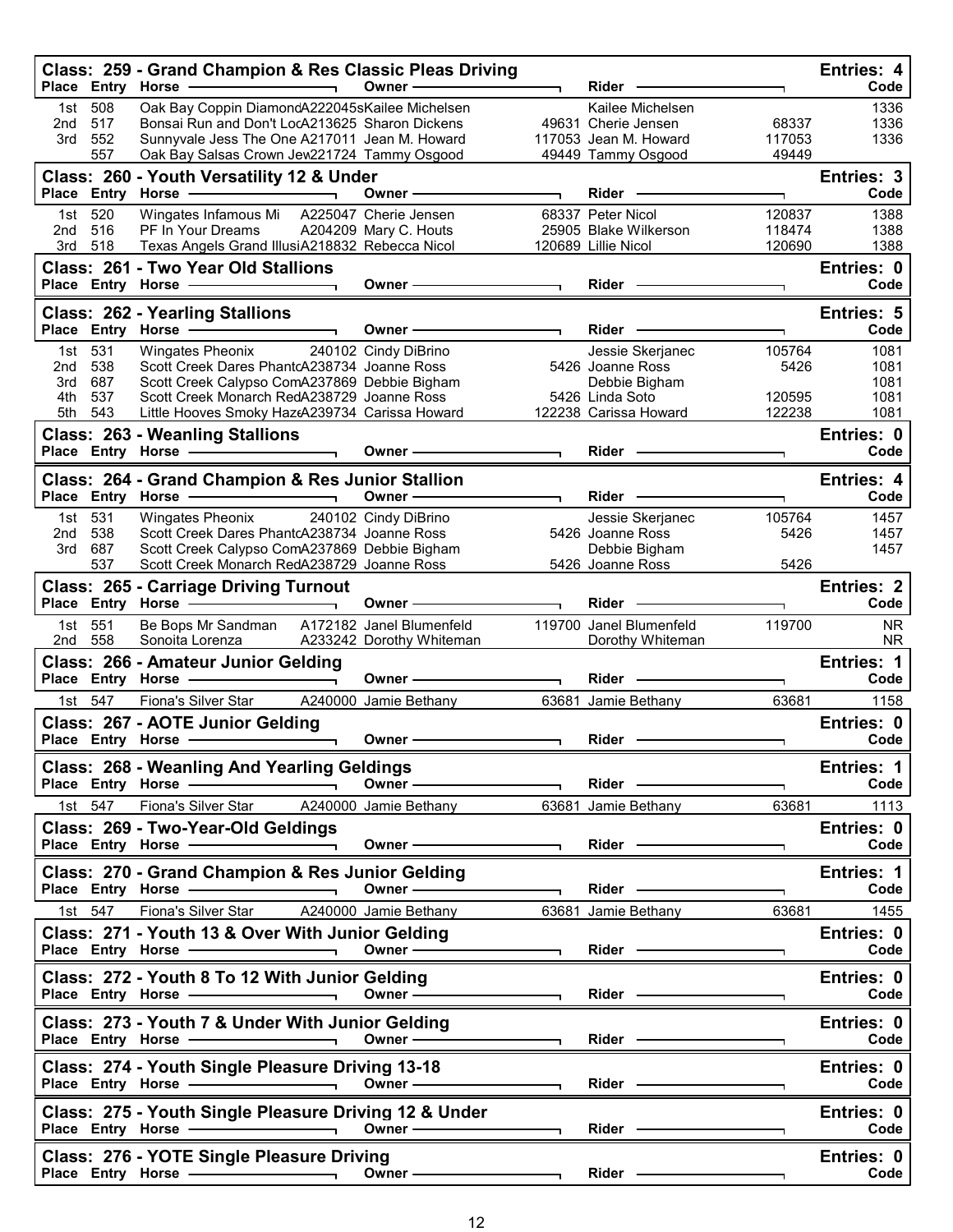|                        |                                                                           | Class: 277 - Grand Champion & Res Single Pleas Driving<br>Place Entry Horse -                                                                                                                                                                                                                                                                                                                                                                                                                | Owner $-\!\!\!-\!\!\!-$                                 | Rider                                                                                                                                                                                                                                                      |                                                                                                   | <b>Entries: 2</b><br>Code |
|------------------------|---------------------------------------------------------------------------|----------------------------------------------------------------------------------------------------------------------------------------------------------------------------------------------------------------------------------------------------------------------------------------------------------------------------------------------------------------------------------------------------------------------------------------------------------------------------------------------|---------------------------------------------------------|------------------------------------------------------------------------------------------------------------------------------------------------------------------------------------------------------------------------------------------------------------|---------------------------------------------------------------------------------------------------|---------------------------|
| 1st<br>2nd             | 534<br>532                                                                | Vintage Farms Tuscan TaA214550 Olivia Abboud<br>Vintage Farms Twighlight A218802 Wendy Wright                                                                                                                                                                                                                                                                                                                                                                                                |                                                         | 95004 Jessie Skerjanec<br>120619 Wendy Wright                                                                                                                                                                                                              | 105764<br>120619                                                                                  | 1335<br>1335              |
|                        | Place Entry                                                               | <b>Class: 278 - Overall Amateur Halter Champion</b><br>Horse -<br><u> The Common Section of the Common Section of the Common Section of the Common Section of the Common Section of the Common Section of the Common Section of the Common Section of the Common Section of the Common Section of </u>                                                                                                                                                                                       | Owner $-\!\!\!-\!\!\!-$                                 | <b>Rider</b>                                                                                                                                                                                                                                               |                                                                                                   | <b>Entries: 3</b><br>Code |
| 1st<br>2 <sub>nd</sub> | 520<br>684<br>534<br>537<br>538<br>547<br>552<br>685                      | Wingates Infamous Mi A225047 Cherie Jensen<br>DSB Aries Sky Blue<br>Vintage Farms Tuscan TaA214550 Olivia Abboud<br>Scott Creek Monarch RedA238729 Joanne Ross<br>Scott Creek Dares PhantcA238734 Joanne Ross<br>Fiona's Silver Star<br>Sunnyvale Jess The One A217011 Jean M. Howard<br>Oak Bay Miss Andulusia A235751 Kailee Michelsen                                                                                                                                                     | A235934 Ailene Pritchett-Tarap<br>A240000 Jamie Bethany | 68337 Stacy Wilkerson<br>112597 Ailene Pritchett-Tarap<br>95004 Jessie Skerjanec<br>5426 Joanne Ross<br>5426 Joanne Ross<br>63681 Jamie Bethany<br>117053 Jean M. Howard<br>90929 Kailee Michelsen                                                         | 17312<br>112597<br>105764<br>5426<br>5426<br>63681<br>117053<br>90929                             |                           |
|                        | Place Entry                                                               | Class: 279 - Supreme Halter Champion<br>Horse $\longrightarrow$                                                                                                                                                                                                                                                                                                                                                                                                                              | Owner —                                                 | Rider                                                                                                                                                                                                                                                      |                                                                                                   | Entries: 3<br>Code        |
| 1st<br>2 <sub>nd</sub> | 520<br>531<br>500<br>513<br>534<br>537<br>538<br>547<br>549<br>552<br>685 | Wingates Infamous Mi A225047 Cherie Jensen<br>Wingates Pheonix<br>Double Treble Shirley A NA226540 Sherri Dingmon<br>Oak Bay KC Crystalline A235965 Jamie Bethany<br>Vintage Farms Tuscan TaA214550 Olivia Abboud<br>Scott Creek Monarch RedA238729 Joanne Ross<br>Scott Creek Dares PhantcA238734 Joanne Ross<br>Fiona's Silver Star<br>Hunterberry Hill Justa ImpA224480 Brenna Hardin<br>Sunnyvale Jess The One A217011 Jean M. Howard<br>Oak Bay Miss Andulusia A235751 Kailee Michelsen | 240102 Cindy DiBrino<br>A240000 Jamie Bethany           | 68337 Cherie Jensen<br>Jessie Skerjanec<br>93910 Sherri Dingmon<br>63681 Jamie Bethany<br>95004 Jessie Skerjanec<br>5426 Joanne Ross<br>5426 Joanne Ross<br>63681 Jamie Bethany<br>118478 Brenna Hardin<br>117053 Jean M. Howard<br>90929 Kailee Michelsen | 68337<br>105764<br>93910<br>63681<br>105764<br>5426<br>5426<br>63681<br>118478<br>117053<br>90929 | 1352<br>1352              |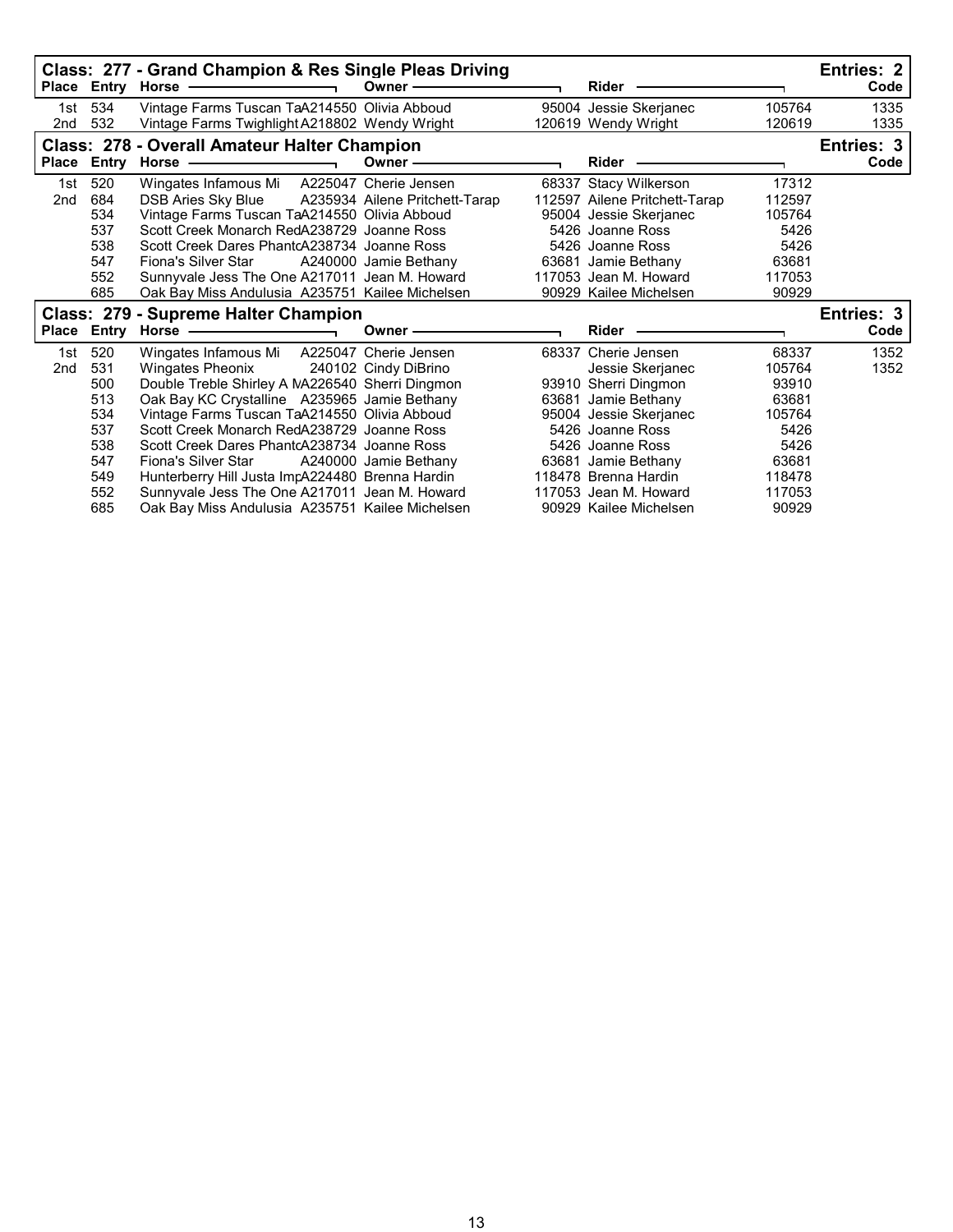### Capitol City Combination Salem, OR April 23 & 24, 2022

# amha Class Results

# 2022 May 03 04:46 PM

# Judge: Joyce Swanson

|                 |                   | <b>Class: 101 - Carriage Driving Obstacle</b><br>Place Entry Horse -                                                                               | Owner -                  | Rider                                     |                  | <b>Score</b> | <b>Entries: 2</b><br>Code |
|-----------------|-------------------|----------------------------------------------------------------------------------------------------------------------------------------------------|--------------------------|-------------------------------------------|------------------|--------------|---------------------------|
| 1st<br>2nd      | 558<br>500        | Sonoita Lorenza<br>Double Treble Shirley A NA226540 Sherri Dingmon                                                                                 | A233242 Dorothy Whiteman | Dorothy Whiteman<br>93910 Sherri Dingmon  | 93910            |              | <b>NR</b><br><b>NR</b>    |
|                 |                   | Class: 102 - VSE Obstacle Driving<br>Place Entry Horse - The Management of the Management of the Management of the Management of the Management of | Owner -                  | Rider ———                                 |                  | <b>Score</b> | Entries: 3<br>Code        |
| 1st l<br>2nd    | 559<br>542        | Oak Bay Salsas Locked and LoadecDorothy Whiteman<br>Gallery Original's Luck of the Irish Roxann O'Bryant                                           |                          | Dorothy Whiteman<br>Roxann O'Bryant       |                  |              | <b>NR</b><br><b>NR</b>    |
|                 | 3rd 560           | DC Santanas Tennessee A233646 Anna McCarthy<br>Class: 103 - Youth Obstacle Driving 13 To 18                                                        |                          | 118652 Anna McCarthy                      | 118652           |              | <b>NR</b><br>Entries: 0   |
|                 |                   | Place Entry Horse ————————————————————                                                                                                             | Owner —                  | Rider -                                   |                  | <b>Score</b> | Code                      |
|                 |                   | Class: 104 - Youth Obstacle Driving 12 And Under                                                                                                   |                          |                                           |                  |              | <b>Entries: 4</b>         |
|                 | Place Entry Horse | $\overline{\phantom{a}}$                                                                                                                           | Owner                    | Rider                                     |                  | <b>Score</b> | Code                      |
| 1st l           | 520               | Wingates Infamous Mi A225047 Cherie Jensen                                                                                                         |                          | 68337 Peter Nicol                         | 120837           |              | 1198                      |
| 2nd             | 518               | Texas Angels Grand IllusiA218832 Rebecca Nicol                                                                                                     |                          | 120689 Lillie Nicol                       | 120690           |              | 1198                      |
| 3rd             | 519               | Gallery Original Miss PerfA185184 Cherie Jensen                                                                                                    |                          | 68337 Blake Wilkerson                     | 118474           |              | 1198                      |
|                 | 4th 517           | Bonsai Run and Don't LocA213625 Sharon Dickens                                                                                                     |                          | 49631 Peter Nicol                         | 120837           |              | 1198                      |
|                 |                   | Class: 105 - Amateur Obstacle Driving                                                                                                              |                          |                                           |                  |              | <b>Entries: 8</b>         |
|                 |                   | Place Entry Horse - The Management of the Management of the Management of the Management of the Management of<br>$\overline{\phantom{0}}$          | Owner -                  | <b>Rider</b>                              |                  | <b>Score</b> | Code                      |
| 1st             | 501               | Steppingstones RB PrimeA191309 Patricia Lewis                                                                                                      |                          | 114479 Patricia Lewis                     | 114479           |              | 1200                      |
| 2nd             | 508               | Oak Bay Coppin DiamondA222045sKailee Michelsen                                                                                                     |                          | Kailee Michelsen                          |                  |              | 1200                      |
| 3rd             | 519               | Gallery Original Miss PerfA185184 Cherie Jensen                                                                                                    |                          | 68337 Stacy Wilkerson                     | 17312            |              | 1200                      |
| 4th             | 518               | Texas Angels Grand IllusiA218832 Rebecca Nicol                                                                                                     |                          | 120689 Rebecca Nicol                      | 120689           |              | 1200                      |
| 5th             | 682               | Marystown McDreamy A187357 Ailene Pritchett-Tarap                                                                                                  |                          | 112597 Ailene Pritchett-Tarap             | 112597           |              | 1200                      |
| 6th             | 517               | Bonsai Run and Don't LocA213625 Sharon Dickens                                                                                                     |                          | 49631 Rebecca Nicol                       | 120689           |              | 1200                      |
|                 | 500               | Double Treble Shirley A NA226540 Sherri Dingmon                                                                                                    |                          | 93910 Sherri Dingmon                      | 93910            |              |                           |
|                 |                   |                                                                                                                                                    |                          |                                           |                  |              |                           |
|                 | 560               | DC Santanas Tennessee A233646 Anna McCarthy                                                                                                        |                          | 118652 Anna McCarthy                      | 118652           |              |                           |
|                 |                   | Class: 106 - Open Obstacle Driving                                                                                                                 |                          |                                           |                  |              | Entries: 3                |
|                 |                   | Place Entry Horse - and the manufacturer                                                                                                           | Owner -                  | Rider                                     |                  | <b>Score</b> | Code                      |
| 1st             | 682               | Marystown McDreamy A187357 Ailene Pritchett-Tarap                                                                                                  |                          | 112597 Ailene Pritchett-Tarap             | 112597           |              | 1205                      |
| 2nd             | 519               | Gallery Original Miss PerfA185184 Cherie Jensen                                                                                                    |                          | 68337 Cherie Jensen                       | 68337            |              | 1205                      |
| 3rd             | 517               | Bonsai Run and Don't LocA213625 Sharon Dickens                                                                                                     |                          | 49631 Cherie Jensen                       | 68337            |              | 1205                      |
|                 |                   | Class: 107 - VSE Halter Obstacle                                                                                                                   |                          |                                           |                  |              | <b>Entries: 5</b>         |
|                 |                   |                                                                                                                                                    | Owner -                  | Rider                                     |                  | <b>Score</b> | Code                      |
| 1st             | 560               | DC Santanas Tennessee A233646 Anna McCarthy                                                                                                        |                          | 118652 Anna McCarthy                      | 118652           |              | <b>NR</b>                 |
| 2 <sub>nd</sub> | 536               | Scott Creek Indis NightlifeA230329 Joanne Ross                                                                                                     |                          | 5426 Leslie White                         |                  |              | <b>NR</b>                 |
| 3rd             | 544               | <b>MUTM Autumns Delicate Spring</b>                                                                                                                | Carissa Howard           | 122238 Carissa Howard                     | 122238           |              | <b>NR</b>                 |
|                 | 545               | 3M Sweet Gum Drop                                                                                                                                  | Carissa Howard           | 122238 Carissa Howard                     | 122238           |              |                           |
|                 | 546               | LWR Jazzy                                                                                                                                          | Carissa Howard           | 122238 Carissa Howard                     | 122238           |              |                           |
|                 | 561               | Dayspring Rockateur                                                                                                                                | A230994 Anna McCarthy    | 118652 Anna McCarthy                      | 118652           |              |                           |
|                 |                   | Class: 108 - Youth Halter Obstacle 13 To 18<br>Place Entry Horse                                                                                   | Owner -                  | Rider -                                   |                  | <b>Score</b> | Code                      |
|                 |                   | Class: 109 - Youth Halter Obstacle 12 And Under                                                                                                    |                          |                                           |                  |              | Entries: 0<br>Entries: 6  |
|                 |                   | Place Entry Horse                                                                                                                                  | Owner -                  | Rider                                     |                  | <b>Score</b> | Code                      |
|                 | 1st 517           | Bonsai Run and Don't LocA213625 Sharon Dickens                                                                                                     |                          | 49631 Peter Nicol                         | 120837           |              | 1154                      |
| 2nd             | 518               | Texas Angels Grand IllusiA218832 Rebecca Nicol                                                                                                     |                          | 120689 Lillie Nicol                       | 120690           |              | 1154                      |
| 3rd             | 520               | Wingates Infamous Mi A225047 Cherie Jensen                                                                                                         |                          | 68337 Peter Nicol                         | 120837           |              | 1154                      |
| 4th             | 519               | Gallery Original Miss PerfA185184 Cherie Jensen                                                                                                    |                          | 68337 Blake Wilkerson                     | 118474           |              | 1154                      |
| 5th<br>6th      | 536<br>539        | Scott Creek Indis NightlifeA230329 Joanne Ross<br>MSR Majestys Angelique A115653 Heather Curtis                                                    |                          | 5426 Olivia George<br>118419 Logan Fousek | 121755<br>113708 |              | 1154<br>1154              |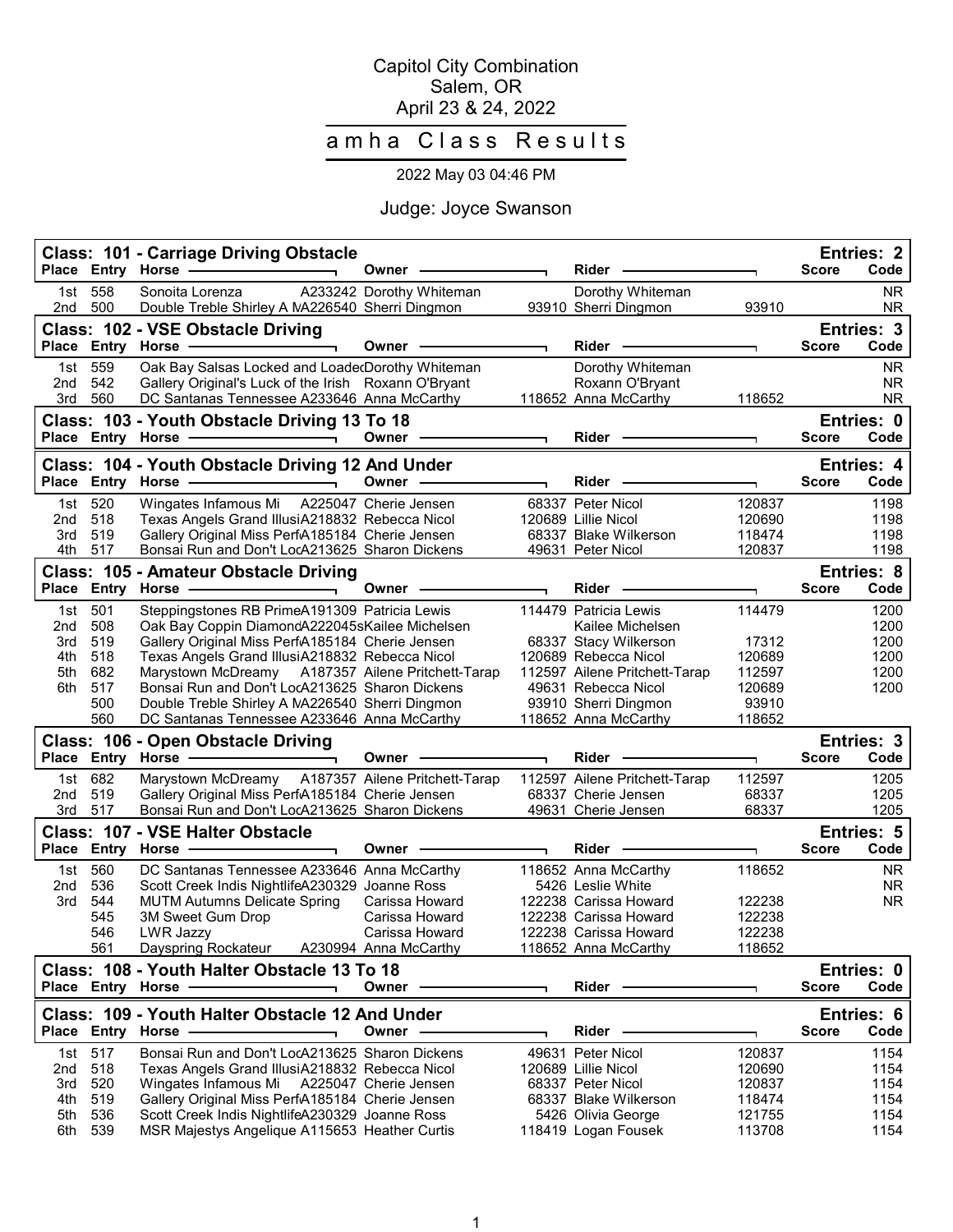|                |                   | <b>Class: 110 - Amateur Halter Obstacle</b><br>Place Entry Horse -                                                                                                                                                                                                                                                                                                                                                                                      | ┑. | Owner -                                                                                                                                                                                                                        |                          | Rider                                                 |                | Entries: 14<br><b>Score</b><br>Code              |
|----------------|-------------------|---------------------------------------------------------------------------------------------------------------------------------------------------------------------------------------------------------------------------------------------------------------------------------------------------------------------------------------------------------------------------------------------------------------------------------------------------------|----|--------------------------------------------------------------------------------------------------------------------------------------------------------------------------------------------------------------------------------|--------------------------|-------------------------------------------------------|----------------|--------------------------------------------------|
| 1st            | 548               | Hunterberry Hill Head Over216587 Shawna Hardin                                                                                                                                                                                                                                                                                                                                                                                                          |    |                                                                                                                                                                                                                                |                          | 118477 Brenna Hardin                                  | 118478         | 1180                                             |
| 2nd            | 563               | Dayspring First Light                                                                                                                                                                                                                                                                                                                                                                                                                                   |    | A112265 Ailene Pritchett-Tarap                                                                                                                                                                                                 |                          | 112597 Ailene Pritchett-Tarap                         | 112597         | 1180                                             |
| 3rd            | 519               | Gallery Original Miss PerfA185184 Cherie Jensen                                                                                                                                                                                                                                                                                                                                                                                                         |    |                                                                                                                                                                                                                                |                          | 68337 Stacy Wilkerson                                 | 17312          | 1180                                             |
| 4th            | 508               | Oak Bay Coppin DiamondA222045sKailee Michelsen                                                                                                                                                                                                                                                                                                                                                                                                          |    |                                                                                                                                                                                                                                |                          | Kailee Michelsen                                      |                | 1180                                             |
| 5th            | 501               | Steppingstones RB PrimeA191309 Patricia Lewis                                                                                                                                                                                                                                                                                                                                                                                                           |    |                                                                                                                                                                                                                                |                          | 114479 Patricia Lewis                                 | 114479         | 1180                                             |
| 6th            | 500               | Double Treble Shirley A NA226540 Sherri Dingmon                                                                                                                                                                                                                                                                                                                                                                                                         |    |                                                                                                                                                                                                                                |                          | 93910 Sherri Dingmon                                  | 93910          | 1180                                             |
| 7th            | 517               | Bonsai Run and Don't LocA213625 Sharon Dickens                                                                                                                                                                                                                                                                                                                                                                                                          |    |                                                                                                                                                                                                                                |                          | 49631 Rebecca Nicol                                   | 120689         | 1180                                             |
|                | 502               | High Roller Lady Triple LuA128491 Jessica Kimball                                                                                                                                                                                                                                                                                                                                                                                                       |    |                                                                                                                                                                                                                                |                          | 52970 Jessica Kimball                                 | 52970          |                                                  |
|                | 509               | Fionas Red Hot Inferno A237302 Jamie Bethany                                                                                                                                                                                                                                                                                                                                                                                                            |    |                                                                                                                                                                                                                                |                          | 63681 Jennifer Bethany                                | 119412         |                                                  |
|                | 518               | Texas Angels Grand IllusiA218832 Rebecca Nicol                                                                                                                                                                                                                                                                                                                                                                                                          |    |                                                                                                                                                                                                                                |                          | 120689 Rebecca Nicol                                  | 120689         |                                                  |
|                | 520               | Wingates Infamous Mi A225047 Cherie Jensen                                                                                                                                                                                                                                                                                                                                                                                                              |    |                                                                                                                                                                                                                                |                          | 68337 Stacy Wilkerson                                 | 17312          |                                                  |
|                | 525               | RH Rolls Royce Silver ClcA223818 Roberta Hardy                                                                                                                                                                                                                                                                                                                                                                                                          |    |                                                                                                                                                                                                                                |                          | 103366 Roberta Hardy                                  | 103366         |                                                  |
|                | 529               | MSTS Aces Smokey LadyA226543 Ami Ericson                                                                                                                                                                                                                                                                                                                                                                                                                |    |                                                                                                                                                                                                                                |                          | 116206 Ami Ericson                                    | 116206         |                                                  |
|                | 549               | Hunterberry Hill Justa ImpA224480 Brenna Hardin                                                                                                                                                                                                                                                                                                                                                                                                         |    |                                                                                                                                                                                                                                |                          | 118478 Brenna Hardin                                  | 118478         |                                                  |
|                |                   | Class: 111 - Open Halter Obstacle                                                                                                                                                                                                                                                                                                                                                                                                                       |    |                                                                                                                                                                                                                                |                          |                                                       |                | Entries: 6                                       |
|                |                   | Place Entry Horse -                                                                                                                                                                                                                                                                                                                                                                                                                                     |    | Owner -                                                                                                                                                                                                                        |                          | Rider                                                 | ٦Ī.            | <b>Score</b><br>Code                             |
| 1st            | 519               | Gallery Original Miss PerfA185184 Cherie Jensen                                                                                                                                                                                                                                                                                                                                                                                                         |    |                                                                                                                                                                                                                                |                          | 68337 Cherie Jensen                                   | 68337          | 1182                                             |
| 2nd            | 563               | Dayspring First Light                                                                                                                                                                                                                                                                                                                                                                                                                                   |    | A112265 Ailene Pritchett-Tarap                                                                                                                                                                                                 |                          | 112597 Ailene Pritchett-Tarap                         | 112597         | 1182                                             |
| 3rd            | 518               | Texas Angels Grand IllusiA218832 Rebecca Nicol                                                                                                                                                                                                                                                                                                                                                                                                          |    |                                                                                                                                                                                                                                |                          | 120689 Cherie Jensen                                  | 68337          | 1182                                             |
| 4th            | 517               | Bonsai Run and Don't LocA213625 Sharon Dickens                                                                                                                                                                                                                                                                                                                                                                                                          |    |                                                                                                                                                                                                                                |                          | 49631 Cherie Jensen                                   | 68337          | 1182                                             |
| 5th            | 520               | Wingates Infamous Mi A225047 Cherie Jensen                                                                                                                                                                                                                                                                                                                                                                                                              |    |                                                                                                                                                                                                                                |                          | 68337 Cherie Jensen                                   | 68337          | 1182                                             |
| 6th            | 509               | Fionas Red Hot Inferno A237302 Jamie Bethany                                                                                                                                                                                                                                                                                                                                                                                                            |    |                                                                                                                                                                                                                                |                          | 63681 Jennifer Bethany                                | 119412         | 1182                                             |
|                |                   | Class: 112 - Youth Halter Obstacle 7 & Under                                                                                                                                                                                                                                                                                                                                                                                                            |    |                                                                                                                                                                                                                                |                          |                                                       |                | Entries: 1                                       |
|                |                   | Place Entry Horse ———————————                                                                                                                                                                                                                                                                                                                                                                                                                           |    | Owner —                                                                                                                                                                                                                        |                          | <b>Rider</b>                                          |                | Code<br><b>Score</b>                             |
|                |                   |                                                                                                                                                                                                                                                                                                                                                                                                                                                         |    |                                                                                                                                                                                                                                |                          |                                                       |                |                                                  |
|                | 1st 536           | Scott Creek Indis NightlifeA230329 Joanne Ross                                                                                                                                                                                                                                                                                                                                                                                                          |    |                                                                                                                                                                                                                                |                          | 5426 Bex Ross                                         | 121754         | <b>NR</b>                                        |
|                |                   | <b>Class: 113 - Special Needs Halter Obstacle</b>                                                                                                                                                                                                                                                                                                                                                                                                       |    |                                                                                                                                                                                                                                |                          |                                                       |                | <b>Entries: 2</b>                                |
|                |                   | Place Entry Horse - and the manufacturer                                                                                                                                                                                                                                                                                                                                                                                                                |    | Owner -                                                                                                                                                                                                                        | $\overline{\phantom{0}}$ | Rider                                                 |                | <b>Score</b><br>Code                             |
| 1st            | 502               | High Roller Lady Triple LuA128491 Jessica Kimball                                                                                                                                                                                                                                                                                                                                                                                                       |    |                                                                                                                                                                                                                                |                          | 52970 Jessica Kimball                                 | 52970          | <b>NR</b>                                        |
| 2nd            | 540               | Little Miss BT Swizzle                                                                                                                                                                                                                                                                                                                                                                                                                                  |    | A222092 Charissa Alldredge                                                                                                                                                                                                     |                          | 118106 Gabriel Fousek                                 | 113707         | NR.                                              |
|                |                   |                                                                                                                                                                                                                                                                                                                                                                                                                                                         |    |                                                                                                                                                                                                                                |                          |                                                       |                |                                                  |
|                |                   |                                                                                                                                                                                                                                                                                                                                                                                                                                                         |    |                                                                                                                                                                                                                                |                          |                                                       |                |                                                  |
|                |                   | Class: 114 - Adult Showmanship                                                                                                                                                                                                                                                                                                                                                                                                                          |    |                                                                                                                                                                                                                                |                          |                                                       |                | Entries: 3                                       |
|                |                   | Place Entry Rider -                                                                                                                                                                                                                                                                                                                                                                                                                                     |    | Horse -                                                                                                                                                                                                                        | $\overline{\phantom{0}}$ | Owner -                                               |                | Code                                             |
|                | 1st 548           | Brenna Hardin                                                                                                                                                                                                                                                                                                                                                                                                                                           |    | 118478 Hunterberry Hill Head Over216587 Shawna Hardin                                                                                                                                                                          |                          |                                                       | 118477         | 1128                                             |
| 2nd            | 536               | Leslie White                                                                                                                                                                                                                                                                                                                                                                                                                                            |    | Scott Creek Indis NightlifeA230329 Joanne Ross                                                                                                                                                                                 |                          |                                                       | 5426           | 1128                                             |
| 3rd            | 509               | Jennifer Bethany                                                                                                                                                                                                                                                                                                                                                                                                                                        |    | 119412 Fionas Red Hot Inferno A237302 Jamie Bethany                                                                                                                                                                            |                          |                                                       | 63681          | 1128                                             |
|                |                   |                                                                                                                                                                                                                                                                                                                                                                                                                                                         |    |                                                                                                                                                                                                                                |                          |                                                       |                | Entries: 4                                       |
|                |                   | <b>Class: 115 - Amateur Showmanship</b><br>Place Entry Rider ----------                                                                                                                                                                                                                                                                                                                                                                                 |    | Horse -                                                                                                                                                                                                                        | $\blacksquare$           | Owner-                                                | ٦              | Code                                             |
|                |                   |                                                                                                                                                                                                                                                                                                                                                                                                                                                         |    |                                                                                                                                                                                                                                |                          |                                                       |                |                                                  |
|                | 1st 563           | Ailene Pritchett-Tarap                                                                                                                                                                                                                                                                                                                                                                                                                                  |    | 112597 Dayspring First Light                                                                                                                                                                                                   |                          | A112265 Ailene Pritchett-Tarap                        | 112597         | 1125                                             |
| 2nd            | 548               | Brenna Hardin                                                                                                                                                                                                                                                                                                                                                                                                                                           |    |                                                                                                                                                                                                                                |                          | 118478 Hunterberry Hill Head Over216587 Shawna Hardin | 118477         | 1125                                             |
|                | 3rd 508           | Kailee Michelsen                                                                                                                                                                                                                                                                                                                                                                                                                                        |    | Oak Bay Coppin DiamondA222045sKailee Michelsen                                                                                                                                                                                 |                          |                                                       |                | 1125                                             |
|                | 4th 509           | Jennifer Bethany                                                                                                                                                                                                                                                                                                                                                                                                                                        |    | 119412 Fionas Red Hot Inferno A237302 Jamie Bethany                                                                                                                                                                            |                          |                                                       | 63681          | 1125                                             |
|                |                   | Class: 116 - Adult SN Showmanship                                                                                                                                                                                                                                                                                                                                                                                                                       |    |                                                                                                                                                                                                                                |                          |                                                       |                | Entries: 1                                       |
|                | Place Entry Rider |                                                                                                                                                                                                                                                                                                                                                                                                                                                         |    | Horse $-$                                                                                                                                                                                                                      |                          | Owner —                                               |                | Code                                             |
|                | 1st 503           | Jessica Kimball                                                                                                                                                                                                                                                                                                                                                                                                                                         |    | 52970 Shalamara Acres MidnighA211024 Jessica Kimball                                                                                                                                                                           |                          |                                                       | 52970          | 1255                                             |
|                |                   |                                                                                                                                                                                                                                                                                                                                                                                                                                                         |    |                                                                                                                                                                                                                                |                          |                                                       |                |                                                  |
|                |                   | Class: 117 - Youth Showmanship 13 To 18                                                                                                                                                                                                                                                                                                                                                                                                                 |    |                                                                                                                                                                                                                                |                          |                                                       |                |                                                  |
|                |                   | Place Entry Rider -                                                                                                                                                                                                                                                                                                                                                                                                                                     |    | Horse $-$                                                                                                                                                                                                                      |                          | Owner-                                                |                |                                                  |
|                |                   | Class: 118 - Youth Showmanship 8 To 12                                                                                                                                                                                                                                                                                                                                                                                                                  |    |                                                                                                                                                                                                                                |                          |                                                       |                |                                                  |
|                |                   |                                                                                                                                                                                                                                                                                                                                                                                                                                                         |    | Horse                                                                                                                                                                                                                          |                          | Owner -                                               |                |                                                  |
|                |                   |                                                                                                                                                                                                                                                                                                                                                                                                                                                         |    |                                                                                                                                                                                                                                |                          |                                                       |                |                                                  |
|                | 1st 520           | Peter Nicol<br><b>Blake Wilkerson</b>                                                                                                                                                                                                                                                                                                                                                                                                                   |    | 120837 Wingates Infamous Mi                                                                                                                                                                                                    |                          | A225047 Cherie Jensen                                 | 68337<br>68337 | 1122<br>1122                                     |
| 2nd 519<br>3rd | - 521             |                                                                                                                                                                                                                                                                                                                                                                                                                                                         |    | 118474 Gallery Original Miss PerfA185184 Cherie Jensen                                                                                                                                                                         |                          |                                                       | 07442          | Entries: 0<br>Code<br>Entries: 5<br>Code<br>1122 |
|                | 4th 518           | Megyn Hall<br>Lillie Nicol                                                                                                                                                                                                                                                                                                                                                                                                                              |    | 113320 Oak Bay Breaking News A233616 Sheryl Peterson<br>120690 Texas Angels Grand IllusiA218832 Rebecca Nicol                                                                                                                  |                          |                                                       | 120689         | 1122                                             |
|                | 5th 536           | Olivia George                                                                                                                                                                                                                                                                                                                                                                                                                                           |    | 121755 Scott Creek Indis NightlifeA230329 Joanne Ross                                                                                                                                                                          |                          |                                                       | 5426           |                                                  |
|                |                   |                                                                                                                                                                                                                                                                                                                                                                                                                                                         |    |                                                                                                                                                                                                                                |                          |                                                       |                | 1122                                             |
|                |                   | Class: 119 - Youth Showmanship 7 And Under                                                                                                                                                                                                                                                                                                                                                                                                              |    |                                                                                                                                                                                                                                |                          |                                                       |                | Entries: 0                                       |
|                |                   | Place Entry Rider .<br>$\overline{\phantom{a}}$ . The contract of $\overline{\phantom{a}}$ , $\overline{\phantom{a}}$ , $\overline{\phantom{a}}$ , $\overline{\phantom{a}}$ , $\overline{\phantom{a}}$ , $\overline{\phantom{a}}$ , $\overline{\phantom{a}}$ , $\overline{\phantom{a}}$ , $\overline{\phantom{a}}$ , $\overline{\phantom{a}}$ , $\overline{\phantom{a}}$ , $\overline{\phantom{a}}$ , $\overline{\phantom{a}}$ , $\overline{\phantom{a$ |    | Horse - The Management of the Management of the Management of the Management of the Management of the Management of the Management of the Management of the Management of the Management of the Management of the Management o |                          | Owner $\_\_$                                          |                | Code                                             |
|                |                   | Class: 120 - Youth SN Showmanship 18 & Under                                                                                                                                                                                                                                                                                                                                                                                                            |    |                                                                                                                                                                                                                                |                          |                                                       |                | <b>Entries: 1</b>                                |
|                | Place Entry Rider |                                                                                                                                                                                                                                                                                                                                                                                                                                                         |    | Horse -                                                                                                                                                                                                                        |                          | Owner -                                               |                |                                                  |
|                | 1st 540           | <b>Gabriel Fousek</b>                                                                                                                                                                                                                                                                                                                                                                                                                                   |    | 113707 Little Miss BT Swizzle                                                                                                                                                                                                  |                          | A222092 Charissa Alldredge                            | 118106         | Code<br>1252                                     |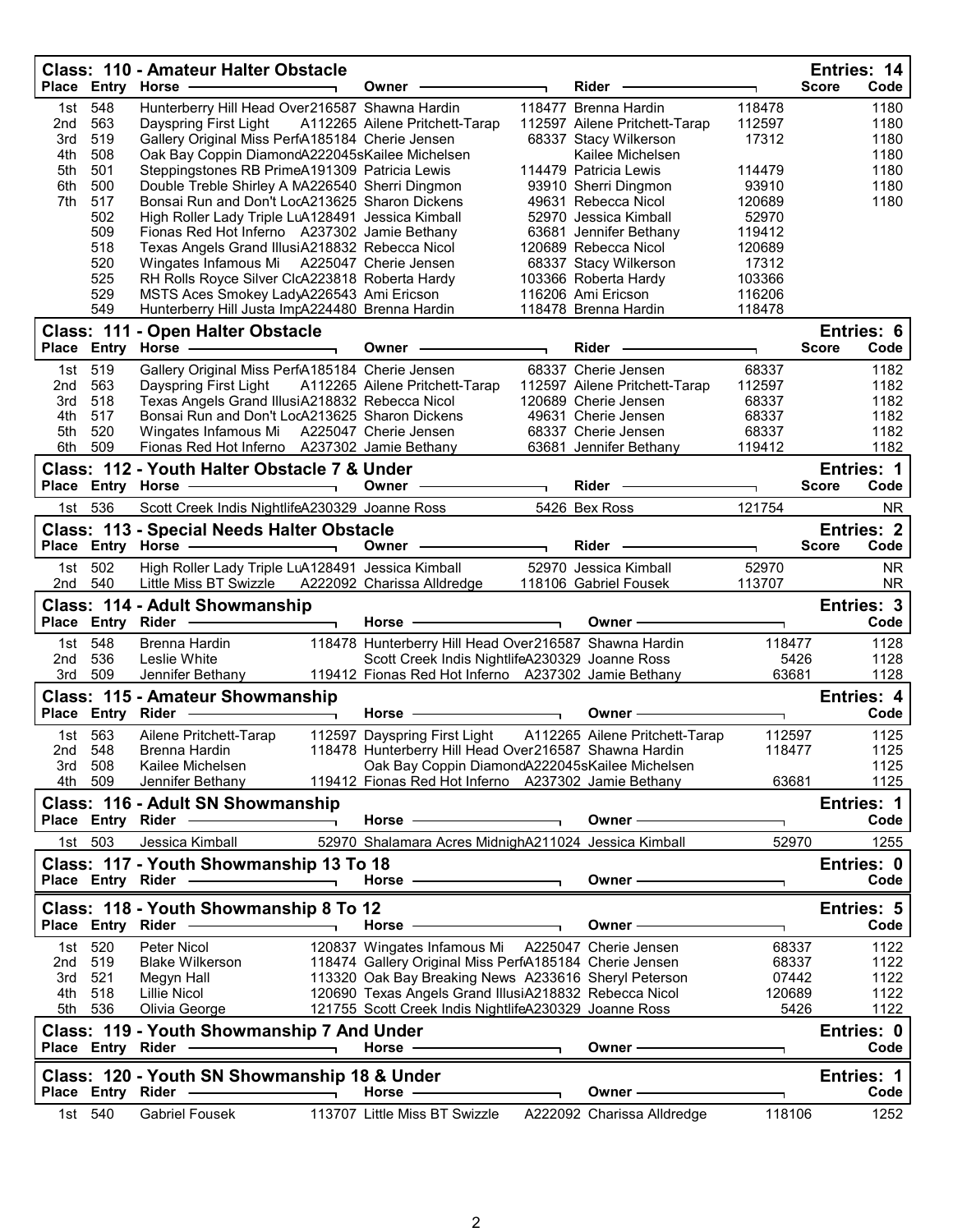|            |                   | Class: 121 - Open Roadster<br>Place Entry Horse                                             | Owner-                           |                          | Rider -                                        |                  | <b>Entries: 2</b><br>Code |
|------------|-------------------|---------------------------------------------------------------------------------------------|----------------------------------|--------------------------|------------------------------------------------|------------------|---------------------------|
| 1st        | 532<br>2nd 520    | Vintage Farms Twighlight A218802 Wendy Wright<br>Wingates Infamous Mi A225047 Cherie Jensen |                                  |                          | 120619 Jessie Skerjanec<br>68337 Cherie Jensen | 105764<br>68337  | 1215<br>1215              |
|            |                   | Class: 122 - AOTE Roadster                                                                  | Owner-                           | $\overline{\phantom{0}}$ | Rider                                          | T.               | Entries: 3<br>Code        |
| 1st        | 514               | CD Partners A Silent BlesA214870 Lisa Brostad                                               |                                  |                          | 54738 Lisa Brostad                             | 54738            | 1312                      |
| 2nd        | 524               | Oak Bay Salsas Sharper IA218633 Roberta Hardy                                               |                                  |                          | 103366 Olivia Tucker                           | 114207           | 1312                      |
| 3rd        | 501               | Steppingstones RB PrimeA191309 Patricia Lewis                                               |                                  |                          | 114479 Patricia Lewis                          | 114479           | 1312                      |
|            |                   | <b>Class: 123 - Youth Roadster</b><br>Place Entry Horse -                                   | Owner-                           |                          | Rider                                          | ┑                | Entries: 3<br>Code        |
| 1st        | 520               | Wingates Infamous Mi A225047 Cherie Jensen                                                  |                                  |                          | 68337 Peter Nicol                              | 120837           | 1206                      |
| 2nd        | 516               | PF In Your Dreams                                                                           | A204209 Mary C. Houts            |                          | 25905 Blake Wilkerson                          | 118474           | 1206                      |
| 3rd        | 518               | Texas Angels Grand IllusiA218832 Rebecca Nicol                                              |                                  |                          | 120689 Lillie Nicol                            | 120690           | 1206                      |
|            |                   | Class: 124 - VSE Reinsmanship                                                               |                                  |                          |                                                |                  | Entries: 3<br>Code        |
|            |                   | Place Entry Horse -                                                                         | Owner-                           |                          | $Rider -$                                      | ٦                |                           |
| 1st<br>2nd | 559<br>556        | Oak Bay Salsas Locked and LoadedDorothy Whiteman<br>Cuervo Gold                             | Mary Jo Kapust                   |                          | Dorothy Whiteman<br>Mary Jo Kapust             |                  | <b>NR</b><br><b>NR</b>    |
| 3rd        | 554               | PPF's Niteys Beams & Dreams                                                                 | Melissa Henthrone                |                          | Kathy L. Howard                                |                  | <b>NR</b>                 |
|            | 542               | Gallery Original's Luck of the Irish Roxann O'Bryant                                        |                                  |                          | Roxann O'Bryant                                |                  |                           |
|            |                   | <b>Class: 125 - Amateur Senior Mare</b>                                                     |                                  |                          |                                                |                  | <b>Entries: 2</b>         |
|            |                   | Place Entry Horse -                                                                         | Owner-                           |                          | Rider -                                        | ٦                | Code                      |
| 1st l      | 500               | Double Treble Shirley A NA226540 Sherri Dingmon                                             |                                  |                          | 93910 Sherri Dingmon                           | 93910            | 1020                      |
| 2nd        | 521               | Oak Bay Breaking News A233616 Sheryl Peterson                                               |                                  |                          | 07442 Megyn Hall                               | 113320           | 1020                      |
|            |                   | Class: 126 - AOTE Senior Mare                                                               |                                  |                          |                                                |                  | Entries: 1                |
|            |                   | Place Entry Horse -                                                                         | Owner-                           |                          | Rider -                                        | ٦                | Code                      |
| 1st        | 500               | Double Treble Shirley A NA226540 Sherri Dingmon                                             |                                  |                          | 93910 Sherri Dingmon                           | 93910            | 1284                      |
|            |                   | Class: 127 - Amateur Stock-Type Mare                                                        |                                  |                          |                                                |                  | Entries: 3                |
|            |                   | Place Entry Horse -<br>$\overline{\phantom{0}}$                                             | Owner-                           |                          | $Rider -$                                      | ┑                | Code                      |
| 1st        | 684               | DSB Aries Sky Blue                                                                          | A235934 Ailene Pritchett-Tarap   |                          | 112597 Ailene Pritchett-Tarap                  | 112597           | 1417                      |
| 2nd        | 529               | MSTS Aces Smokey LadyA226543 Ami Ericson                                                    |                                  |                          |                                                |                  |                           |
|            |                   |                                                                                             |                                  |                          | 116206 Ami Ericson                             | 116206           | 1417                      |
| 3rd        | 523               | Oak Bay Bristol HarlequinA235963 Sheryl Peterson                                            |                                  |                          | 07442 Sheryl Peterson                          | 07442            | 1417                      |
|            |                   | Class: 128 - Youth Country Pleasure Driving 13 & Older                                      | Owner -                          |                          | Rider - 2000                                   | E.               | Entries: 0<br>Code        |
|            |                   |                                                                                             |                                  |                          |                                                |                  |                           |
|            |                   | Class: 129 - Youth Country Pleasure Driving 12 & Under                                      | Owner $\longrightarrow$          |                          | <b>Rider</b>                                   | T.               | Entries: 3<br>Code        |
|            | 1st 516           |                                                                                             |                                  |                          |                                                | 118474           |                           |
|            | 2nd 522           | PF In Your Dreams<br>Oak Bay Robbin The Ban A223161sSheryl Peterson                         | A204209 Mary C. Houts            |                          | 25905 Blake Wilkerson<br>07442 Megyn Hall      | 113320           | 1276<br>1276              |
|            | 3rd 520           | Wingates Infamous Mi A225047 Cherie Jensen                                                  |                                  |                          | 68337 Peter Nicol                              | 120837           | 1276                      |
|            |                   | Class: 130 - VSE Mare                                                                       |                                  |                          |                                                |                  | Entries: 5                |
|            |                   | Place Entry Horse -                                                                         | Owner -                          |                          | Rider                                          |                  | Code                      |
| 1st        | 541               | Alleluia Sapphire's Moonli328072A Roxann O'Bryant                                           |                                  |                          | Roxann O'Bryant                                |                  | <b>NR</b>                 |
| 2nd        | 562               | Scott Creek Signature ChA235861 Tom Soto                                                    |                                  |                          | 120594 Tom Soto                                | 120594           | <b>NR</b>                 |
| 3rd        | 546               | LWR Jazzy                                                                                   | Carissa Howard                   |                          | 122238 Carissa Howard                          | 122238           | <b>NR</b>                 |
| 4th<br>5th | 545<br>544        | 3M Sweet Gum Drop                                                                           | Carissa Howard<br>Carissa Howard |                          | 122238 Carissa Howard<br>122238 Carissa Howard | 122238<br>122238 | <b>NR</b><br><b>NR</b>    |
|            |                   | <b>MUTM Autumns Delicate Spring</b><br>Class: 131 - Senior Mares 32" & Under                |                                  |                          |                                                |                  | Entries: 1                |
|            |                   | Place Entry Horse -                                                                         | Owner-                           |                          | Rider —                                        | ٦                | Code                      |
| 1st l      | 500               | Double Treble Shirley A NA226540 Sherri Dingmon                                             |                                  |                          | 93910 Sherri Dingmon                           | 93910            | 1260                      |
|            |                   | Class: 132 - Senior Mares Over 32" To 34"                                                   |                                  |                          |                                                |                  | Entries: 0                |
|            |                   | Place Entry Horse -                                                                         | Owner-                           |                          | Rider -                                        | ٦                | Code                      |
|            |                   | Class: 133 - Grand Champion & Reserve Senior Mare                                           |                                  |                          |                                                |                  | <b>Entries: 1</b>         |
|            | Place Entry Horse |                                                                                             | Owner -                          |                          | Rider                                          |                  | Code                      |
| 1st l      | 500               | Double Treble Shirley A NA226540 Sherri Dingmon                                             |                                  |                          | 93910 Sherri Dingmon                           | 93910            | 1454                      |
|            |                   | Class: 134 - Stock Type Mare                                                                |                                  |                          |                                                |                  | <b>Entries: 4</b>         |
|            |                   | Place Entry Horse                                                                           | Owner -                          |                          | Rider                                          |                  | Code                      |
| 1st        | 684               | <b>DSB Aries Sky Blue</b>                                                                   | A235934 Ailene Pritchett-Tarap   |                          | 112597 Paul & Ailene Tarap                     |                  | 1420                      |
| 2nd<br>3rd | 529<br>688        | MSTS Aces Smokey LadyA226543 Ami Ericson<br>Pecos East Pelar                                | A217387 Ailene Tarap             |                          | 116206 Jessie Skerjanec<br>Ailene Tarap        | 105764           | 1420<br>1420              |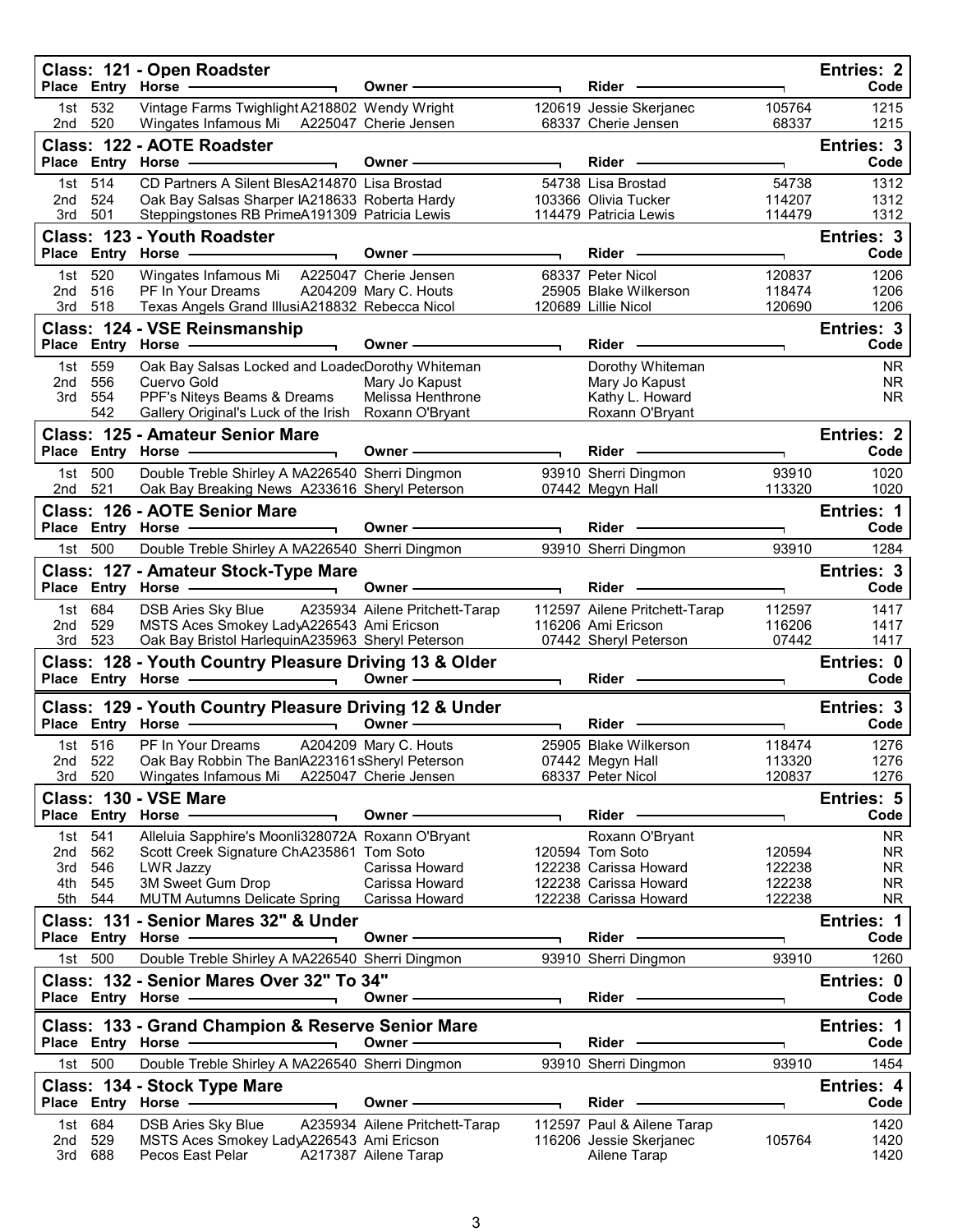| 4th -      | 503               | Shalamara Acres MidnighA211024 Jessica Kimball                                                                                                                                                                                 |                                                                                                                                                                                                                               |                | 52970 Jessica Kimball                                                                                                                                                                                                          | 52970            | 1420               |
|------------|-------------------|--------------------------------------------------------------------------------------------------------------------------------------------------------------------------------------------------------------------------------|-------------------------------------------------------------------------------------------------------------------------------------------------------------------------------------------------------------------------------|----------------|--------------------------------------------------------------------------------------------------------------------------------------------------------------------------------------------------------------------------------|------------------|--------------------|
|            |                   | Class: 135 - Youth 13 And Over With Senior Mare                                                                                                                                                                                |                                                                                                                                                                                                                               |                |                                                                                                                                                                                                                                |                  | Entries: 0         |
|            |                   |                                                                                                                                                                                                                                |                                                                                                                                                                                                                               |                |                                                                                                                                                                                                                                | T.               | Code               |
|            |                   | Class: 136 - Youth 8 To 12 With Senior Mare                                                                                                                                                                                    |                                                                                                                                                                                                                               |                |                                                                                                                                                                                                                                |                  | Entries: 0         |
|            |                   | Place Entry Horse - and the manufacturer                                                                                                                                                                                       | Owner - The Common Common Common Common Common Common Common Common Common Common Common Common Common Common Common Common Common Common Common Common Common Common Common Common Common Common Common Common Common Common |                |                                                                                                                                                                                                                                |                  | Code               |
|            |                   |                                                                                                                                                                                                                                |                                                                                                                                                                                                                               |                |                                                                                                                                                                                                                                |                  |                    |
|            |                   | Class: 137 - Youth 7 And Under With Senior Mare                                                                                                                                                                                |                                                                                                                                                                                                                               |                |                                                                                                                                                                                                                                |                  | Entries: 0         |
|            |                   | Place Entry Horse ————————————————————                                                                                                                                                                                         | Owner ————————                                                                                                                                                                                                                |                | Rider - The Management of the Management of the Management of the Management of the Management of the Management of the Management of the Management of the Management of the Management of the Management of the Management o |                  | Code               |
|            |                   | <b>Class: 138 - Carriage Driving Reinsmanship</b>                                                                                                                                                                              |                                                                                                                                                                                                                               |                |                                                                                                                                                                                                                                |                  | <b>Entries: 2</b>  |
|            |                   | Place Entry Horse - and the manufacturer                                                                                                                                                                                       | Owner $\qquad$                                                                                                                                                                                                                |                | Rider -                                                                                                                                                                                                                        |                  | Code               |
|            | 1st 551           | Be Bops Mr Sandman A172182 Janel Blumenfeld                                                                                                                                                                                    |                                                                                                                                                                                                                               |                | 119700 Janel Blumenfeld                                                                                                                                                                                                        | 119700           | 1460               |
| 2nd 558    |                   | Sonoita Lorenza A233242 Dorothy Whiteman                                                                                                                                                                                       |                                                                                                                                                                                                                               |                | Dorothy Whiteman                                                                                                                                                                                                               |                  | 1460               |
|            |                   | Class: 139 - Amateur Classic Pleasure Driving                                                                                                                                                                                  |                                                                                                                                                                                                                               |                |                                                                                                                                                                                                                                |                  | Entries: 9         |
|            |                   | Place Entry Horse - and the manufacturer                                                                                                                                                                                       | Owner ——————                                                                                                                                                                                                                  |                | Rider -                                                                                                                                                                                                                        |                  | Code               |
|            | 1st 508           | Oak Bay Coppin DiamondA222045sKailee Michelsen                                                                                                                                                                                 |                                                                                                                                                                                                                               |                | Kailee Michelsen                                                                                                                                                                                                               |                  | 1360               |
| 2nd        | 557               | Oak Bay Salsas Crown Jew221724 Tammy Osgood                                                                                                                                                                                    |                                                                                                                                                                                                                               |                | 49449 Tammy Osgood                                                                                                                                                                                                             | 49449            | 1360               |
| 3rd        | 548               | Hunterberry Hill Head Over216587 Shawna Hardin                                                                                                                                                                                 |                                                                                                                                                                                                                               |                | 118477 Brenna Hardin                                                                                                                                                                                                           | 118478           | 1360               |
| 4th        | 518               | Texas Angels Grand IllusiA218832 Rebecca Nicol                                                                                                                                                                                 |                                                                                                                                                                                                                               |                | 120689 Rebecca Nicol                                                                                                                                                                                                           | 120689           | 1360               |
| 5th        | 515               | Oak Bay Salsas Bravado A219827 Lisa Brostad                                                                                                                                                                                    |                                                                                                                                                                                                                               |                | 54738 Lisa Brostad                                                                                                                                                                                                             | 54738            | 1360               |
| 6th        | 552               | Sunnyvale Jess The One A217011 Jean M. Howard                                                                                                                                                                                  |                                                                                                                                                                                                                               |                | 117053 Jean M. Howard                                                                                                                                                                                                          | 117053           | 1360               |
| 7th        | 525               | RH Rolls Royce Silver ClcA223818 Roberta Hardy                                                                                                                                                                                 |                                                                                                                                                                                                                               |                | 103366 Roberta Hardy                                                                                                                                                                                                           | 103366           | 1360               |
|            | 501               | Steppingstones RB PrimeA191309 Patricia Lewis                                                                                                                                                                                  |                                                                                                                                                                                                                               |                | 114479 Patricia Lewis                                                                                                                                                                                                          | 114479           |                    |
|            | 517               | Bonsai Run and Don't LocA213625 Sharon Dickens                                                                                                                                                                                 |                                                                                                                                                                                                                               |                | 49631 Sharon Dickens                                                                                                                                                                                                           | 49631            |                    |
|            |                   | Class: 140 - Youth Pleasure Driving 7 & Under                                                                                                                                                                                  |                                                                                                                                                                                                                               |                |                                                                                                                                                                                                                                |                  | Entries: 0         |
|            |                   |                                                                                                                                                                                                                                | Owner - The Common Common Common Common Common Common Common Common Common Common Common Common Common Common Common Common Common Common Common Common Common Common Common Common Common Common Common Common Common Common | $\blacksquare$ | Rider - The Management of the Management of the Management of the Management of the Management of the Management of the Management of the Management of the Management of the Management of the Management of the Management o |                  | Code               |
|            |                   | Class: 141 - VSE Ladies Pleasure Driving                                                                                                                                                                                       |                                                                                                                                                                                                                               |                |                                                                                                                                                                                                                                |                  | <b>Entries: 5</b>  |
|            |                   | Place Entry Horse - and the contract of the contract of the contract of the contract of the contract of the contract of the contract of the contract of the contract of the contract of the contract of the contract of the co | Owner ————————                                                                                                                                                                                                                |                | Rider - The Management of the Management of the Management of the Management of the Management of the Management of the Management of the Management of the Management of the Management of the Management of the Management o | ┑                | Code               |
|            | 1st 556           | Cuervo Gold                                                                                                                                                                                                                    | Mary Jo Kapust                                                                                                                                                                                                                |                | Mary Jo Kapust                                                                                                                                                                                                                 |                  | <b>NR</b>          |
| 2nd        | 535               | Oak Bay Deputized by Josie                                                                                                                                                                                                     | Debbie Bigham                                                                                                                                                                                                                 |                | Jessie Skerjanec                                                                                                                                                                                                               | 105764           | <b>NR</b>          |
|            |                   |                                                                                                                                                                                                                                |                                                                                                                                                                                                                               |                |                                                                                                                                                                                                                                |                  |                    |
|            |                   |                                                                                                                                                                                                                                |                                                                                                                                                                                                                               |                |                                                                                                                                                                                                                                |                  |                    |
| 3rd        | 554               | PPF's Niteys Beams & Dreams                                                                                                                                                                                                    | Melissa Henthrone                                                                                                                                                                                                             |                | Kathy L. Howard                                                                                                                                                                                                                |                  | <b>NR</b>          |
| 4th        | 559               | Oak Bay Salsas Locked and LoadedDorothy Whiteman                                                                                                                                                                               |                                                                                                                                                                                                                               |                | Dorothy Whiteman                                                                                                                                                                                                               |                  | <b>NR</b>          |
| 5th        | 541               | Alleluia Sapphire's Moonli328072A Roxann O'Bryant                                                                                                                                                                              |                                                                                                                                                                                                                               |                | Roxann O'Bryant                                                                                                                                                                                                                |                  | <b>NR</b>          |
|            |                   | Class: 142 - AOTE Clasic Pleasure Driving                                                                                                                                                                                      |                                                                                                                                                                                                                               |                | Rider -                                                                                                                                                                                                                        |                  | Entries: 5         |
|            |                   |                                                                                                                                                                                                                                | Owner ——————                                                                                                                                                                                                                  |                |                                                                                                                                                                                                                                |                  | Code               |
| 1st l      | 515               | Oak Bay Salsas Bravado A219827 Lisa Brostad                                                                                                                                                                                    |                                                                                                                                                                                                                               |                | 54738 Lisa Brostad                                                                                                                                                                                                             | 54738            | 1363               |
| 2nd        | 508               | Oak Bay Coppin DiamondA222045sKailee Michelsen                                                                                                                                                                                 |                                                                                                                                                                                                                               |                | Kailee Michelsen                                                                                                                                                                                                               |                  | 1363               |
| 3rd        | 525               | RH Rolls Royce Silver ClcA223818 Roberta Hardy                                                                                                                                                                                 |                                                                                                                                                                                                                               |                | 103366 Roberta Hardy                                                                                                                                                                                                           | 103366           | 1363               |
| 4th        | 501               | Steppingstones RB PrimeA191309 Patricia Lewis                                                                                                                                                                                  |                                                                                                                                                                                                                               |                | 114479 Patricia Lewis                                                                                                                                                                                                          | 114479           | 1363               |
| 5th        | 524               | Oak Bay Salsas Sharper IA218633 Roberta Hardy                                                                                                                                                                                  |                                                                                                                                                                                                                               |                | 103366 Olivia Tucker                                                                                                                                                                                                           | 114207           | 1363               |
|            |                   | Class: 143 - Special Needs Pleasure Driving                                                                                                                                                                                    |                                                                                                                                                                                                                               |                |                                                                                                                                                                                                                                |                  | Entries: 0         |
|            | Place Entry Horse |                                                                                                                                                                                                                                | Owner-                                                                                                                                                                                                                        |                | Rider                                                                                                                                                                                                                          |                  | Code               |
|            |                   | <b>Class: 144 - Carriage Driving Pleasure</b>                                                                                                                                                                                  |                                                                                                                                                                                                                               |                |                                                                                                                                                                                                                                |                  | Entries: 3         |
|            |                   | Place Entry Horse -                                                                                                                                                                                                            | Owner -                                                                                                                                                                                                                       |                | Rider                                                                                                                                                                                                                          |                  | Code               |
| 1st        | 551               | Be Bops Mr Sandman                                                                                                                                                                                                             | A172182 Janel Blumenfeld                                                                                                                                                                                                      |                | 119700 Janel Blumenfeld                                                                                                                                                                                                        | 119700           | 1459               |
| 2nd        | 500               | Double Treble Shirley A NA226540 Sherri Dingmon                                                                                                                                                                                |                                                                                                                                                                                                                               |                | 93910 Sherri Dingmon                                                                                                                                                                                                           | 93910            | 1459               |
| 3rd        | 558               | Sonoita Lorenza                                                                                                                                                                                                                | A233242 Dorothy Whiteman                                                                                                                                                                                                      |                | Dorothy Whiteman                                                                                                                                                                                                               |                  | 1459               |
|            |                   | Class: 145 - Ladies' Single Pleasure Driving                                                                                                                                                                                   |                                                                                                                                                                                                                               |                |                                                                                                                                                                                                                                |                  | <b>Entries: 2</b>  |
|            | Place Entry Horse |                                                                                                                                                                                                                                | Owner -                                                                                                                                                                                                                       |                | <b>Rider</b>                                                                                                                                                                                                                   |                  | Code               |
|            | 1st 534           | Vintage Farms Tuscan TaA214550 Olivia Abboud                                                                                                                                                                                   |                                                                                                                                                                                                                               |                | 95004 Olivia Abboud                                                                                                                                                                                                            | 95004            | 1228               |
| 2nd        | 532               | Vintage Farms Twighlight A218802 Wendy Wright                                                                                                                                                                                  |                                                                                                                                                                                                                               |                | 120619 Jessie Skerjanec                                                                                                                                                                                                        | 105764           | 1228               |
|            |                   |                                                                                                                                                                                                                                |                                                                                                                                                                                                                               |                |                                                                                                                                                                                                                                |                  |                    |
|            |                   | Class: 146 - AOTE Single Pleasure Driving<br>Place Entry Horse -                                                                                                                                                               | Owner-                                                                                                                                                                                                                        |                | Rider -                                                                                                                                                                                                                        |                  | Entries: 0<br>Code |
|            |                   |                                                                                                                                                                                                                                |                                                                                                                                                                                                                               |                |                                                                                                                                                                                                                                |                  |                    |
|            |                   | Class: 147 - Solid Color Mares                                                                                                                                                                                                 |                                                                                                                                                                                                                               |                |                                                                                                                                                                                                                                |                  | Entries: 3         |
|            | Place Entry Horse |                                                                                                                                                                                                                                | Owner ·                                                                                                                                                                                                                       |                | Rider                                                                                                                                                                                                                          | ┑                | Code               |
| 1st l      | 529               | MSTS Aces Smokey LadyA226543 Ami Ericson                                                                                                                                                                                       |                                                                                                                                                                                                                               |                | 116206 Ami Ericson                                                                                                                                                                                                             | 116206           | 1130               |
| 2nd<br>3rd | 684<br>507        | <b>DSB Aries Sky Blue</b><br>Dusty Rose All About AlexA238309 Charles McCoy                                                                                                                                                    | A235934 Ailene Pritchett-Tarap                                                                                                                                                                                                |                | 112597 Ailene Pritchett-Tarap<br>114172 Charles McCoy                                                                                                                                                                          | 112597<br>114172 | 1130<br>1130       |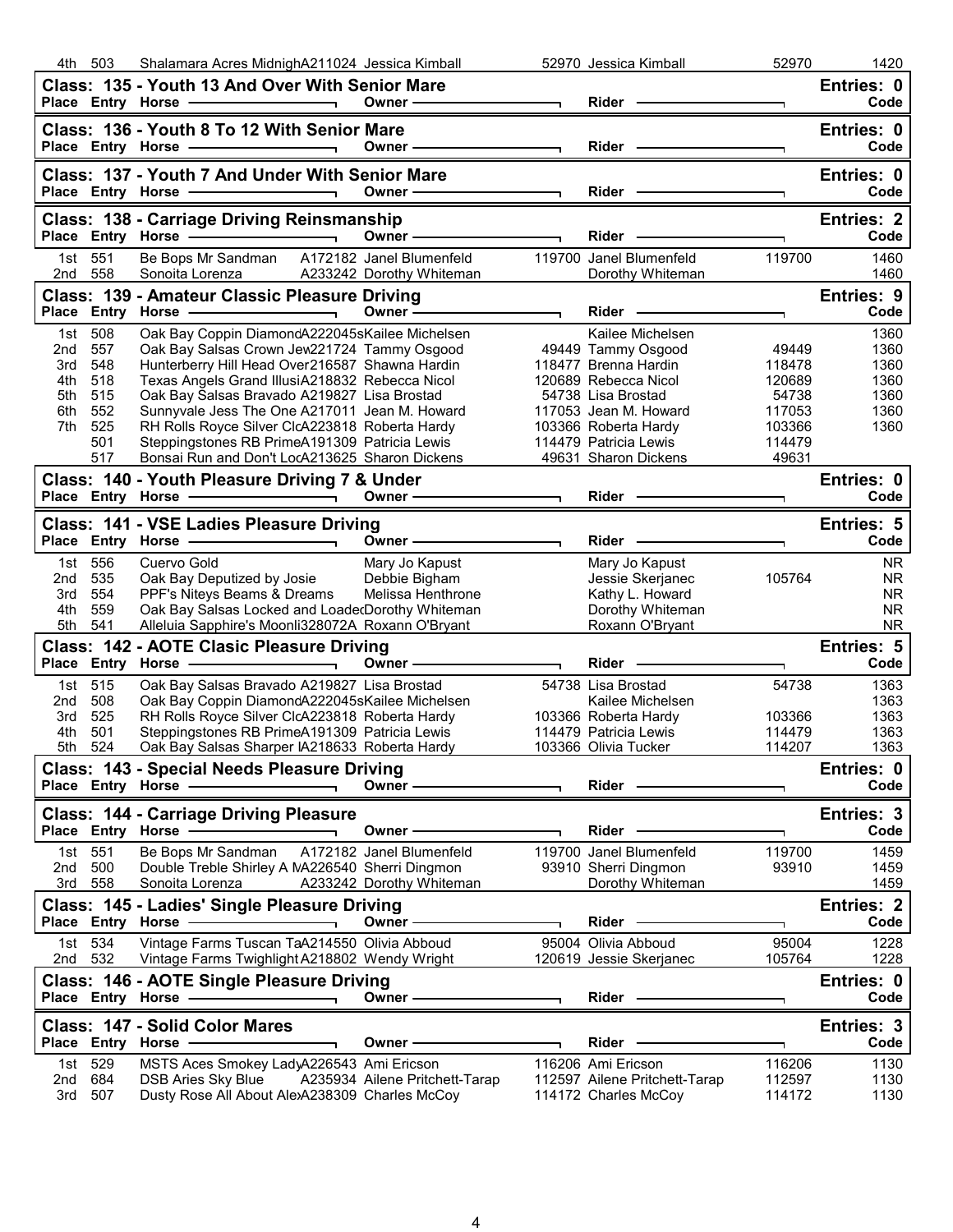|              | Place Entry Horse  | Class: 148 - Multi-color Mares                                                                    | Owner -                  | Rider                                            |                  | <b>Entries: 4</b><br>Code |
|--------------|--------------------|---------------------------------------------------------------------------------------------------|--------------------------|--------------------------------------------------|------------------|---------------------------|
| 1st          | 562                | Scott Creek Signature ChA235861 Tom Soto                                                          |                          | 120594 Tom Soto                                  | 120594           | 1129                      |
| 2nd          | 519                | Gallery Original Miss PerfA185184 Cherie Jensen                                                   |                          | 68337 Blake Wilkerson                            | 118474           | 1129                      |
| 3rd<br>4th   | 526<br>503         | GMR Nachos Painted Sage226383 Sheila Thurber<br>Shalamara Acres MidnighA211024 Jessica Kimball    |                          | Jessie Skerjanec<br>52970 Jessica Kimball        | 105764<br>52970  | 1129<br>1129              |
|              |                    | Class: 149 - VSE Pleasure Driving                                                                 |                          |                                                  |                  | Entries: 5                |
|              | Place Entry Horse  |                                                                                                   | Owner⊹                   | Rider                                            |                  | Code                      |
| 1st          | 556                | Cuervo Gold                                                                                       | Mary Jo Kapust           | Mary Jo Kapust                                   |                  | <b>NR</b>                 |
| 2nd          | 535                | Oak Bay Deputized by Josie                                                                        | Debbie Bigham            | Jessie Skerjanec                                 | 105764           | <b>NR</b>                 |
| 3rd<br>4th   | 554<br>559         | PPF's Niteys Beams & Dreams<br>Oak Bay Salsas Locked and LoadedDorothy Whiteman                   | Melissa Henthrone        | Kathy L. Howard<br>Dorothy Whiteman              |                  | <b>NR</b><br><b>NR</b>    |
| 5th          | 541                | Alleluia Sapphire's Moonli328072A Roxann O'Bryant                                                 |                          | Roxann O'Bryant                                  |                  | <b>NR</b>                 |
|              |                    | Class: 150 - Ladies Classic Pleasure Driving                                                      |                          |                                                  |                  | Entries: 5                |
| <b>Place</b> |                    | Entry Horse -                                                                                     | Owner -                  | Rider                                            |                  | Code                      |
| 1st          | 557                | Oak Bay Salsas Crown Jew221724 Tammy Osgood                                                       |                          | 49449 Tammy Osgood                               | 49449            | 1377                      |
| 2nd<br>3rd   | 517<br>548         | Bonsai Run and Don't LocA213625 Sharon Dickens<br>Hunterberry Hill Head Over216587 Shawna Hardin  |                          | 49631 Cherie Jensen<br>118477 Brenna Hardin      | 68337<br>118478  | 1377<br>1377              |
| 4th          | 552                | Sunnyvale Jess The One A217011 Jean M. Howard                                                     |                          | 117053 Jean M. Howard                            | 117053           | 1377                      |
| 5th          | 555                | Oak Grove Tennessee LeA139320ijSummer Ruegger                                                     |                          | Kathy L. Howard                                  |                  | 1377                      |
|              |                    | Class: 151 - Gentlemens Classic Pleasure Driving                                                  |                          |                                                  |                  | Entries: 0                |
|              |                    | Place Entry Horse -                                                                               | Owner-                   | Rider -                                          |                  | Code                      |
|              |                    | Class: 152 - Amateur Junior Mare                                                                  |                          |                                                  |                  | <b>Entries: 5</b>         |
|              | Place Entry Horse  |                                                                                                   | <b>Owner</b>             | Rider                                            |                  | Code                      |
| 2nd          | 1st 685<br>513     | Oak Bay Miss Andulusia A235751 Kailee Michelsen<br>Oak Bay KC Crystalline A235965 Jamie Bethany   |                          | 90929 Kailee Michelsen<br>63681 Kathleen Bethany | 90929<br>122444  | 1013<br>1013              |
| 3rd          | 507                | Dusty Rose All About AlexA238309 Charles McCoy                                                    |                          | 114172 Charles McCoy                             | 114172           | 1013                      |
| 4th          | 562                | Scott Creek Signature ChA235861 Tom Soto                                                          |                          | 120594 Tom Soto                                  | 120594           | 1013                      |
| 5th          | 686                | Oak Bay Salsas Scarlett HA238105 Debbie Bigham                                                    |                          | Debbie Bigham                                    |                  | 1013                      |
|              | Place Entry Horse  | Class: 153 - AOTE Junior Mare                                                                     | Owner -                  | Rider                                            |                  | <b>Entries: 2</b><br>Code |
| 1st<br>2nd   | 685<br>513         | Oak Bay Miss Andulusia A235751 Kailee Michelsen<br>Oak Bay KC Crystalline A235965 Jamie Bethany   |                          | 90929 Kailee Michelsen<br>63681 Jennifer Bethany | 90929<br>119412  | 1283<br>1283              |
|              |                    | Class: 154 - Grand Champion & Res Amateur Mare                                                    |                          |                                                  |                  | <b>Entries: 2</b>         |
| <b>Place</b> | <b>Entry Horse</b> |                                                                                                   | Owner -                  | Rider                                            | ٦                | Code                      |
| 1st<br>2nd   | 685<br>513         | Oak Bay Miss Andulusia A235751 Kailee Michelsen<br>Oak Bay KC Crystalline A235965 Jamie Bethany   |                          | 90929 Kailee Michelsen<br>63681 Jamie Bethany    | 90929<br>63681   | 1451<br>1451              |
|              |                    |                                                                                                   |                          |                                                  |                  | <b>Entries: 2</b>         |
|              | Place Entry Horse  | <b>Class: 155 - Ladies Country Pleasure Driving</b>                                               | Owner -                  | Rider                                            |                  | Code                      |
| 1st l        | 516                | PF In Your Dreams                                                                                 | A204209 Mary C. Houts    | 25905 Sarah Houts                                | 50886            | 1321                      |
| 2nd          | 529                | MSTS Aces Smokey LadyA226543 Ami Ericson                                                          |                          | 116206 Jessie Skerjanec                          | 105764           | 1321                      |
|              |                    | <b>Class: 156 - Gentlemens Country Pleasure Driving</b>                                           |                          |                                                  |                  | Entries: 0                |
|              | Place Entry Horse  |                                                                                                   | Owner-                   | Rider                                            |                  | Code                      |
|              |                    | <b>Class: 157 - Versatility</b>                                                                   |                          |                                                  |                  | Entries: 4                |
|              |                    | Place Entry Horse                                                                                 | Owner -                  | Rider                                            | ٦                | Code                      |
| 1st<br>2nd   | 520<br>530         | Wingates Infamous Mi<br>Le Josies Patented Print A228281 Alicia Hannigan                          | A225047 Cherie Jensen    | 68337 Cherie Jensen<br>114842 Alicia Hannigan    | 68337<br>114842  | 1331<br>1331              |
| 3rd          | 549                | Hunterberry Hill Justa ImpA224480 Brenna Hardin                                                   |                          | 118478 Brenna Hardin                             | 118478           | 1331                      |
| 4th          | 552                | Sunnyvale Jess The One A217011 Jean M. Howard                                                     |                          | 117053 Janel Blumenfeld                          | 119700           | 1331                      |
|              |                    | <b>Class: 158 - Carriage Driving Working</b>                                                      | Owner -                  | Rider                                            |                  | Entries: 3<br>Code        |
| 1st l        | 551                | Be Bops Mr Sandman                                                                                | A172182 Janel Blumenfeld | 119700 Janel Blumenfeld                          | 119700           | 1461                      |
| 2nd<br>3rd   | 500<br>558         | Double Treble Shirley A NA226540 Sherri Dingmon<br>Sonoita Lorenza                                | A233242 Dorothy Whiteman | 93910 Sherri Dingmon<br>Dorothy Whiteman         | 93910            | 1461<br>1461              |
|              | Place Entry Horse  | Class: 159 - Youth Classic Pleasure Driving 13 & Over                                             | Owner-                   | Rider                                            |                  | Entries: 0<br>Code        |
|              |                    |                                                                                                   |                          |                                                  |                  |                           |
|              |                    | Class: 160 - Youth Classic Pleasure Driving 12 & U<br>Place Entry Horse                           | Owner-                   | Rider                                            | ٦                | Entries: 3<br>Code        |
| 1st<br>2nd   | 518<br>519         | Texas Angels Grand IllusiA218832 Rebecca Nicol<br>Gallery Original Miss PerfA185184 Cherie Jensen |                          | 120689 Lillie Nicol<br>68337 Blake Wilkerson     | 120690<br>118474 | 1368<br>1368              |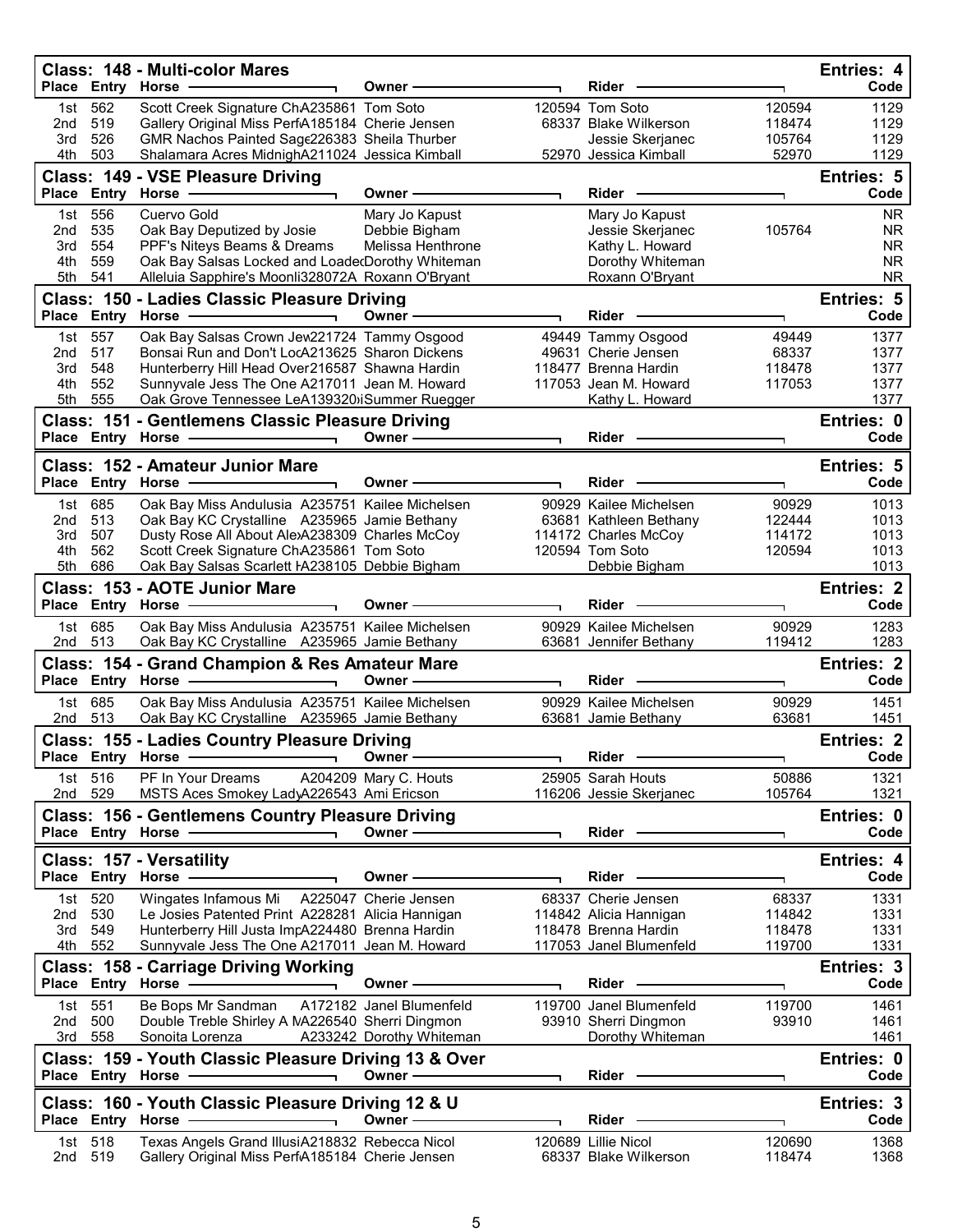|                   | 3rd 517           | Bonsai Run and Don't LocA213625 Sharon Dickens                                                                                                                                                                                                                               |                                                                                                                                                                                                                               |                          | 49631 Peter Nicol                                                    | 120837                             | 1368                      |
|-------------------|-------------------|------------------------------------------------------------------------------------------------------------------------------------------------------------------------------------------------------------------------------------------------------------------------------|-------------------------------------------------------------------------------------------------------------------------------------------------------------------------------------------------------------------------------|--------------------------|----------------------------------------------------------------------|------------------------------------|---------------------------|
|                   |                   | Class: 161 - YOTE Classic Pleasure Driving<br>Place Entry Horse - The Contract of the Contract of the Contract of the Contract of the Contract of the Contract of the Contract of the Contract of the Contract of the Contract of the Contract of the Contract of the Contra |                                                                                                                                                                                                                               |                          | Rider - 2000                                                         | $\overline{\phantom{0}}$           | Entries: 0<br>Code        |
|                   |                   | Class: 162 - Country Pleasure Driving - Stallion<br>Place Entry Horse - 2008                                                                                                                                                                                                 | Owner ——————                                                                                                                                                                                                                  |                          | Rider <b>Constanting Constructs</b>                                  |                                    | Entries: 0<br>Code        |
|                   |                   | Class: 163 - Country Pleasure Driv. Over 32-34"<br>Place Entry Horse - 2000                                                                                                                                                                                                  |                                                                                                                                                                                                                               | $\blacksquare$           | $Rider -$                                                            | ┑                                  | Entries: 1<br>Code        |
|                   | 1st 549           | Hunterberry Hill Justa ImpA224480 Brenna Hardin 118478 Brenna Hardin                                                                                                                                                                                                         |                                                                                                                                                                                                                               |                          |                                                                      | 118478                             | 1249                      |
|                   |                   | Class: 164 - Two Year Old Mare                                                                                                                                                                                                                                               |                                                                                                                                                                                                                               |                          |                                                                      |                                    | Entries: 3                |
|                   |                   | Place Entry Horse - The Management of the Management of the Management of the Management of the Management of<br>$\overline{\phantom{0}}$                                                                                                                                    | Owner —                                                                                                                                                                                                                       | $\overline{\phantom{a}}$ | Rider <b>Container Container</b>                                     | $\overline{\phantom{0}}$           | Code                      |
| 2nd 513           | 1st 685           | Oak Bay Miss Andulusia A235751 Kailee Michelsen<br>Oak Bay KC Crystalline A235965 Jamie Bethany                                                                                                                                                                              |                                                                                                                                                                                                                               |                          | 90929 Kailee Michelsen<br>63681 Jamie Bethany                        | 90929<br>63681                     | 1045<br>1045              |
|                   | 3rd 562           | Scott Creek Signature ChA235861 Tom Soto                                                                                                                                                                                                                                     |                                                                                                                                                                                                                               | 120594 Tom Soto          |                                                                      | 120594                             | 1045                      |
|                   |                   | Class: 165 - Yearling Mares<br>Place Entry Horse <u>Communication</u> Owner —                                                                                                                                                                                                |                                                                                                                                                                                                                               | $\overline{\phantom{a}}$ | Rider ———                                                            |                                    | <b>Entries: 2</b><br>Code |
|                   | 1st 686           | Oak Bay Salsas Scarlett HA238105 Debbie Bigham                                                                                                                                                                                                                               |                                                                                                                                                                                                                               |                          | Jessie Skerjanec                                                     | $\overline{\phantom{0}}$<br>105764 | 1040                      |
| 2nd 507           |                   | Dusty Rose All About AlexA238309 Charles McCoy 114172 Charles McCoy                                                                                                                                                                                                          |                                                                                                                                                                                                                               |                          |                                                                      | 114172                             | 1040                      |
|                   |                   | Class: 166 - Weanling Mares<br>Place Entry Horse <u>Communication</u> Owner Communication                                                                                                                                                                                    |                                                                                                                                                                                                                               |                          |                                                                      | $\mathbf{\mathsf{L}}$              | Entries: 0<br>Code        |
|                   |                   | Class: 167 - Grand Champion & Res Junior Mare                                                                                                                                                                                                                                |                                                                                                                                                                                                                               |                          |                                                                      |                                    | Entries: 4                |
|                   |                   | Place Entry Horse — in the Owner — owner —                                                                                                                                                                                                                                   |                                                                                                                                                                                                                               |                          | Rider -                                                              | ┑                                  | Code                      |
| 2nd 513           | 1st 685           | Oak Bay Miss Andulusia A235751 Kailee Michelsen<br>Oak Bay KC Crystalline A235965 Jamie Bethany                                                                                                                                                                              |                                                                                                                                                                                                                               |                          | 90929 Kailee Michelsen<br>63681 Jamie Bethany                        | 90929<br>63681                     | 1453<br>1453              |
| 3rd               | 686               | Oak Bay Salsas Scarlett HA238105 Debbie Bigham                                                                                                                                                                                                                               |                                                                                                                                                                                                                               |                          | Jessie Skerjanec                                                     | 105764                             | 1453                      |
|                   | 507               | Dusty Rose All About AlexA238309 Charles McCoy                                                                                                                                                                                                                               |                                                                                                                                                                                                                               |                          | 114172 Charles McCoy                                                 | 114172                             |                           |
|                   |                   | Class: 168 - Classic Pleasure Driving - Stallions                                                                                                                                                                                                                            |                                                                                                                                                                                                                               |                          | Rider —                                                              |                                    | Entries: 0<br>Code        |
|                   |                   | Class: 169 - Classic Pleasure Driving Over 32-34<br>Place Entry Horse - The Control of The Control of The Control of The Control of The Control of The Control of                                                                                                            | Owner $\longrightarrow$                                                                                                                                                                                                       |                          |                                                                      | ┑                                  | Entries: 3<br>Code        |
|                   |                   |                                                                                                                                                                                                                                                                              |                                                                                                                                                                                                                               |                          |                                                                      |                                    |                           |
| 2nd               | 1st 557<br>517    | Oak Bay Salsas Crown Jew221724 Tammy Osgood<br>Bonsai Run and Don't LocA213625 Sharon Dickens                                                                                                                                                                                |                                                                                                                                                                                                                               |                          | 49449 Tammy Osgood<br>49631 Cherie Jensen                            | 49449<br>68337                     | 1366<br>1366              |
|                   | 3rd 555           | Oak Grove Tennessee LeA139320iSummer Ruegger<br>Class: 170 - Youth 13 And Over With Junior Mare                                                                                                                                                                              |                                                                                                                                                                                                                               |                          | Kathy L. Howard                                                      |                                    | 1366<br>Entries: 0        |
|                   |                   | Place Entry Horse - The Contract of the Contract of the Contract of the Contract of the Contract of the Contract of the Contract of the Contract of the Contract of the Contract of the Contract of the Contract of the Contra                                               | Owner $\longrightarrow$                                                                                                                                                                                                       |                          | Rider -                                                              |                                    | Code                      |
|                   |                   | Class: 171 - Youth 8 To 12 With Junior Mare                                                                                                                                                                                                                                  |                                                                                                                                                                                                                               |                          |                                                                      |                                    | Entries: 1                |
|                   | 1st 562           | Place Entry Horse <b>Constant Construct Construct</b> Owner -<br>Scott Creek Signature ChA235861 Tom Soto                                                                                                                                                                    |                                                                                                                                                                                                                               |                          | Rider -<br>120594 Olivia George                                      | 121755                             | Code<br>1003              |
|                   |                   | Class: 172 - Youth 7 And Under With Junior Mare                                                                                                                                                                                                                              |                                                                                                                                                                                                                               |                          |                                                                      |                                    | Entries: 0                |
|                   |                   | Place Entry Horse - Alleman Marson<br>$\overline{\phantom{0}}$                                                                                                                                                                                                               | Owner -                                                                                                                                                                                                                       |                          | $Rider$ —                                                            |                                    | Code                      |
|                   |                   | Class: 173 - YOTE Mares                                                                                                                                                                                                                                                      |                                                                                                                                                                                                                               |                          |                                                                      |                                    | Entries: 0                |
|                   |                   | Place Entry Horse                                                                                                                                                                                                                                                            | Owner —                                                                                                                                                                                                                       |                          | Rider -                                                              |                                    | Code                      |
|                   |                   | Class: 174 - Youth Stock-Type Mare<br>Place Entry Horse - The Management of the Management of the Management of the Management of the Management of                                                                                                                          | Owner-                                                                                                                                                                                                                        |                          | Rider -                                                              |                                    | <b>Entries: 2</b><br>Code |
|                   | 1st 519           | Gallery Original Miss PerfA185184 Cherie Jensen                                                                                                                                                                                                                              |                                                                                                                                                                                                                               |                          | 68337 Blake Wilkerson                                                | 118474                             | 1415                      |
| 2nd 539           |                   | MSR Majestys Angelique A115653 Heather Curtis                                                                                                                                                                                                                                |                                                                                                                                                                                                                               |                          | 118419 Logan Fousek                                                  | 113708                             | 1415                      |
|                   |                   | Class: 175 - Single Pleasure Driving Over 32-34"                                                                                                                                                                                                                             | Owner $-\!\!-\!\!$                                                                                                                                                                                                            |                          | $Rider -$                                                            |                                    | Entries: 0<br>Code        |
|                   |                   | Place Entry Horse — 2008<br>Class: 176 - Single Pleasure Driving Geldings                                                                                                                                                                                                    |                                                                                                                                                                                                                               |                          |                                                                      |                                    | Entries: 1                |
|                   |                   |                                                                                                                                                                                                                                                                              | Owner - The Common Common Common Common Common Common Common Common Common Common Common Common Common Common Common Common Common Common Common Common Common Common Common Common Common Common Common Common Common Common |                          | Rider -                                                              | ┑                                  | Code                      |
|                   | 1st 532           | Vintage Farms Twighlight A218802 Wendy Wright                                                                                                                                                                                                                                |                                                                                                                                                                                                                               |                          | 120619 Jessie Skerjanec                                              | 105764                             | 1232                      |
|                   |                   | <b>Class: 177 - Amateur Country Pleasure Driving</b><br>Place Entry Horse -                                                                                                                                                                                                  | Owner —                                                                                                                                                                                                                       |                          | $Rider \nightharpoonup$                                              | ┑                                  | <b>Entries: 5</b><br>Code |
|                   | 1st 514           | CD Partners A Silent BlesA214870 Lisa Brostad                                                                                                                                                                                                                                |                                                                                                                                                                                                                               |                          | 54738 Lisa Brostad                                                   | 54738                              | 1272                      |
| 2nd               | 549               | Hunterberry Hill Justa ImpA224480 Brenna Hardin                                                                                                                                                                                                                              |                                                                                                                                                                                                                               |                          | 118478 Brenna Hardin                                                 | 118478                             | 1272                      |
| 3rd<br>4th<br>5th | 530<br>516<br>520 | Le Josies Patented Print A228281 Alicia Hannigan<br>PF In Your Dreams<br>Wingates Infamous Mi  A225047 Cherie Jensen                                                                                                                                                         | A204209 Mary C. Houts                                                                                                                                                                                                         |                          | 114842 Alicia Hannigan<br>25905 Sarah Houts<br>68337 Stacy Wilkerson | 114842<br>50886<br>17312           | 1272<br>1272<br>1272      |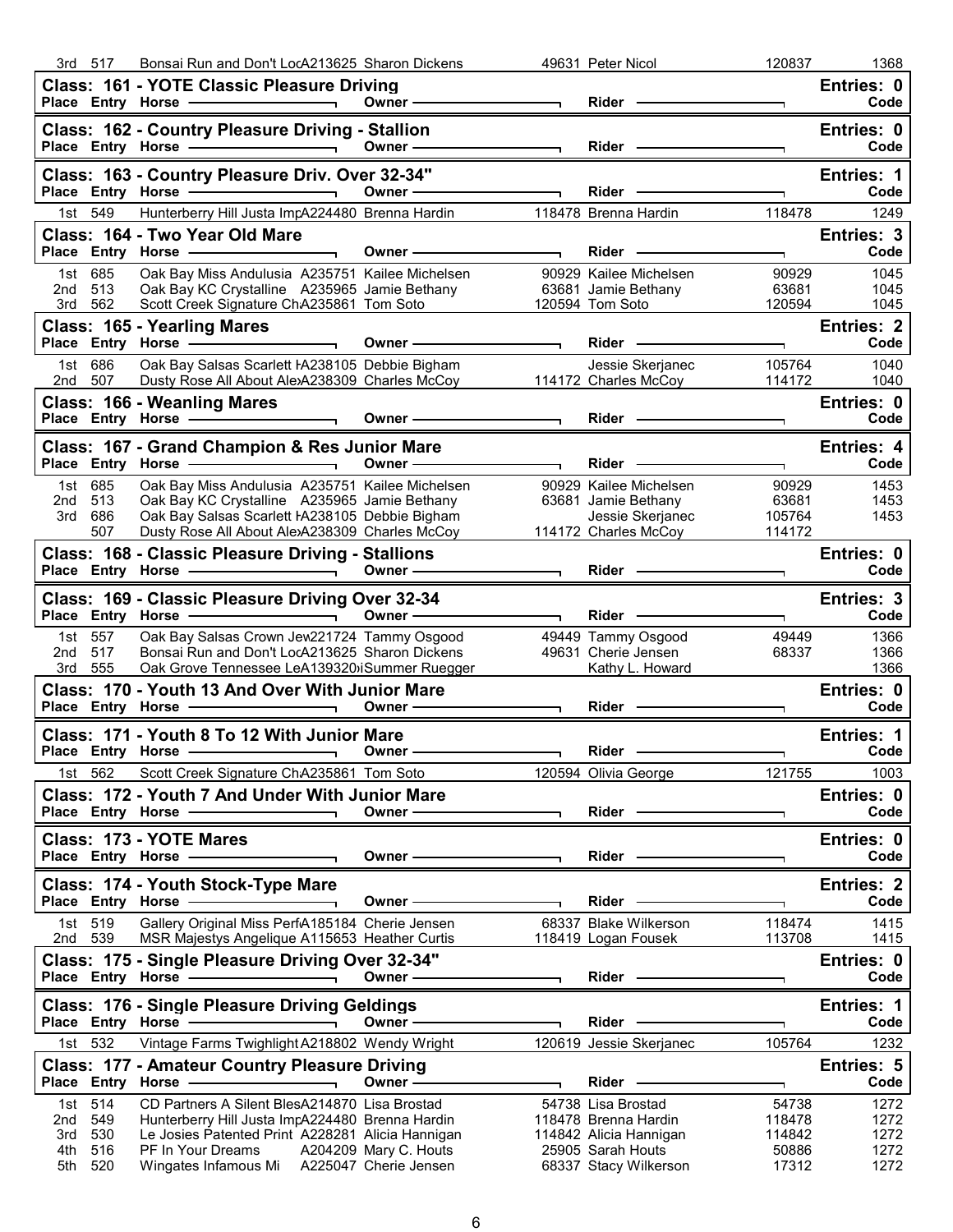|            | 522        | Oak Bay Robbin The Ban A223161sSheryl Peterson                                                                                                                                                                                      |                                |                          | 07442 Sheryl Peterson                                                                                                                                                                                                          | 07442                    |                    |
|------------|------------|-------------------------------------------------------------------------------------------------------------------------------------------------------------------------------------------------------------------------------------|--------------------------------|--------------------------|--------------------------------------------------------------------------------------------------------------------------------------------------------------------------------------------------------------------------------|--------------------------|--------------------|
|            |            | <b>Class: 178 - AOTE Country Pleasure Driving</b>                                                                                                                                                                                   | $Owner \longrightarrow$        |                          |                                                                                                                                                                                                                                | $\overline{\phantom{0}}$ | Entries: 1<br>Code |
|            | 1st 514    | CD Partners A Silent BlesA214870 Lisa Brostad                                                                                                                                                                                       |                                |                          | 54738 Lisa Brostad                                                                                                                                                                                                             | 54738                    | 1314               |
|            |            | <b>Class: 179 - YOTE Country Pleasure Driving</b>                                                                                                                                                                                   |                                |                          |                                                                                                                                                                                                                                |                          | Entries: 0         |
|            |            | Place Entry Horse <u>Contract Communication</u> Owner Communication Communication Communication Communication Communication Communication Communication Communication Communication Communication Communication Communication Commu |                                | $\overline{\phantom{0}}$ | Rider —                                                                                                                                                                                                                        |                          | Code               |
|            |            |                                                                                                                                                                                                                                     |                                |                          |                                                                                                                                                                                                                                |                          | Entries: 2         |
|            |            | Class: 180 - Amateur Single Pleasure Driving                                                                                                                                                                                        |                                |                          | Rider - 2000                                                                                                                                                                                                                   | $\overline{\phantom{0}}$ | Code               |
|            | 1st 534    | Vintage Farms Tuscan TaA214550 Olivia Abboud                                                                                                                                                                                        |                                |                          | 95004 Olivia Abboud                                                                                                                                                                                                            | 95004                    | 1223               |
|            |            | 2nd 532 Vintage Farms Twighlight A218802 Wendy Wright 120619 Wendy Wright                                                                                                                                                           |                                |                          |                                                                                                                                                                                                                                | 120619                   | 1223               |
|            |            | Class: 181 - Single Pleasure Driving Mares                                                                                                                                                                                          |                                |                          |                                                                                                                                                                                                                                | ┑                        | Entries: 0<br>Code |
|            |            |                                                                                                                                                                                                                                     |                                |                          |                                                                                                                                                                                                                                |                          |                    |
|            |            | Class: 182 - Youth Liberty<br>Place Entry Horse <u>Constantine of</u> Owner Communication                                                                                                                                           |                                |                          |                                                                                                                                                                                                                                | $\overline{\phantom{0}}$ | Entries: 1<br>Code |
|            |            | 1st 518 Texas Angels Grand IllusiA218832 Rebecca Nicol 120689 Lillie Nicol                                                                                                                                                          |                                |                          |                                                                                                                                                                                                                                | 120690                   | <b>NR</b>          |
|            |            | Class: 183 - Liberty                                                                                                                                                                                                                |                                |                          |                                                                                                                                                                                                                                |                          | <b>Entries: 3</b>  |
|            |            | Place Entry Horse                                                                                                                                                                                                                   | Owner $\qquad$                 |                          | Rider - The Management of the Management of the Management of the Management of the Management of the Management of the Management of the Management of the Management of the Management of the Management of the Management o | $\blacksquare$           | Code               |
|            | 1st 516    | PF In Your Dreams A204209 Mary C. Houts 25905 Sarah Houts<br>Shalamara Acres MidnighA211024 Jessica Kimball 52970 Jessica Kimball<br>Country Rds Hughstons VA235970tiJessica Kimball 52970 Jessica Kimball                          |                                |                          |                                                                                                                                                                                                                                | 50886                    | 1271               |
| 2nd 503    | 3rd 504    |                                                                                                                                                                                                                                     |                                |                          |                                                                                                                                                                                                                                | 52970<br>52970           | 1271<br>1271       |
|            |            | Class: 184 - VSE Liberty                                                                                                                                                                                                            |                                |                          |                                                                                                                                                                                                                                |                          | Entries: 0         |
|            |            | Place Entry Horse                                                                                                                                                                                                                   | Owner ——————————               |                          |                                                                                                                                                                                                                                |                          | Code               |
|            |            | Class: 201 - VSE Hunter                                                                                                                                                                                                             |                                |                          |                                                                                                                                                                                                                                |                          | Entries: 0         |
|            |            | Place Entry Horse - and the manufacturer                                                                                                                                                                                            | Owner $\qquad$                 |                          |                                                                                                                                                                                                                                |                          | Code               |
|            |            | Class: 202 - Youth Hunter 13 To 18                                                                                                                                                                                                  |                                |                          |                                                                                                                                                                                                                                |                          | <b>Entries: 2</b>  |
|            |            | Place Entry Horse - and the manufacturer of the manufacturer of the manufacturer of the manufacturer of the manufacturer of the manufacturer of the manufacturer of the manufacturer of the manufacturer of the manufacturer o      |                                |                          | Rider -                                                                                                                                                                                                                        | $\overline{\phantom{a}}$ | Code               |
|            | 1st 506    | Oak Bay Salsas Habaner A210880 Courtney Sanders                                                                                                                                                                                     |                                |                          | <b>Haley Sanders</b>                                                                                                                                                                                                           | 111292                   | 1185               |
| 2nd        | 505        | Abrias Signature Absolut A161089 Mel Sanders                                                                                                                                                                                        |                                |                          | Haley Sanders <b>Market</b>                                                                                                                                                                                                    | 111292                   | 1185               |
|            |            |                                                                                                                                                                                                                                     |                                |                          |                                                                                                                                                                                                                                |                          |                    |
|            |            | Class: 203 - Youth Hunter 12 And Under                                                                                                                                                                                              |                                |                          |                                                                                                                                                                                                                                |                          | Entries: 4         |
|            |            |                                                                                                                                                                                                                                     |                                |                          | Rider - The Management of the Management of the Management of the Management of the Management of the Management of the Management of the Management of the Management of the Management of the Management of the Management o | $\overline{\phantom{a}}$ | Code               |
|            | 1st 520    | Wingates Infamous Mi A225047 Cherie Jensen                                                                                                                                                                                          |                                |                          | 68337 Peter Nicol                                                                                                                                                                                                              | 120837                   | 1184               |
| 2nd 517    | 516        | Bonsai Run and Don't LocA213625 Sharon Dickens<br>PF In Your Dreams A204209 Mary C. Houts                                                                                                                                           |                                |                          | 49631 Peter Nicol<br>25905 Blake Wilkerson                                                                                                                                                                                     | 120837<br>118474         | 1184               |
|            | 518        | Texas Angels Grand IllusiA218832 Rebecca Nicol                                                                                                                                                                                      |                                |                          |                                                                                                                                                                                                                                | 120690                   |                    |
|            |            | <b>Class: 204 - Amateur Hunter</b>                                                                                                                                                                                                  |                                |                          | 20900 District<br>120689 Lillie Nicol                                                                                                                                                                                          |                          | Entries: 11        |
|            |            | Place Entry Horse - District Company Owner -                                                                                                                                                                                        |                                |                          | Rider                                                                                                                                                                                                                          |                          | Code               |
| 1st l      | 563        | Dayspring First Light                                                                                                                                                                                                               | A112265 Ailene Pritchett-Tarap |                          | 112597 Ailene Pritchett-Tarap                                                                                                                                                                                                  | 112597                   | 1186               |
| 2nd<br>3rd | 549<br>520 | Hunterberry Hill Justa ImpA224480 Brenna Hardin<br>Wingates Infamous Mi A225047 Cherie Jensen                                                                                                                                       |                                |                          | 118478 Brenna Hardin<br>68337 Stacy Wilkerson                                                                                                                                                                                  | 118478<br>17312          | 1186<br>1186       |
| 4th        | 548        | Hunterberry Hill Head Over216587 Shawna Hardin                                                                                                                                                                                      |                                |                          | 118477 Brenna Hardin                                                                                                                                                                                                           | 118478                   | 1186               |
| 5th        | 500        | Double Treble Shirley A NA226540 Sherri Dingmon                                                                                                                                                                                     |                                |                          | 93910 Sherri Dingmon                                                                                                                                                                                                           | 93910                    | 1186               |
| 6th<br>7th | 530<br>516 | Le Josies Patented Print A228281 Alicia Hannigan<br>PF In Your Dreams                                                                                                                                                               | A204209 Mary C. Houts          |                          | 114842 Alicia Hannigan<br>25905 Sarah Houts                                                                                                                                                                                    | 114842<br>50886          | 1186<br>1186       |
|            | 508        | Oak Bay Coppin DiamondA222045sKailee Michelsen                                                                                                                                                                                      |                                |                          | Kailee Michelsen                                                                                                                                                                                                               |                          |                    |
|            | 517        | Bonsai Run and Don't LocA213625 Sharon Dickens                                                                                                                                                                                      |                                |                          | 49631 Rebecca Nicol                                                                                                                                                                                                            | 120689                   |                    |
|            | 518<br>525 | Texas Angels Grand IllusiA218832 Rebecca Nicol<br>RH Rolls Royce Silver ClcA223818 Roberta Hardy                                                                                                                                    |                                |                          | 120689 Rebecca Nicol<br>103366 Roberta Hardy                                                                                                                                                                                   | 120689<br>103366         |                    |
|            |            | Class: 205 - Open Hunter                                                                                                                                                                                                            |                                |                          |                                                                                                                                                                                                                                |                          | Entries: 5         |
|            |            | Place Entry Horse -                                                                                                                                                                                                                 | Owner -                        |                          | Rider                                                                                                                                                                                                                          |                          | Code               |
| 1st l      | 563        | Dayspring First Light                                                                                                                                                                                                               | A112265 Ailene Pritchett-Tarap |                          | 112597 Ailene Pritchett-Tarap                                                                                                                                                                                                  | 112597                   | 1188               |
| 2nd        | 518        | Texas Angels Grand IllusiA218832 Rebecca Nicol                                                                                                                                                                                      |                                |                          | 120689 Lillie Nicol                                                                                                                                                                                                            | 120690                   | 1188               |
| 3rd<br>4th | 500<br>520 | Double Treble Shirley A MA226540 Sherri Dingmon<br>Wingates Infamous Mi A225047 Cherie Jensen                                                                                                                                       |                                |                          | 93910 Sherri Dingmon<br>68337 Cherie Jensen                                                                                                                                                                                    | 93910<br>68337           | 1188<br>1188       |
| 5th        | 517        | Bonsai Run and Don't LocA213625 Sharon Dickens                                                                                                                                                                                      |                                |                          | 49631 Peter Nicol                                                                                                                                                                                                              | 120837                   | 1188               |
|            |            | Class: 206 - Youth Hunter 7 & Under                                                                                                                                                                                                 |                                |                          |                                                                                                                                                                                                                                |                          | Entries: 0         |
|            |            | Place Entry Horse                                                                                                                                                                                                                   | Owner -                        |                          | Rider ·                                                                                                                                                                                                                        |                          | Code               |
|            |            | <b>Class: 207 - Special Needs Hunter</b>                                                                                                                                                                                            |                                |                          |                                                                                                                                                                                                                                |                          | Entries: 1         |
|            | 1st 517    | Place Entry Horse<br>Bonsai Run and Don't LocA213625 Sharon Dickens                                                                                                                                                                 | <b>Owner</b>                   |                          | Rider<br>49631 Sharon Dickens                                                                                                                                                                                                  | 49631                    | Code<br><b>NR</b>  |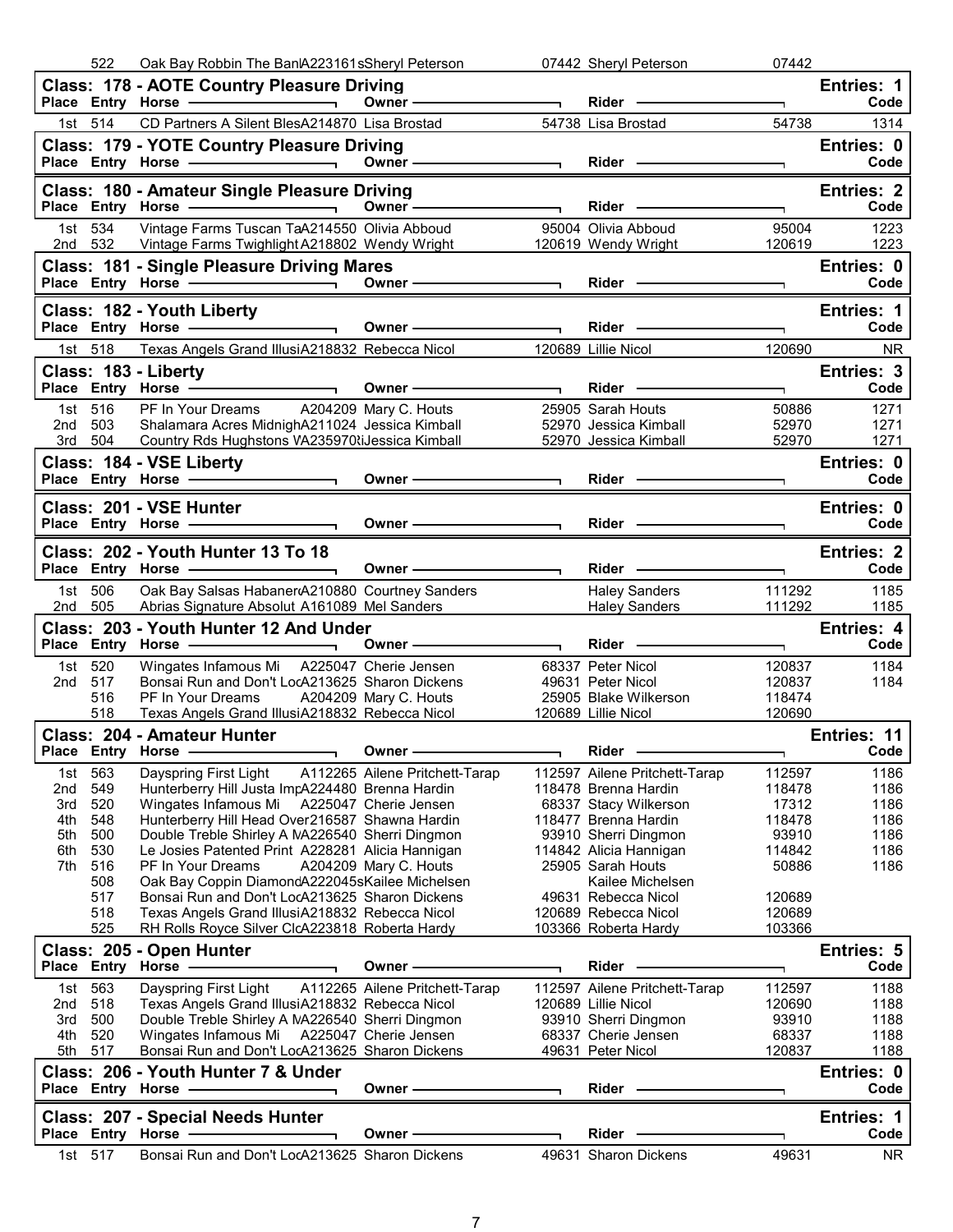|            |                    | Class: 208 - Youth Jumper 13 To 18                                                                                                                                                                                                                                                                                                                                                                                                                                   | Owner ——                                                                                                                                                                                                                      |                | $Rider \nightharpoonup$                                                                                                                                                                                                        |                  | Entries: 0<br>Code        |
|------------|--------------------|----------------------------------------------------------------------------------------------------------------------------------------------------------------------------------------------------------------------------------------------------------------------------------------------------------------------------------------------------------------------------------------------------------------------------------------------------------------------|-------------------------------------------------------------------------------------------------------------------------------------------------------------------------------------------------------------------------------|----------------|--------------------------------------------------------------------------------------------------------------------------------------------------------------------------------------------------------------------------------|------------------|---------------------------|
|            |                    | Class: 209 - Youth Jumper 12 And Under<br>Place Entry Horse <b>Constant Constructs</b>                                                                                                                                                                                                                                                                                                                                                                               | Owner -                                                                                                                                                                                                                       |                | Rider -                                                                                                                                                                                                                        |                  | Entries: 0<br>Code        |
|            |                    | Class: 210 - Amateur Jumper<br>$\overline{\phantom{a}}$ and $\overline{\phantom{a}}$ and $\overline{\phantom{a}}$ and $\overline{\phantom{a}}$ and $\overline{\phantom{a}}$ and $\overline{\phantom{a}}$ and $\overline{\phantom{a}}$ and $\overline{\phantom{a}}$ and $\overline{\phantom{a}}$ and $\overline{\phantom{a}}$ and $\overline{\phantom{a}}$ and $\overline{\phantom{a}}$ and $\overline{\phantom{a}}$ and $\overline{\phantom{a}}$ a                   | $\overline{\phantom{a}}$ . The contract of $\overline{\phantom{a}}$<br>Owner-                                                                                                                                                 |                | Rider -                                                                                                                                                                                                                        |                  | <b>Entries: 2</b><br>Code |
| 1st l      | 508                | Place Entry Horse<br>Oak Bay Coppin DiamondA222045sKailee Michelsen                                                                                                                                                                                                                                                                                                                                                                                                  |                                                                                                                                                                                                                               |                | Kailee Michelsen                                                                                                                                                                                                               |                  | 1192                      |
| 2nd 548    |                    | Hunterberry Hill Head Over216587 Shawna Hardin                                                                                                                                                                                                                                                                                                                                                                                                                       |                                                                                                                                                                                                                               |                | 118477 Brenna Hardin                                                                                                                                                                                                           | 118478           | 1192                      |
|            |                    | Class: 211 - Open Jumper                                                                                                                                                                                                                                                                                                                                                                                                                                             |                                                                                                                                                                                                                               |                |                                                                                                                                                                                                                                |                  | Entries: 0                |
|            |                    | $\frac{1}{\sqrt{2}}$ . The contract of $\frac{1}{\sqrt{2}}$ is the contract of $\frac{1}{\sqrt{2}}$ .<br>Place Entry Horse -                                                                                                                                                                                                                                                                                                                                         | Owner $\longrightarrow$                                                                                                                                                                                                       |                | Rider ————                                                                                                                                                                                                                     | E.               | Code                      |
|            |                    | Class: 212 - Youth Reinsmanship                                                                                                                                                                                                                                                                                                                                                                                                                                      |                                                                                                                                                                                                                               |                |                                                                                                                                                                                                                                |                  | Entries: 3                |
|            |                    |                                                                                                                                                                                                                                                                                                                                                                                                                                                                      | Owner-                                                                                                                                                                                                                        |                | Rider -                                                                                                                                                                                                                        |                  | Code                      |
| 2nd 520    | 1st 505            | Abrias Signature Absolut A161089 Mel Sanders<br>Wingates Infamous Mi A225047 Cherie Jensen                                                                                                                                                                                                                                                                                                                                                                           |                                                                                                                                                                                                                               |                | <b>Haley Sanders</b><br>68337 Peter Nicol                                                                                                                                                                                      | 111292<br>120837 | 1426<br>1426              |
|            | 3rd 518            | Texas Angels Grand IllusiA218832 Rebecca Nicol                                                                                                                                                                                                                                                                                                                                                                                                                       |                                                                                                                                                                                                                               |                | 120689 Lillie Nicol                                                                                                                                                                                                            | 120690           | 1426                      |
|            |                    | <b>Class: 213 - Single Pleasure Driving Stallions</b>                                                                                                                                                                                                                                                                                                                                                                                                                |                                                                                                                                                                                                                               |                |                                                                                                                                                                                                                                |                  | <b>Entries: 1</b>         |
|            |                    |                                                                                                                                                                                                                                                                                                                                                                                                                                                                      | Owner-                                                                                                                                                                                                                        |                | $Rider -$                                                                                                                                                                                                                      | ┑                | Code                      |
|            | 1st 534            | Vintage Farms Tuscan TaA214550 Olivia Abboud                                                                                                                                                                                                                                                                                                                                                                                                                         |                                                                                                                                                                                                                               |                | 95004 Jessie Skerjanec                                                                                                                                                                                                         | 105764           | 1230                      |
|            |                    | Class: 214 - Single Pleasure Driving 32" & Under                                                                                                                                                                                                                                                                                                                                                                                                                     |                                                                                                                                                                                                                               |                |                                                                                                                                                                                                                                |                  | <b>Entries: 2</b>         |
|            |                    | Place Entry Horse <b>Constant Constructs</b>                                                                                                                                                                                                                                                                                                                                                                                                                         | Owner —                                                                                                                                                                                                                       |                | $Rider -$                                                                                                                                                                                                                      | ٦                | Code                      |
|            | 1st 534<br>2nd 532 | Vintage Farms Tuscan TaA214550 Olivia Abboud<br>Vintage Farms Twighlight A218802 Wendy Wright                                                                                                                                                                                                                                                                                                                                                                        |                                                                                                                                                                                                                               |                | 95004 Jessie Skerjanec<br>120619 Wendy Wright                                                                                                                                                                                  | 105764<br>120619 | 1234<br>1234              |
|            |                    | Class: 215 - Youth Versatility 13 & Older                                                                                                                                                                                                                                                                                                                                                                                                                            |                                                                                                                                                                                                                               |                |                                                                                                                                                                                                                                |                  | <b>Entries: 1</b>         |
|            |                    |                                                                                                                                                                                                                                                                                                                                                                                                                                                                      | Owner-                                                                                                                                                                                                                        |                | Rider -                                                                                                                                                                                                                        | ┑                | Code                      |
| 1st l      | 506                | Oak Bay Salsas HabanerA210880 Courtney Sanders                                                                                                                                                                                                                                                                                                                                                                                                                       |                                                                                                                                                                                                                               |                | <b>Haley Sanders</b>                                                                                                                                                                                                           | 111292           | 1389                      |
|            |                    | Class: 216 - VSE Carriage Pleasure Driving                                                                                                                                                                                                                                                                                                                                                                                                                           |                                                                                                                                                                                                                               |                |                                                                                                                                                                                                                                |                  | Entries: 3                |
|            |                    | Place Entry Horse -<br>$\overline{\phantom{a}}$ , $\overline{\phantom{a}}$ , $\overline{\phantom{a}}$ , $\overline{\phantom{a}}$ , $\overline{\phantom{a}}$ , $\overline{\phantom{a}}$ , $\overline{\phantom{a}}$ , $\overline{\phantom{a}}$ , $\overline{\phantom{a}}$ , $\overline{\phantom{a}}$ , $\overline{\phantom{a}}$ , $\overline{\phantom{a}}$ , $\overline{\phantom{a}}$ , $\overline{\phantom{a}}$ , $\overline{\phantom{a}}$ , $\overline{\phantom{a}}$ | Owner -                                                                                                                                                                                                                       | $\blacksquare$ | Rider —                                                                                                                                                                                                                        |                  | Code                      |
| 1st -      | 542                | Gallery Original's Luck of the Irish Roxann O'Bryant                                                                                                                                                                                                                                                                                                                                                                                                                 |                                                                                                                                                                                                                               |                | Roxann O'Bryant                                                                                                                                                                                                                |                  | NR.                       |
| 2nd<br>3rd | 559<br>554         | Oak Bay Salsas Locked and LoadedDorothy Whiteman<br>PPF's Niteys Beams & Dreams                                                                                                                                                                                                                                                                                                                                                                                      | Melissa Henthrone                                                                                                                                                                                                             |                | Dorothy Whiteman<br>Kathy L. Howard                                                                                                                                                                                            |                  | <b>NR</b><br>NR.          |
|            | 556                | Cuervo Gold                                                                                                                                                                                                                                                                                                                                                                                                                                                          | Mary Jo Kapust                                                                                                                                                                                                                |                | Mary Jo Kapust                                                                                                                                                                                                                 |                  |                           |
|            |                    | Class: 217 - Amateur Roadster                                                                                                                                                                                                                                                                                                                                                                                                                                        |                                                                                                                                                                                                                               |                |                                                                                                                                                                                                                                |                  | <b>Entries: 5</b>         |
|            |                    | Place Entry Horse - and Discounts and Place Entry Horse                                                                                                                                                                                                                                                                                                                                                                                                              | Owner-                                                                                                                                                                                                                        |                | Rider -                                                                                                                                                                                                                        | ٦                | Code                      |
| 1st.       | 520                | Wingates Infamous Mi A225047 Cherie Jensen                                                                                                                                                                                                                                                                                                                                                                                                                           |                                                                                                                                                                                                                               |                | 68337 Stacy Wilkerson                                                                                                                                                                                                          | 17312            | 1209                      |
| 2nd<br>3rd | 532<br>516         | Vintage Farms Twighlight A218802 Wendy Wright<br>PF In Your Dreams                                                                                                                                                                                                                                                                                                                                                                                                   | A204209 Mary C. Houts                                                                                                                                                                                                         |                | 120619 Wendy Wright<br>25905 Sarah Houts                                                                                                                                                                                       | 120619<br>50886  | 1209<br>1209              |
|            | 4th 548            | Hunterberry Hill Head Over216587 Shawna Hardin                                                                                                                                                                                                                                                                                                                                                                                                                       |                                                                                                                                                                                                                               |                | 118477 Brenna Hardin                                                                                                                                                                                                           | 118478           | 1209                      |
|            | 5th 524            | Oak Bay Salsas Sharper IA218633 Roberta Hardy                                                                                                                                                                                                                                                                                                                                                                                                                        |                                                                                                                                                                                                                               |                | 103366 Olivia Tucker                                                                                                                                                                                                           | 114207           | 1209                      |
|            |                    | Class: 218 - YOTE Roadster                                                                                                                                                                                                                                                                                                                                                                                                                                           |                                                                                                                                                                                                                               |                |                                                                                                                                                                                                                                |                  | Entries: 0                |
|            |                    | Place Entry Horse - The Management of the Management of the Management of the Management of the Management of                                                                                                                                                                                                                                                                                                                                                        | Owner -                                                                                                                                                                                                                       |                | $Rider -$                                                                                                                                                                                                                      |                  | Code                      |
|            |                    | Class: 219 - Grand Champion & Res Roadster                                                                                                                                                                                                                                                                                                                                                                                                                           |                                                                                                                                                                                                                               |                |                                                                                                                                                                                                                                |                  | <b>Entries: 4</b>         |
|            |                    | Place Entry Horse                                                                                                                                                                                                                                                                                                                                                                                                                                                    | Owner - The Common Common Common Common Common Common Common Common Common Common Common Common Common Common Common Common Common Common Common Common Common Common Common Common Common Common Common Common Common Common |                | Rider -                                                                                                                                                                                                                        | ٦                | Code                      |
| 2nd        | 1st 514<br>520     | CD Partners A Silent BlesA214870 Lisa Brostad<br>Wingates Infamous Mi                                                                                                                                                                                                                                                                                                                                                                                                | A225047 Cherie Jensen                                                                                                                                                                                                         |                | 54738 Lisa Brostad<br>68337 Cherie Jensen                                                                                                                                                                                      | 54738<br>68337   | 1333<br>1333              |
| 3rd        | 532                | Vintage Farms Twighlight A218802 Wendy Wright                                                                                                                                                                                                                                                                                                                                                                                                                        |                                                                                                                                                                                                                               |                | 120619 Jessie Skerjanec                                                                                                                                                                                                        | 105764           | 1333                      |
|            | 4th 516            | PF In Your Dreams A204209 Mary C. Houts                                                                                                                                                                                                                                                                                                                                                                                                                              |                                                                                                                                                                                                                               |                | 25905 Sarah Houts                                                                                                                                                                                                              | 50886            | 1333                      |
|            |                    | <b>Class: 220 - Amateur Senior Stallion</b><br>Place Entry Horse -                                                                                                                                                                                                                                                                                                                                                                                                   | Owner -                                                                                                                                                                                                                       |                | Rider                                                                                                                                                                                                                          |                  | Entries: 1<br>Code        |
|            | 1st 534            | Vintage Farms Tuscan TaA214550 Olivia Abboud                                                                                                                                                                                                                                                                                                                                                                                                                         |                                                                                                                                                                                                                               |                |                                                                                                                                                                                                                                | ٦<br>95004       |                           |
|            |                    |                                                                                                                                                                                                                                                                                                                                                                                                                                                                      |                                                                                                                                                                                                                               |                | 95004 Olivia Abboud                                                                                                                                                                                                            |                  | 1064                      |
|            |                    | Class: 221 - Amateur Stock-Type Stallion<br>Place Entry Horse -                                                                                                                                                                                                                                                                                                                                                                                                      | Owner ——                                                                                                                                                                                                                      |                | Rider -                                                                                                                                                                                                                        |                  | <b>Entries: 1</b><br>Code |
|            | 1st 682            | Marystown McDreamy A187357 Ailene Pritchett-Tarap                                                                                                                                                                                                                                                                                                                                                                                                                    |                                                                                                                                                                                                                               |                | 112597 Ailene Pritchett-Tarap                                                                                                                                                                                                  | 112597           | 1418                      |
|            |                    | <b>Class: 222 - AOTE Senior Stallion</b>                                                                                                                                                                                                                                                                                                                                                                                                                             |                                                                                                                                                                                                                               |                |                                                                                                                                                                                                                                |                  | Entries: 0                |
|            |                    | Place Entry Horse - The Management of the Management of the Management of the Management of the Management of                                                                                                                                                                                                                                                                                                                                                        | Owner - The Common Common Common Common Common Common Common Common Common Common Common Common Common Common Common Common Common Common Common Common Common Common Common Common Common Common Common Common Common Common |                | Rider -                                                                                                                                                                                                                        |                  | Code                      |
|            |                    | Class: 223 - VSE Costume                                                                                                                                                                                                                                                                                                                                                                                                                                             |                                                                                                                                                                                                                               |                |                                                                                                                                                                                                                                |                  | <b>Entries: 2</b>         |
|            |                    |                                                                                                                                                                                                                                                                                                                                                                                                                                                                      | Owner -                                                                                                                                                                                                                       |                | Rider - The Management of the Management of the Management of the Management of the Management of the Management of the Management of the Management of the Management of the Management of the Management of the Management o | ٦                | Code                      |
| 1st        | 539                | MSR Majestys Angelique A115653 Heather Curtis                                                                                                                                                                                                                                                                                                                                                                                                                        |                                                                                                                                                                                                                               |                | 118419 Logan Fousek                                                                                                                                                                                                            | 113708           |                           |
| 2nd        | 540                | Little Miss BT Swizzle                                                                                                                                                                                                                                                                                                                                                                                                                                               | A222092 Charissa Alldredge                                                                                                                                                                                                    |                | 118106 Gabriel Fousek                                                                                                                                                                                                          | 113707           |                           |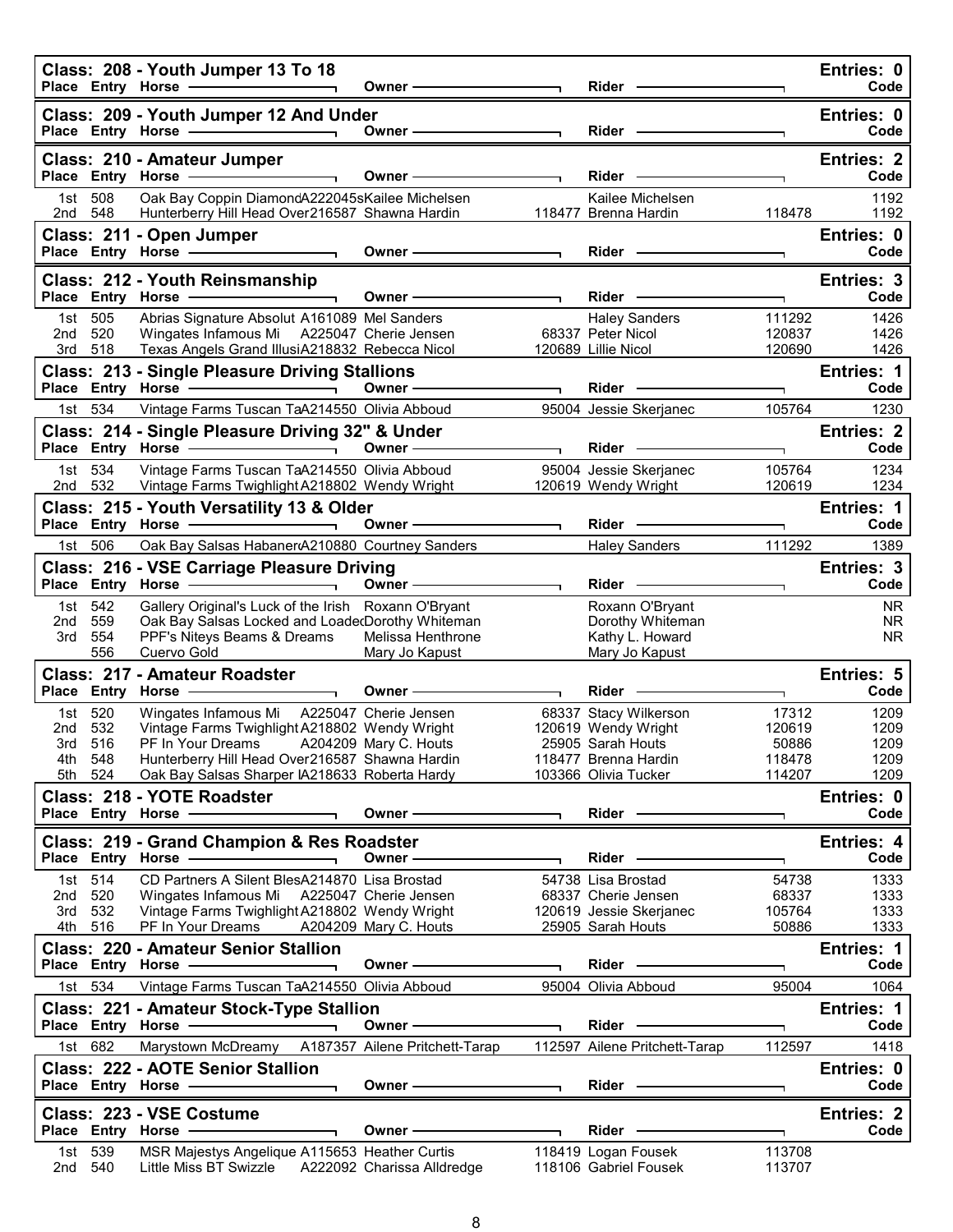|            |                   | Class: 224 - Senior Stallions 32" & Under                                                                                                                                        |                                |                          |                                                                                                                                                                                                                                      |                  | Entries: 1                |
|------------|-------------------|----------------------------------------------------------------------------------------------------------------------------------------------------------------------------------|--------------------------------|--------------------------|--------------------------------------------------------------------------------------------------------------------------------------------------------------------------------------------------------------------------------------|------------------|---------------------------|
|            |                   | Place Entry Horse -                                                                                                                                                              | Owner -                        |                          | Rider                                                                                                                                                                                                                                |                  | Code                      |
| 1st l      | 534               | Vintage Farms Tuscan TaA214550 Olivia Abboud                                                                                                                                     |                                |                          | 95004 Olivia Abboud                                                                                                                                                                                                                  | 95004            | 1261                      |
|            |                   | Class: 225 - Senior Stallions Over 32" To 34"<br>Place Entry Horse - All Annual Place And All Annual Place of All Annual Place                                                   | Owner-                         |                          | Rider <b>Contract Contract Contract Contract Contract Contract Contract Contract Contract Contract Contract Contract Contract Contract Contract Contract Contract Contract Contract Contract Contract Contract Contract Contract</b> |                  | Entries: 0<br>Code        |
|            |                   |                                                                                                                                                                                  |                                |                          |                                                                                                                                                                                                                                      |                  |                           |
|            |                   | Class: 226 - Grand Champion & Reserve Senior Stallion                                                                                                                            |                                |                          |                                                                                                                                                                                                                                      |                  | Entries: 1                |
|            |                   | Place Entry Horse -<br><u> 1989 - Johann Stein, Amerikaansk politiker (</u>                                                                                                      | Owner-                         |                          | <b>Rider</b>                                                                                                                                                                                                                         |                  | Code                      |
|            | 1st 534           | Vintage Farms Tuscan TaA214550 Olivia Abboud                                                                                                                                     |                                |                          | 95004 Jessie Skerjanec                                                                                                                                                                                                               | 105764           | 1458                      |
|            |                   | Class: 227 - Stock Type Stallion<br>Place Entry Horse -                                                                                                                          | Owner-                         |                          | Rider -                                                                                                                                                                                                                              |                  | Entries: 1<br>Code        |
| 1st        | 682               | Marystown McDreamy A187357 Ailene Pritchett-Tarap                                                                                                                                |                                |                          | 112597 Ailene Pritchett-Tarap                                                                                                                                                                                                        | ٦<br>112597      | 1421                      |
|            |                   |                                                                                                                                                                                  |                                |                          |                                                                                                                                                                                                                                      |                  |                           |
|            |                   | Class: 228 - Amateur Senior Gelding<br>Place Entry Horse - The Management of the Management of the Management of the Management of the Management of<br>$\overline{\phantom{0}}$ | Owner-                         | $\blacksquare$           | $Rider -$                                                                                                                                                                                                                            | ٦                | <b>Entries: 8</b><br>Code |
| 1st        | 520               | Wingates Infamous Mi A225047 Cherie Jensen                                                                                                                                       |                                |                          | 68337 Stacy Wilkerson                                                                                                                                                                                                                | 17312            | 1161                      |
| 2nd        | 552               | Sunnyvale Jess The One A217011 Jean M. Howard                                                                                                                                    |                                |                          | 117053 Jean M. Howard                                                                                                                                                                                                                | 117053           | 1161                      |
| 3rd        | 549               | Hunterberry Hill Justa ImpA224480 Brenna Hardin                                                                                                                                  |                                |                          | 118478 Brenna Hardin                                                                                                                                                                                                                 | 118478           | 1161                      |
| 4th        | 518               | Texas Angels Grand IllusiA218832 Rebecca Nicol                                                                                                                                   |                                |                          | 120689 Rebecca Nicol                                                                                                                                                                                                                 | 120689           | 1161                      |
| 5th        | 525               | RH Rolls Royce Silver ClcA223818 Roberta Hardy                                                                                                                                   |                                |                          | 103366 Roberta Hardy                                                                                                                                                                                                                 | 103366           | 1161                      |
| 6th        | 508               | Oak Bay Coppin DiamondA222045sKailee Michelsen                                                                                                                                   |                                |                          | Kailee Michelsen                                                                                                                                                                                                                     |                  | 1161                      |
| 7th.       | 532               | Vintage Farms Twighlight A218802 Wendy Wright                                                                                                                                    |                                |                          | 120619 Wendy Wright                                                                                                                                                                                                                  | 120619           | 1161                      |
|            | 509               | Fionas Red Hot Inferno A237302 Jamie Bethany                                                                                                                                     |                                |                          | 63681 Jennifer Bethany                                                                                                                                                                                                               | 119412           |                           |
|            |                   | Class: 229 - AOTE Senior Gelding                                                                                                                                                 |                                |                          |                                                                                                                                                                                                                                      |                  | Entries: 3                |
|            |                   | Place Entry Horse - and the manufacturer                                                                                                                                         | Owner-                         |                          | Rider                                                                                                                                                                                                                                |                  | Code                      |
|            | 1st 508           | Oak Bay Coppin DiamondA222045sKailee Michelsen                                                                                                                                   |                                |                          | Kailee Michelsen                                                                                                                                                                                                                     |                  | 1302                      |
| 2nd        | 509               | Fionas Red Hot Inferno A237302 Jamie Bethany                                                                                                                                     |                                |                          | 63681 Jennifer Bethany                                                                                                                                                                                                               | 119412           | 1302                      |
| 3rd        | 524               | Oak Bay Salsas Sharper IA218633 Roberta Hardy                                                                                                                                    |                                |                          | 103366 Olivia Tucker                                                                                                                                                                                                                 | 114207           | 1302                      |
|            |                   | Class: 230 - Grand Champion & Res Amateur Gelding                                                                                                                                |                                |                          |                                                                                                                                                                                                                                      |                  | Entries: 5                |
|            |                   | Place Entry Horse - and the manufacturer                                                                                                                                         | Owner —                        |                          | $Rider -$                                                                                                                                                                                                                            |                  | Code                      |
|            | 1st 520           | Wingates Infamous Mi A225047 Cherie Jensen                                                                                                                                       |                                |                          | 68337 Stacy Wilkerson                                                                                                                                                                                                                | 17312            | 1450                      |
| 2nd        | 552               | Sunnyvale Jess The One A217011 Jean M. Howard                                                                                                                                    |                                |                          | 117053 Jean M. Howard                                                                                                                                                                                                                | 117053           | 1450                      |
|            |                   |                                                                                                                                                                                  |                                |                          |                                                                                                                                                                                                                                      |                  |                           |
| 3rd        | 508               | Oak Bay Coppin DiamondA222045sKailee Michelsen                                                                                                                                   |                                |                          | Kailee Michelsen                                                                                                                                                                                                                     |                  | 1450                      |
|            | 509<br>547        | Fionas Red Hot Inferno A237302 Jamie Bethany                                                                                                                                     |                                |                          | 63681 Jennifer Bethany                                                                                                                                                                                                               | 119412           |                           |
|            |                   | Fiona's Silver Star                                                                                                                                                              | A240000 Jamie Bethany          |                          | 63681 Jamie Bethany                                                                                                                                                                                                                  | 63681            |                           |
|            |                   | Class: 231 - Amateur Stock-Type Gelding<br>Place Entry Horse -<br>$\overline{\phantom{0}}$                                                                                       | Owner -                        | $\overline{\phantom{0}}$ | Rider ·                                                                                                                                                                                                                              | ٦                | Entries: 8<br>Code        |
|            |                   |                                                                                                                                                                                  |                                |                          |                                                                                                                                                                                                                                      |                  |                           |
| 1st l      | 514               | CD Partners A Silent BlesA214870 Lisa Brostad                                                                                                                                    |                                |                          | 54738 Lisa Brostad                                                                                                                                                                                                                   | 54738            | 1419                      |
| 2nd        | 683               | EE Steamy McDreamy A231002 Ailene Pritchett-Tarap                                                                                                                                |                                |                          | 112597 Ailene Pritchett-Tarap                                                                                                                                                                                                        | 112597           | 1419                      |
| 3rd<br>4th | 548<br>551        | Hunterberry Hill Head Over216587 Shawna Hardin<br>Be Bops Mr Sandman                                                                                                             | A172182 Janel Blumenfeld       |                          | 118477 Brenna Hardin<br>119700 Janel Blumenfeld                                                                                                                                                                                      | 118478<br>119700 | 1419<br>1419              |
| 5th        | 550               | Scott Creek Monarch TanA222430 Judy A. Howard                                                                                                                                    |                                |                          | Jean M. Howard                                                                                                                                                                                                                       | 117053           | 1419                      |
| 6th.       | 516               | PF In Your Dreams                                                                                                                                                                | A204209 Mary C. Houts          |                          | 25905 Sarah Houts                                                                                                                                                                                                                    | 50886            | 1419                      |
| 7th.       | 501               | Steppingstones RB PrimeA191309 Patricia Lewis                                                                                                                                    |                                |                          | 114479 Patricia Lewis                                                                                                                                                                                                                | 114479           | 1419                      |
|            | 504               | Country Rds Hughstons VA235970 iJessica Kimball                                                                                                                                  |                                |                          | 52970 Jessica Kimball                                                                                                                                                                                                                | 52970            |                           |
|            |                   | Class: 232 - Grand Champion & Res Amateur Stock-Type Halter                                                                                                                      |                                |                          |                                                                                                                                                                                                                                      |                  | Entries: 6                |
|            |                   | Place Entry Horse -                                                                                                                                                              | Owner -                        |                          | Rider                                                                                                                                                                                                                                |                  | Code                      |
| 1st l      | 514               | CD Partners A Silent BlesA214870 Lisa Brostad                                                                                                                                    |                                |                          | 54738 Lisa Brostad                                                                                                                                                                                                                   | 54738            | NR.                       |
| 2nd        | 682               | Marystown McDreamy A187357 Ailene Pritchett-Tarap                                                                                                                                |                                |                          | 112597 Ailene Pritchett-Tarap                                                                                                                                                                                                        | 112597           | NR.                       |
| 3rd        | 529               | MSTS Aces Smokey LadyA226543 Ami Ericson                                                                                                                                         |                                |                          | 116206 Ami Ericson                                                                                                                                                                                                                   | 116206           | NR.                       |
|            | 548               | Hunterberry Hill Head Over216587 Shawna Hardin                                                                                                                                   |                                |                          | 118477 Brenna Hardin                                                                                                                                                                                                                 | 118478           |                           |
|            | 683               | EE Steamy McDreamy A231002 Ailene Pritchett-Tarap                                                                                                                                |                                |                          | 112597 Ailene Pritchett-Tarap                                                                                                                                                                                                        | 112597           |                           |
|            | 684               | <b>DSB Aries Sky Blue</b>                                                                                                                                                        | A235934 Ailene Pritchett-Tarap |                          | 112597 Ailene Pritchett-Tarap                                                                                                                                                                                                        | 112597           |                           |
|            |                   | Class: 233 - VSE Stallion/Gelding                                                                                                                                                |                                |                          |                                                                                                                                                                                                                                      |                  | <b>Entries: 4</b>         |
|            | Place Entry Horse |                                                                                                                                                                                  | Owner                          |                          | Rider                                                                                                                                                                                                                                |                  | Code                      |
| 1st        | 535               | Oak Bay Deputized by Josie                                                                                                                                                       | Debbie Bigham                  |                          | Jessie Skerjanec                                                                                                                                                                                                                     | 105764           | NR.                       |
| 2nd        | 554               | PPF's Niteys Beams & Dreams                                                                                                                                                      | Melissa Henthrone              |                          | Kathy L. Howard                                                                                                                                                                                                                      |                  | <b>NR</b>                 |
| 3rd<br>4th | 559               | Oak Bay Salsas Locked and LoadedDorothy Whiteman                                                                                                                                 |                                |                          | Dorothy Whiteman                                                                                                                                                                                                                     |                  | <b>NR</b><br><b>NR</b>    |
|            | 524               | Oak Bay Salsas Sharper IA218633 Roberta Hardy                                                                                                                                    |                                |                          | 103366 Olivia Tucker                                                                                                                                                                                                                 | 114207           |                           |
|            |                   | Class: 234 - Senior Geldings 32" & Under                                                                                                                                         | Owner                          |                          | Rider                                                                                                                                                                                                                                |                  | <b>Entries: 2</b><br>Code |
|            |                   | Place Entry Horse .                                                                                                                                                              |                                |                          |                                                                                                                                                                                                                                      |                  |                           |
| 1st<br>2nd | 518<br>509        | Texas Angels Grand IllusiA218832 Rebecca Nicol<br>Fionas Red Hot Inferno A237302 Jamie Bethany                                                                                   |                                |                          | 120689 Cherie Jensen<br>63681 Jennifer Bethany                                                                                                                                                                                       | 68337<br>119412  | 1120<br>1120              |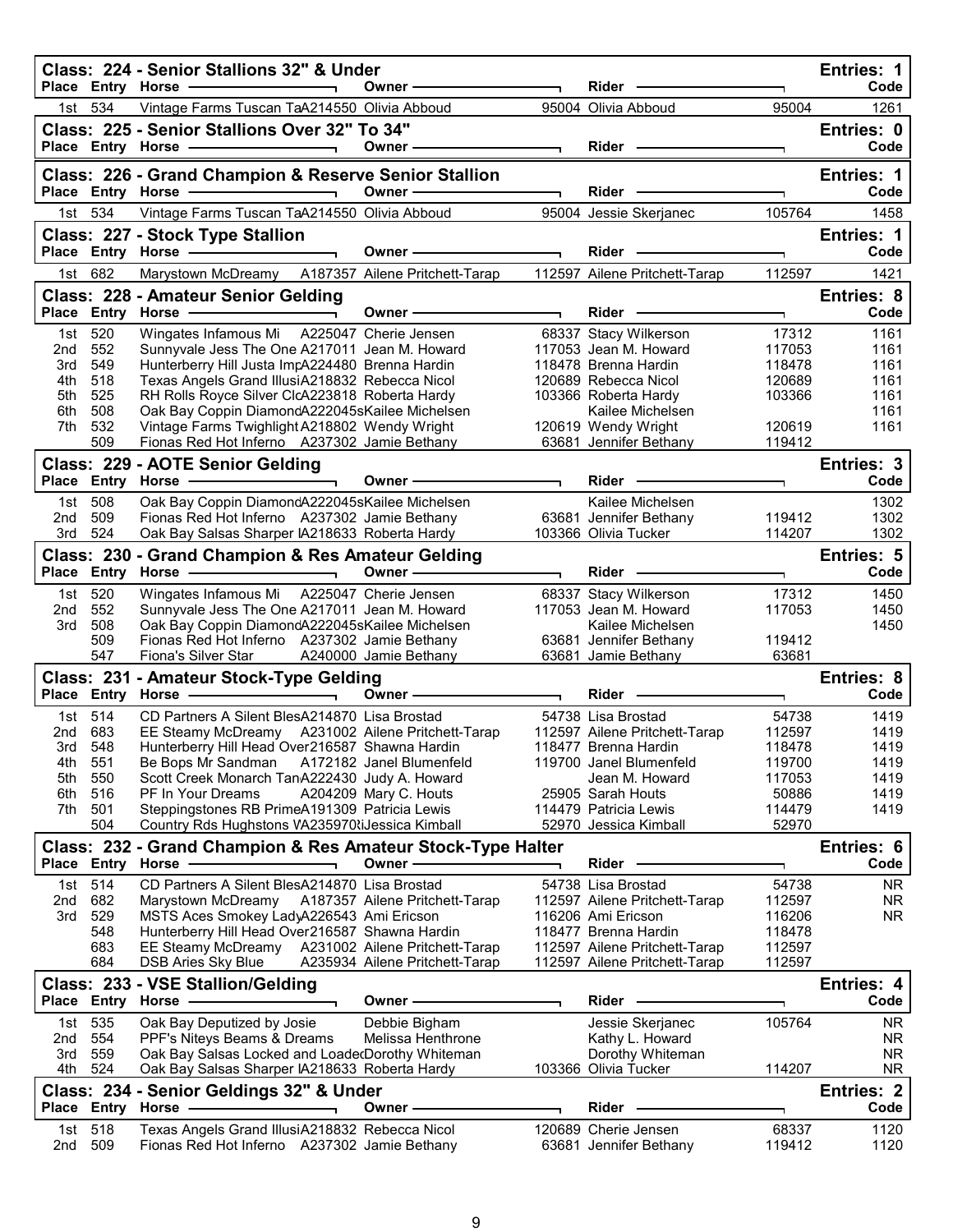|                                 |                                                          | Class: 235 - Senior Geldings Over 32" To 34"<br>Place Entry Horse -                                                                                                                                                                                                                                                                                     | Owner -                                                                                                                                                                                                                        | Rider                                                                                                                                                                                                                         |                                                                             | Entries: 5<br>Code                   |
|---------------------------------|----------------------------------------------------------|---------------------------------------------------------------------------------------------------------------------------------------------------------------------------------------------------------------------------------------------------------------------------------------------------------------------------------------------------------|--------------------------------------------------------------------------------------------------------------------------------------------------------------------------------------------------------------------------------|-------------------------------------------------------------------------------------------------------------------------------------------------------------------------------------------------------------------------------|-----------------------------------------------------------------------------|--------------------------------------|
| 1st<br>2nd<br>3rd<br>4th<br>5th | 520<br>552<br>549<br>533<br>536                          | Wingates Infamous Mi  A225047 Cherie Jensen<br>Sunnyvale Jess The One A217011 Jean M. Howard<br>Hunterberry Hill Justa ImpA224480 Brenna Hardin<br>Vintage Farms Jazzed WiA236446 Wendy Wright<br>Scott Creek Indis NightlifeA230329 Joanne Ross                                                                                                        |                                                                                                                                                                                                                                | 68337 Cherie Jensen<br>117053 Jean M. Howard<br>118478 Brenna Hardin<br>120619 Jessie Skerjanec<br>5426 Olivia George                                                                                                         | 68337<br>117053<br>118478<br>105764<br>121755                               | 1117<br>1117<br>1117<br>1117<br>1117 |
|                                 |                                                          | Class: 236 - Grand Champion & Reserve Senior Gelding<br>Place Entry Horse - The Management of the Management of the Management of the Management of the Management of the Management of the Management of the Management of the Management of the Management of the Management of the                                                                   | Owner -                                                                                                                                                                                                                        | Rider                                                                                                                                                                                                                         |                                                                             | Entries: 5<br>Code                   |
| 1st                             | 520                                                      | Wingates Infamous Mi  A225047 Cherie Jensen                                                                                                                                                                                                                                                                                                             |                                                                                                                                                                                                                                | 68337 Cherie Jensen                                                                                                                                                                                                           | 68337                                                                       | 1456                                 |
| 2 <sub>nd</sub><br>3rd          | 552<br>518<br>509<br>549                                 | Sunnyvale Jess The One A217011 Jean M. Howard<br>Texas Angels Grand IllusiA218832 Rebecca Nicol<br>Fionas Red Hot Inferno A237302 Jamie Bethany<br>Hunterberry Hill Justa ImpA224480 Brenna Hardin                                                                                                                                                      |                                                                                                                                                                                                                                | 117053 Jean M. Howard<br>120689 Lillie Nicol<br>63681 Jennifer Bethany<br>118478 Brenna Hardin                                                                                                                                | 117053<br>120690<br>119412<br>118478                                        | 1456<br>1456                         |
|                                 |                                                          | Class: 237 - Stock Type Gelding                                                                                                                                                                                                                                                                                                                         |                                                                                                                                                                                                                                |                                                                                                                                                                                                                               |                                                                             | Entries: 8                           |
|                                 |                                                          | Place Entry Horse -                                                                                                                                                                                                                                                                                                                                     | Owner -                                                                                                                                                                                                                        | Rider                                                                                                                                                                                                                         |                                                                             | Code                                 |
| 2nd<br>3rd                      | 1st 683<br>548<br>551<br>501<br>504<br>505<br>527<br>550 | EE Steamy McDreamy A231002 Ailene Pritchett-Tarap<br>Hunterberry Hill Head Over216587 Shawna Hardin<br>Be Bops Mr Sandman<br>Steppingstones RB PrimeA191309 Patricia Lewis<br>Country Rds Hughstons VA235970liJessica Kimball<br>Abrias Signature Absolut A161089 Mel Sanders<br>Pacific Perfect Storm<br>Scott Creek Monarch TanA222430 Judy A. Howard | A172182 Janel Blumenfeld<br>226808 Sheila Thurber                                                                                                                                                                              | 112597 Ailene Pritchett-Tarap<br>118477 Brenna Hardin<br>119700 Janel Blumenfeld<br>114479 Patricia Lewis<br>52970 Jessica Kimball<br><b>Haley Sanders</b><br>Jessie Skerjanec<br>Jean M. Howard                              | 112597<br>118478<br>119700<br>114479<br>52970<br>111292<br>105764<br>117053 | 1422<br>1422<br>1422                 |
|                                 |                                                          | Class: 238 - Grand Champion & Res Stock-Type Halter                                                                                                                                                                                                                                                                                                     |                                                                                                                                                                                                                                |                                                                                                                                                                                                                               |                                                                             | Entries: 5                           |
|                                 |                                                          |                                                                                                                                                                                                                                                                                                                                                         | Owner —                                                                                                                                                                                                                        | Rider                                                                                                                                                                                                                         |                                                                             | Code                                 |
| 2nd                             | 1st 682<br>683                                           | Marystown McDreamy<br>EE Steamy McDreamy A231002 Ailene Pritchett-Tarap                                                                                                                                                                                                                                                                                 | A187357 Ailene Pritchett-Tarap                                                                                                                                                                                                 | 112597 Ailene Pritchett-Tarap<br>112597 Ailene Pritchett-Tarap                                                                                                                                                                | 112597<br>112597                                                            | 1462<br>1462                         |
| 3rd                             | 684                                                      | DSB Aries Sky Blue                                                                                                                                                                                                                                                                                                                                      | A235934 Ailene Pritchett-Tarap                                                                                                                                                                                                 | 112597 Paul & Ailene Tarap                                                                                                                                                                                                    |                                                                             | 1462                                 |
|                                 | 529                                                      | MSTS Aces Smokey LadyA226543 Ami Ericson                                                                                                                                                                                                                                                                                                                |                                                                                                                                                                                                                                | 116206 Jessie Skerjanec                                                                                                                                                                                                       | 105764                                                                      |                                      |
|                                 | 548                                                      | Hunterberry Hill Head Over216587 Shawna Hardin<br>Class: 239 - Youth 13 & Over With Senior Gelding                                                                                                                                                                                                                                                      |                                                                                                                                                                                                                                | 118477 Brenna Hardin                                                                                                                                                                                                          | 118478                                                                      | Entries: 0                           |
|                                 |                                                          | Place Entry Horse -                                                                                                                                                                                                                                                                                                                                     | Owner -                                                                                                                                                                                                                        | Rider -                                                                                                                                                                                                                       |                                                                             | Code                                 |
|                                 |                                                          | Class: 240 - Youth 8 To 12 With Senior Gelding                                                                                                                                                                                                                                                                                                          |                                                                                                                                                                                                                                |                                                                                                                                                                                                                               |                                                                             | Entries: 3                           |
|                                 |                                                          | Place Entry Horse -                                                                                                                                                                                                                                                                                                                                     | Owner-                                                                                                                                                                                                                         | Rider                                                                                                                                                                                                                         |                                                                             | Code                                 |
|                                 | 1st 520                                                  | Wingates Infamous Mi                                                                                                                                                                                                                                                                                                                                    | A225047 Cherie Jensen                                                                                                                                                                                                          | 68337 Peter Nicol                                                                                                                                                                                                             | 120837                                                                      | 1004                                 |
| 2 <sub>nd</sub>                 | 518<br>3rd 536                                           | Texas Angels Grand IllusiA218832 Rebecca Nicol<br>Scott Creek Indis NightlifeA230329 Joanne Ross                                                                                                                                                                                                                                                        |                                                                                                                                                                                                                                | 120689 Lillie Nicol<br>5426 Olivia George                                                                                                                                                                                     | 120690<br>121755                                                            | 1004<br>1004                         |
|                                 |                                                          | Class: 241 - Youth 7 & Under With Senior Gelding                                                                                                                                                                                                                                                                                                        |                                                                                                                                                                                                                                |                                                                                                                                                                                                                               |                                                                             | Entries: 1                           |
|                                 |                                                          | Place Entry Horse - and District Place Entry Horse                                                                                                                                                                                                                                                                                                      |                                                                                                                                                                                                                                |                                                                                                                                                                                                                               |                                                                             | Code                                 |
|                                 | 1st 536                                                  | Scott Creek Indis NightlifeA230329 Joanne Ross 5426 Alexis Ross                                                                                                                                                                                                                                                                                         |                                                                                                                                                                                                                                |                                                                                                                                                                                                                               | 122578                                                                      | 1103                                 |
|                                 |                                                          | Class: 242 - YOTE Geldings                                                                                                                                                                                                                                                                                                                              |                                                                                                                                                                                                                                |                                                                                                                                                                                                                               |                                                                             | Entries: 0                           |
|                                 |                                                          | Place Entry Horse — Dental Place Entry                                                                                                                                                                                                                                                                                                                  | Owner – Rider – Rider – Rider – Rider – Source – Rider – Rider – Source – Rider – Rider – Rider – Rider – Rider – Rider – Rider – Rider – Rider – Rider – Rider – Rider – Rider – Rider – Rider – Rider – Rider – Rider – Ride |                                                                                                                                                                                                                               | $\overline{\phantom{0}}$                                                    | Code                                 |
|                                 |                                                          | Class: 243 - Youth Stock-Type Gelding                                                                                                                                                                                                                                                                                                                   |                                                                                                                                                                                                                                |                                                                                                                                                                                                                               |                                                                             | Entries: 2<br>Code                   |
|                                 | 1st 516                                                  | Place Entry Horse - and the contract of the contract of the contract of the contract of the contract of the contract of the contract of the contract of the contract of the contract of the contract of the contract of the co<br>PF In Your Dreams A204209 Mary C. Houts 25905 Blake Wilkerson                                                         |                                                                                                                                                                                                                                |                                                                                                                                                                                                                               | 118474                                                                      | 1416                                 |
|                                 | 2nd 550                                                  | Scott Creek Monarch TanA222430 Judy A. Howard                                                                                                                                                                                                                                                                                                           |                                                                                                                                                                                                                                | Olivia George                                                                                                                                                                                                                 | 121755                                                                      | 1416                                 |
|                                 |                                                          | Class: 244 - Youth SN With Gelding Or Mare<br>Place Entry Rider - and the control of the control of the control of the control of the control of the control of the control of the control of the control of the control of the control of the control of the control of the                                                                            | Horse $\overline{\phantom{a}}$                                                                                                                                                                                                 | Owner ———————                                                                                                                                                                                                                 |                                                                             | <b>Entries: 2</b><br>Code            |
|                                 | 1st 509<br>2nd 540                                       | Fiona Lavigne<br>Gabriel Fousek 113707 Little Miss BT Swizzle A222092 Charissa Alldredge                                                                                                                                                                                                                                                                | Fionas Red Hot Inferno A237302 Jamie Bethany                                                                                                                                                                                   |                                                                                                                                                                                                                               | 63681<br>118106                                                             | 1256<br>1256                         |
|                                 |                                                          | Class: 245 - Adult SN With Gelding Or Mare<br>Place Entry Rider - and the control of the state of the state of the state of the state of the state of the state of the state of the state of the state of the state of the state of the state of the state of the state of t                                                                            | Horse <u>————————</u>                                                                                                                                                                                                          | Owner - The Common Common Common Common Common Common Common Common Common Common Common Common Common Common Common Common Common Common Common Common Common Common Common Common Common Common Common Common Common Common | $\blacksquare$                                                              | <b>Entries: 1</b><br>Code            |
|                                 | 1st 504                                                  | Jessica Kimball <b>62970 Country Rds Hughstons VA235970 iJessica Kimball</b>                                                                                                                                                                                                                                                                            |                                                                                                                                                                                                                                |                                                                                                                                                                                                                               |                                                                             | 52970<br>1257                        |
|                                 |                                                          | <b>Class: 246 - Country Pleasure Driving - Mares</b>                                                                                                                                                                                                                                                                                                    |                                                                                                                                                                                                                                |                                                                                                                                                                                                                               |                                                                             | <b>Entries: 1</b>                    |
|                                 |                                                          | Place Entry Horse <b>Constant Constructs</b>                                                                                                                                                                                                                                                                                                            | Owner $\qquad \qquad$                                                                                                                                                                                                          |                                                                                                                                                                                                                               | ┑                                                                           | Code                                 |
|                                 | 1st 529                                                  | MSTS Aces Smokey LadyA226543 Ami Ericson 116206 Jessie Skerjanec                                                                                                                                                                                                                                                                                        |                                                                                                                                                                                                                                |                                                                                                                                                                                                                               | 105764                                                                      | 1325                                 |
|                                 |                                                          |                                                                                                                                                                                                                                                                                                                                                         |                                                                                                                                                                                                                                |                                                                                                                                                                                                                               |                                                                             |                                      |
|                                 |                                                          | Class: 247 - Country Pleasure Driv. 32" & Under                                                                                                                                                                                                                                                                                                         |                                                                                                                                                                                                                                |                                                                                                                                                                                                                               |                                                                             | Entries: 1                           |
|                                 | 1st 530                                                  | Place Entry Horse <b>Constant Constructs</b><br>Le Josies Patented Print A228281 Alicia Hannigan 114842 Alicia Hannigan                                                                                                                                                                                                                                 |                                                                                                                                                                                                                                |                                                                                                                                                                                                                               | $\overline{\phantom{a}}$<br>114842                                          | Code<br>1248                         |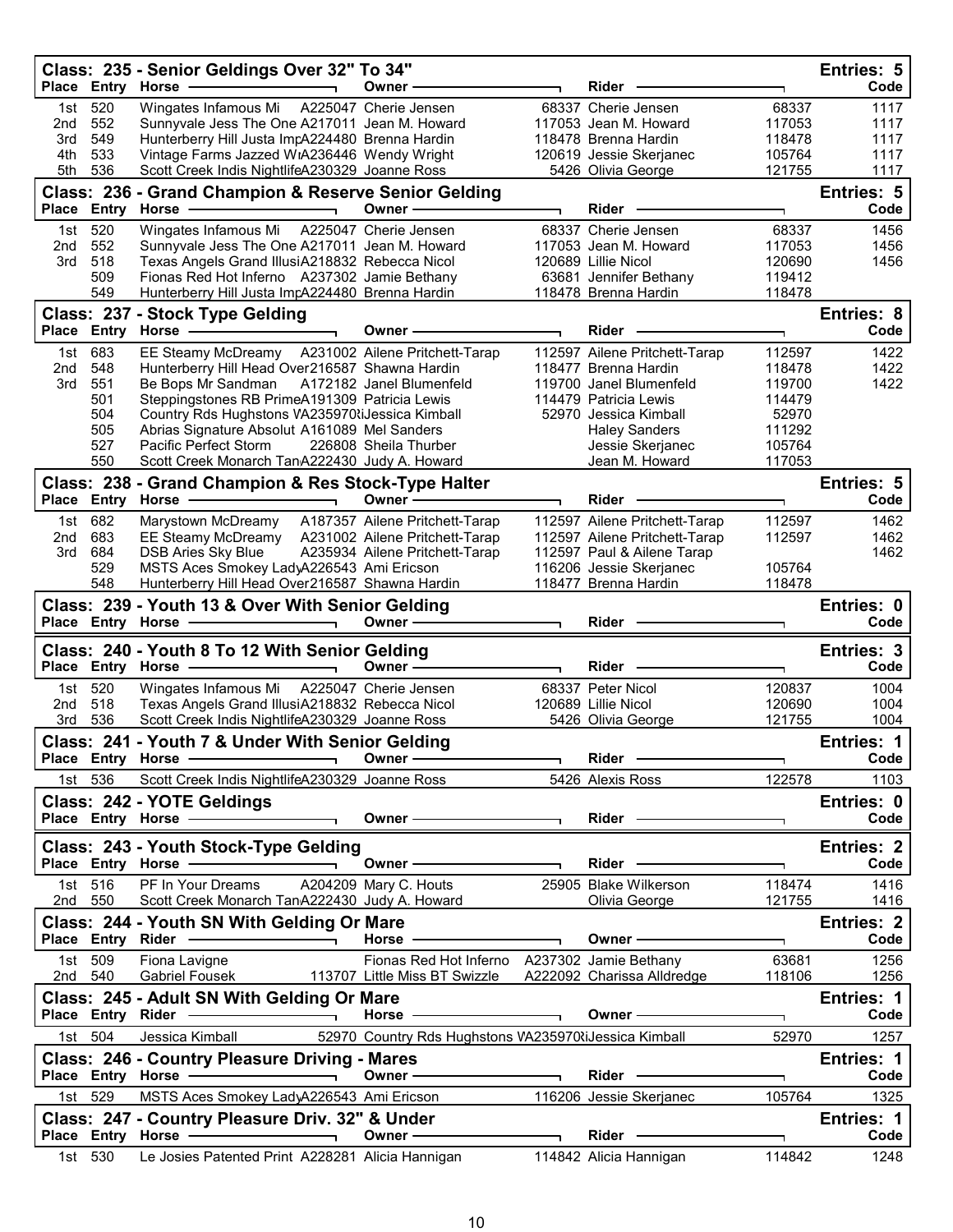|                        |                          | Class: 248 - Country Pleasure Driving - Geldings<br>Place Entry Horse -                        | Owner-                | Rider                                          |                 | Entries: 1<br>Code        |
|------------------------|--------------------------|------------------------------------------------------------------------------------------------|-----------------------|------------------------------------------------|-----------------|---------------------------|
| 1st l                  | 520                      | Wingates Infamous Mi                                                                           | A225047 Cherie Jensen | 68337 Cherie Jensen                            | 68337           | 1326                      |
|                        |                          | Class: 249 - Grand Champion & Res Country Pleas Driving                                        |                       |                                                |                 | Entries: 5                |
|                        |                          | Place Entry Horse -                                                                            | Owner-                | <b>Rider</b>                                   |                 | Code                      |
| 1st                    | 514                      | CD Partners A Silent BlesA214870 Lisa Brostad                                                  |                       | 54738 Lisa Brostad                             | 54738           | 1334                      |
| 2nd                    | 549                      | Hunterberry Hill Justa ImpA224480 Brenna Hardin                                                |                       | 118478 Brenna Hardin                           | 118478          | 1334                      |
| 3rd                    | 530                      | Le Josies Patented Print A228281 Alicia Hannigan                                               |                       | 114842 Alicia Hannigan                         | 114842          | 1334                      |
| 4th                    | 520<br>516               | Wingates Infamous Mi                                                                           | A225047 Cherie Jensen | 68337 Cherie Jensen                            | 68337           | 1334<br>1334              |
| 5th                    |                          | PF In Your Dreams                                                                              | A204209 Mary C. Houts | 25905 Sarah Houts                              | 50886           |                           |
| <b>Place</b>           |                          | <b>Class: 250 - Amateur Versatility</b><br>Entry Horse -                                       | Owner -               | Rider -                                        |                 | <b>Entries: 5</b><br>Code |
| 1st                    | 549                      | Hunterberry Hill Justa ImpA224480 Brenna Hardin                                                |                       | 118478 Brenna Hardin                           | 118478          | 1391                      |
| 2 <sub>nd</sub>        | 508                      | Oak Bay Coppin DiamondA222045sKailee Michelsen                                                 |                       | Kailee Michelsen                               |                 | 1391                      |
| 3rd                    | 520                      | Wingates Infamous Mi                                                                           | A225047 Cherie Jensen | 68337 Stacy Wilkerson                          | 17312           | 1391                      |
| 4th                    | 534                      | Vintage Farms Tuscan TaA214550 Olivia Abboud                                                   |                       | 95004 Olivia Abboud                            | 95004           | 1391                      |
| 5th                    | 516                      | PF In Your Dreams                                                                              | A204209 Mary C. Houts | 25905 Sarah Houts                              | 50886           | 1391                      |
|                        |                          | Class: 251 - Solid Color Stallions/Geldings                                                    |                       |                                                |                 | Entries: 6                |
| <b>Place</b>           |                          | Entry Horse                                                                                    | Owner-                | Rider                                          | ٦               | Code                      |
| 1st                    | 520                      | Wingates Infamous Mi                                                                           | A225047 Cherie Jensen | 68337 Cherie Jensen                            | 68337           | 1132                      |
| 2nd<br>3rd             | 547<br>533               | Fiona's Silver Star<br>Vintage Farms Jazzed WiA236446 Wendy Wright                             | A240000 Jamie Bethany | 63681 Jamie Bethany<br>120619 Jessie Skerjanec | 63681<br>105764 | 1132<br>1132              |
| 4th                    | 555                      | Oak Grove Tennessee LeA139320ijSummer Ruegger                                                  |                       | Olivia George                                  | 121755          | 1132                      |
| 5th                    | 531                      | <b>Wingates Pheonix</b>                                                                        | 240102 Cindy DiBrino  | Jessie Skerjanec                               | 105764          | 1132                      |
| 6th                    | 509                      | Fionas Red Hot Inferno A237302 Jamie Bethany                                                   |                       | 63681 Jennifer Bethany                         | 119412          | 1132                      |
|                        |                          | Class: 252 - Multi-Color Stallions And Geldings                                                |                       |                                                |                 | Entries: 5                |
|                        | Place Entry Horse        |                                                                                                | Owner -               | Rider                                          |                 | Code                      |
| 1st                    | 534                      | Vintage Farms Tuscan TaA214550 Olivia Abboud                                                   |                       | 95004 Lisa Abboud                              |                 | 1131                      |
| 2 <sub>nd</sub><br>3rd | 538<br>537               | Scott Creek Dares PhantcA238734 Joanne Ross<br>Scott Creek Monarch RedA238729 Joanne Ross      |                       | 5426 Joanne Ross<br>5426 Linda Soto            | 5426<br>120595  | 1131<br>1131              |
| 4th                    | 536                      | Scott Creek Indis NightlifeA230329 Joanne Ross                                                 |                       | 5426 Alexis Ross                               | 122578          | 1131                      |
| 5th                    | 543                      | Little Hooves Smoky HaztA239734 Carissa Howard                                                 |                       | 122238 Carissa Howard                          | 122238          | 1131                      |
|                        |                          | Class: 253 - Amateur Junior Stallion                                                           |                       |                                                |                 | Entries: 3                |
| <b>Place</b>           |                          | Entry Horse                                                                                    | Owner -               | <b>Rider</b>                                   |                 | Code                      |
| 1st                    | 537                      | Scott Creek Monarch RedA238729 Joanne Ross                                                     |                       | 5426 Joanne Ross                               | 5426            | 1057                      |
| 2 <sub>nd</sub>        | 687                      | Scott Creek Calypso ComA237869 Debbie Bigham                                                   |                       | Debbie Bigham                                  |                 | 1057                      |
| 3rd                    | 543                      | Little Hooves Smoky HaztA239734 Carissa Howard                                                 |                       | 122238 Carissa Howard                          | 122238          | 1057                      |
|                        |                          | Class: 254 - AOTE Jr. Stallion                                                                 |                       |                                                |                 | <b>Entries: 2</b>         |
|                        |                          | Place Entry Horse -                                                                            | Owner-                | <b>Rider</b>                                   |                 | Code                      |
|                        | 1st 538                  | Scott Creek Dares PhantcA238734 Joanne Ross                                                    |                       | 5426 Joanne Ross                               | 5426            | 1292                      |
| 2nd                    | 543                      | Little Hooves Smoky HaztA239734 Carissa Howard                                                 |                       | 122238 Carissa Howard                          | 122238          | 1292                      |
|                        |                          | Class: 255 - Grand Champion & Res Amateur Stallion                                             |                       |                                                |                 | Entries: 4<br>Code        |
|                        | Place Entry Horse        |                                                                                                | Owner ·               | Rider                                          |                 |                           |
| 1st<br>2nd             | 537<br>538               | Scott Creek Monarch RedA238729 Joanne Ross<br>Scott Creek Dares PhantcA238734 Joanne Ross      |                       | 5426 Joanne Ross<br>5426 Joanne Ross           | 5426<br>5426    | 1452<br>1452              |
| 3rd                    | 534                      | Vintage Farms Tuscan TaA214550 Olivia Abboud                                                   |                       | 95004 Jessie Skerjanec                         | 105764          | 1452                      |
|                        | 687                      | Scott Creek Calypso ComA237869 Debbie Bigham                                                   |                       | Debbie Bigham                                  |                 |                           |
|                        |                          | Class: 256 - Classic Pleasure Driving - Geldings                                               |                       |                                                |                 | Entries: 5                |
|                        | Place Entry Horse        |                                                                                                | Owner -               | <b>Rider</b>                                   |                 | Code                      |
| 1st l                  | 552                      | Sunnyvale Jess The One A217011 Jean M. Howard                                                  |                       | 117053 Jean M. Howard                          | 117053          | 1375                      |
| 2nd                    | 505                      | Abrias Signature Absolut A161089 Mel Sanders                                                   |                       | <b>Haley Sanders</b>                           | 111292          | 1375                      |
| 3rd                    | 517                      | Bonsai Run and Don't LocA213625 Sharon Dickens                                                 |                       | 49631 Cherie Jensen                            | 68337           | 1375                      |
| 4th<br>5th             | 501<br>555               | Steppingstones RB PrimeA191309 Patricia Lewis<br>Oak Grove Tennessee LeA139320 iSummer Ruegger |                       | 114479 Patricia Lewis<br>Kathy L. Howard       | 114479          | 1375<br>1375              |
|                        |                          | Class: 257 - Classic Pleasure Driving 32" & Under                                              |                       |                                                |                 | Entries: 1                |
|                        | Place Entry Horse        |                                                                                                | Owner -               | Rider                                          |                 | Code                      |
| 1st l                  | 518                      | Texas Angels Grand IllusiA218832 Rebecca Nicol                                                 |                       | 120689 Cherie Jensen                           | 68337           | 1365                      |
|                        |                          | Class: 258 - Classic Pleasure Driving - Mares                                                  |                       |                                                |                 | <b>Entries: 2</b>         |
|                        |                          |                                                                                                |                       |                                                |                 |                           |
|                        |                          |                                                                                                | Owner <b>·</b>        | Rider                                          |                 | Code                      |
| 1st                    | Place Entry Horse<br>557 | Oak Bay Salsas Crown Jew221724 Tammy Osgood                                                    |                       | 49449 Tammy Osgood                             | 49449           | 1374                      |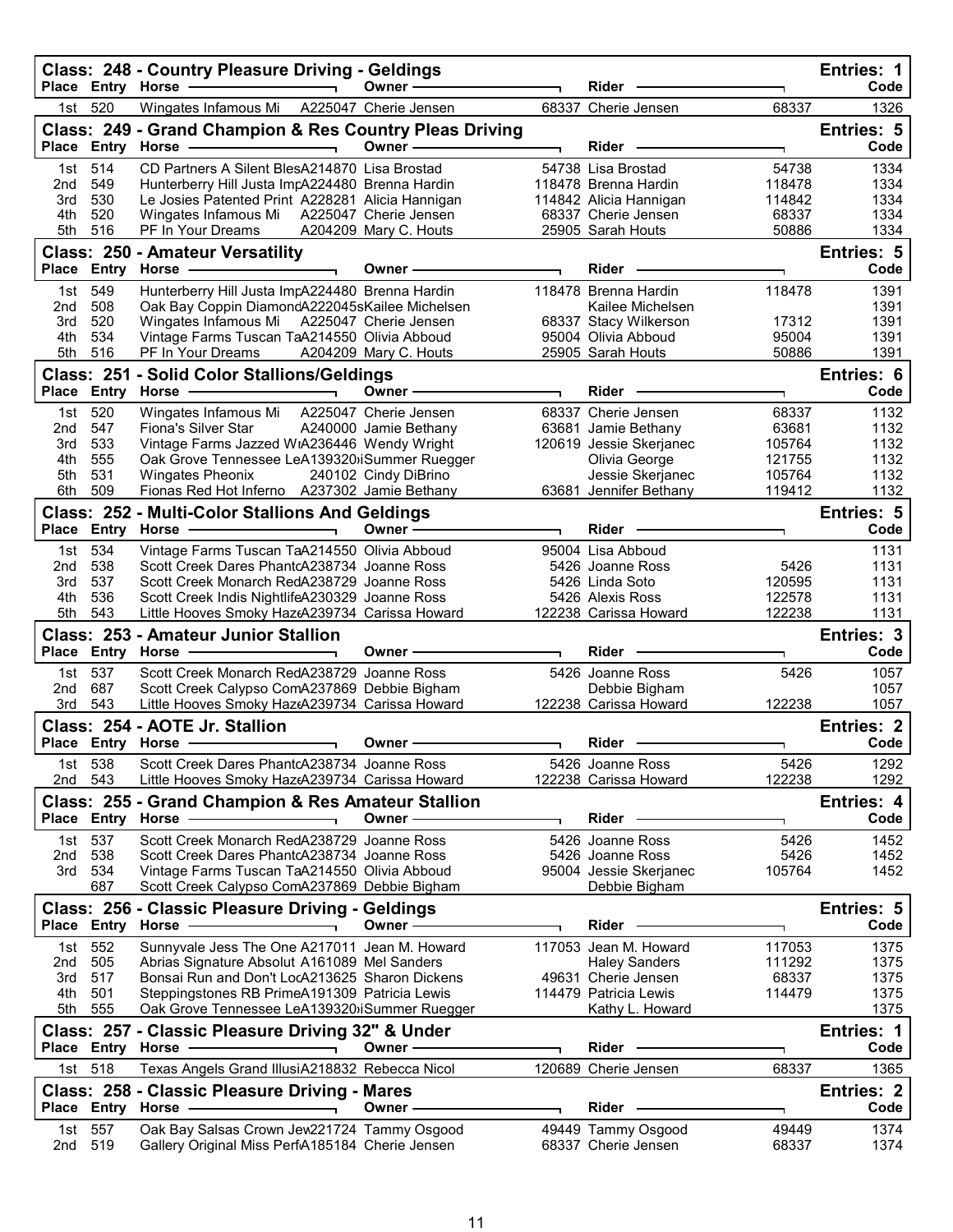| Place Entry Horse -                                                | Class: 259 - Grand Champion & Res Classic Pleas Driving                                                                                                                                                                                                                          | Owner -                                                                                                                                                                                                                       | Rider -                                                                                                                                                                                                                        |                                    | <b>Entries: 4</b><br>Code            |
|--------------------------------------------------------------------|----------------------------------------------------------------------------------------------------------------------------------------------------------------------------------------------------------------------------------------------------------------------------------|-------------------------------------------------------------------------------------------------------------------------------------------------------------------------------------------------------------------------------|--------------------------------------------------------------------------------------------------------------------------------------------------------------------------------------------------------------------------------|------------------------------------|--------------------------------------|
| 557<br>1st<br>508<br>2nd<br>552<br>3rd<br>517                      | Oak Bay Salsas Crown Jew221724 Tammy Osgood<br>Oak Bay Coppin DiamondA222045sKailee Michelsen<br>Sunnyvale Jess The One A217011 Jean M. Howard<br>Bonsai Run and Don't LocA213625 Sharon Dickens                                                                                 |                                                                                                                                                                                                                               | 49449 Tammy Osgood<br>Kailee Michelsen<br>117053 Jean M. Howard<br>49631 Cherie Jensen                                                                                                                                         | 49449<br>117053<br>68337           | 1336<br>1336<br>1336                 |
| Place Entry Horse                                                  | Class: 260 - Youth Versatility 12 & Under                                                                                                                                                                                                                                        | Owner -                                                                                                                                                                                                                       | Rider -                                                                                                                                                                                                                        | T.                                 | Entries: 3<br>Code                   |
| 516<br>1st<br>2 <sub>nd</sub><br>518<br>520<br>3rd                 | PF In Your Dreams<br>Texas Angels Grand IllusiA218832 Rebecca Nicol<br>Wingates Infamous Mi                                                                                                                                                                                      | A204209 Mary C. Houts<br>A225047 Cherie Jensen                                                                                                                                                                                | 25905 Blake Wilkerson<br>120689 Lillie Nicol<br>68337 Peter Nicol                                                                                                                                                              | 118474<br>120690<br>120837         | 1388<br>1388<br>1388                 |
| Place Entry Horse -                                                | <b>Class: 261 - Two Year Old Stallions</b>                                                                                                                                                                                                                                       | Owner —                                                                                                                                                                                                                       | Rider -                                                                                                                                                                                                                        |                                    | Entries: 0<br>Code                   |
| Place Entry Horse -                                                | <b>Class: 262 - Yearling Stallions</b><br>÷,                                                                                                                                                                                                                                     | Owner -                                                                                                                                                                                                                       | <b>Rider</b>                                                                                                                                                                                                                   |                                    | <b>Entries: 5</b><br>Code            |
| 531<br>1st<br>537<br>2nd<br>538<br>3rd<br>4th<br>687<br>5th<br>543 | Wingates Pheonix<br>Scott Creek Monarch RedA238729 Joanne Ross<br>Scott Creek Dares PhantcA238734 Joanne Ross<br>Scott Creek Calypso ComA237869 Debbie Bigham<br>Little Hooves Smoky HaztA239734 Carissa Howard                                                                  | 240102 Cindy DiBrino                                                                                                                                                                                                          | Jessie Skerjanec<br>5426 Linda Soto<br>5426 Joanne Ross<br>Debbie Bigham<br>122238 Carissa Howard                                                                                                                              | 105764<br>120595<br>5426<br>122238 | 1081<br>1081<br>1081<br>1081<br>1081 |
|                                                                    | <b>Class: 263 - Weanling Stallions</b><br>Place Entry Horse - 2000<br>$\overline{\phantom{0}}$                                                                                                                                                                                   | Owner -                                                                                                                                                                                                                       | Rider -                                                                                                                                                                                                                        |                                    | Entries: 0<br>Code                   |
|                                                                    | Class: 264 - Grand Champion & Res Junior Stallion<br>Place Entry Horse - The Management of the Management of the Management of the Management of the Management of<br>$\overline{\phantom{0}}$                                                                                   | Owner-                                                                                                                                                                                                                        | <b>Rider</b>                                                                                                                                                                                                                   |                                    | Entries: 4<br>Code                   |
| 531<br>1st<br>537<br>2nd<br>538<br>687                             | Wingates Pheonix<br>Scott Creek Monarch RedA238729 Joanne Ross<br>Scott Creek Dares PhantcA238734 Joanne Ross<br>Scott Creek Calypso ComA237869 Debbie Bigham                                                                                                                    | 240102 Cindy DiBrino                                                                                                                                                                                                          | Jessie Skerjanec<br>5426 Joanne Ross<br>5426 Joanne Ross<br>Debbie Bigham                                                                                                                                                      | 105764<br>5426<br>5426             | 1457<br>1457                         |
| Place Entry Horse -                                                | <b>Class: 265 - Carriage Driving Turnout</b>                                                                                                                                                                                                                                     | Owner –                                                                                                                                                                                                                       | Rider -                                                                                                                                                                                                                        |                                    | <b>Entries: 2</b><br>Code            |
| 551<br>1st<br>558<br>2nd                                           | Be Bops Mr Sandman<br>Sonoita Lorenza                                                                                                                                                                                                                                            | A172182 Janel Blumenfeld<br>A233242 Dorothy Whiteman                                                                                                                                                                          | 119700 Janel Blumenfeld<br>Dorothy Whiteman                                                                                                                                                                                    | 119700                             | <b>NR</b><br><b>NR</b>               |
| Place Entry Horse -                                                | Class: 266 - Amateur Junior Gelding                                                                                                                                                                                                                                              | Owner —                                                                                                                                                                                                                       | Rider –                                                                                                                                                                                                                        | ٦                                  | Entries: 1<br>Code                   |
| 547<br>1st l<br>Place Entry Horse -                                | Fiona's Silver Star<br>Class: 267 - AOTE Junior Gelding<br>$\overline{\phantom{a}}$                                                                                                                                                                                              | A240000 Jamie Bethany<br>Owner -                                                                                                                                                                                              | 63681 Jamie Bethany<br>Rider                                                                                                                                                                                                   | 63681                              | 1158<br>Entries: 0<br>Code           |
|                                                                    | Class: 268 - Weanling And Yearling Geldings<br>Place Entry Horse - 2009                                                                                                                                                                                                          |                                                                                                                                                                                                                               |                                                                                                                                                                                                                                |                                    |                                      |
|                                                                    |                                                                                                                                                                                                                                                                                  |                                                                                                                                                                                                                               |                                                                                                                                                                                                                                |                                    |                                      |
| 1st 547                                                            | Fiona's Silver Star A240000 Jamie Bethany                                                                                                                                                                                                                                        | Owner - The Common Common Common Common Common Common Common Common Common Common Common Common Common Common Common Common Common Common Common Common Common Common Common Common Common Common Common Common Common Common | 63681 Jamie Bethany                                                                                                                                                                                                            | 63681                              | Entries: 1<br>Code<br>1113           |
|                                                                    | Class: 269 - Two-Year-Old Geldings                                                                                                                                                                                                                                               | Owner -                                                                                                                                                                                                                       | Rider —                                                                                                                                                                                                                        |                                    | Entries: 0<br>Code                   |
|                                                                    | Class: 270 - Grand Champion & Res Junior Gelding<br>Place Entry Horse - and the manufacturer of the Marian and Place of the Marian and Theorem                                                                                                                                   |                                                                                                                                                                                                                               | $Rider -$                                                                                                                                                                                                                      |                                    | Entries: 1<br>Code                   |
| 1st 547                                                            | Fiona's Silver Star A240000 Jamie Bethany<br>Class: 271 - Youth 13 & Over With Junior Gelding                                                                                                                                                                                    |                                                                                                                                                                                                                               | 63681 Jamie Bethany                                                                                                                                                                                                            | 63681                              | 1455<br>Entries: 0                   |
|                                                                    | Place Entry Horse - And Allen And Allen And Allen And Allen And Allen And Allen And Allen And Allen And Allen                                                                                                                                                                    | Owner —                                                                                                                                                                                                                       |                                                                                                                                                                                                                                |                                    | Code                                 |
|                                                                    | Class: 272 - Youth 8 To 12 With Junior Gelding<br>Place Entry Horse - and the manufacturer of the manufacturer of the manufacturer of the manufacturer of the manufacturer of the manufacturer of the manufacturer of the manufacturer of the manufacturer of the manufacturer o | Owner —                                                                                                                                                                                                                       | $Rider \nightharpoonup$                                                                                                                                                                                                        |                                    | Entries: 0<br>Code                   |
|                                                                    | Class: 273 - Youth 7 & Under With Junior Gelding                                                                                                                                                                                                                                 |                                                                                                                                                                                                                               | $Rider \nightharpoonup$                                                                                                                                                                                                        |                                    | Entries: 0<br>Code                   |
|                                                                    | Class: 274 - Youth Single Pleasure Driving 13-18<br>Place Entry Horse — Comer Comer Comer                                                                                                                                                                                        |                                                                                                                                                                                                                               | Rider -                                                                                                                                                                                                                        |                                    | Entries: 0<br>Code                   |
|                                                                    | Class: 275 - Youth Single Pleasure Driving 12 & Under                                                                                                                                                                                                                            | Owner $\longrightarrow$                                                                                                                                                                                                       | Rider - The Management of the Management of the Management of the Management of the Management of the Management of the Management of the Management of the Management of the Management of the Management of the Management o |                                    | Entries: 0<br>Code                   |